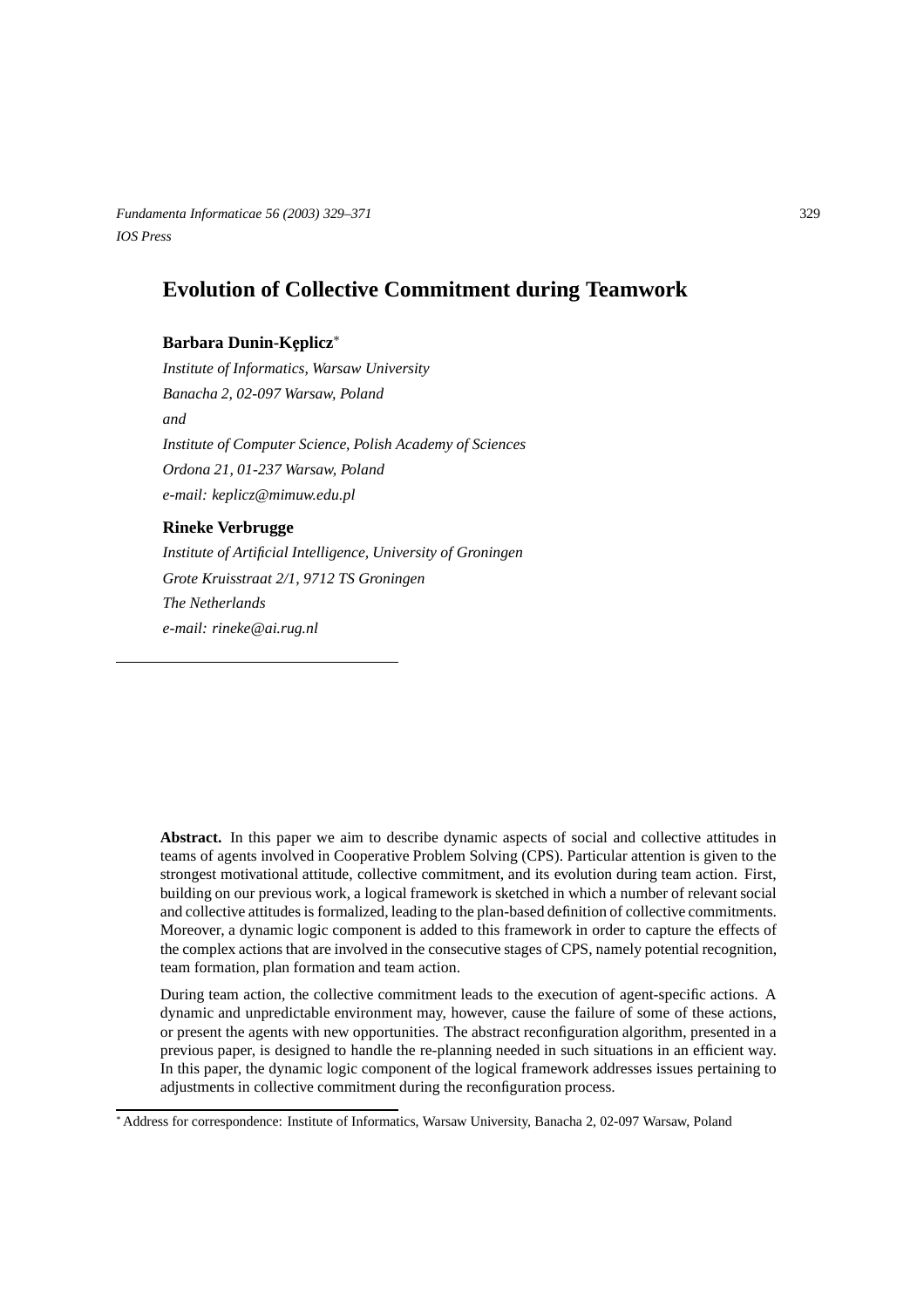# **1. Introduction**

To set the stage, let us introduce some important notions from the field of multiagent systems, and provide some background about the complete story of which the present paper is a part (cf. [21]). In *multiagent systems* (MAS) one of the central issues is the study of how groups work, and how the technology enhancing group interaction can be implemented. From the distributed Artificial Intelligence perspective, multiagent systems are computational systems in which a collection of loosely-coupled autonomous agents interact in order to solve a given problem. As this problem is usually beyond the agents' individual capabilities, agents exploit their ability to *communicate*, *cooperate*, *coordinate*, and *negotiate* with one another. Apparently, the type of social interactions involved depends on circumstances and may vary from altruistic cooperation through to open conflict. A paradigmatic example of joint activity is *cooperative problem solving* (CPS) in which a group of autonomous agents choose to work together, both in advancement of their own goals as well as for the good of the system as a whole.

Some MAS are referred to as *intentional systems*. In such systems, in order to give a representation of the mental states and cognitive processes involved in a multiagent system, agents are represented as maintaining an intentional stance towards their environment. Such systems realize the *practical reasoning* paradigm ([4]) – the process of deciding, moment by moment, which action to perform in the furtherance of our goals. The best known and most influential are *belief-desire-intention systems*. BDIagents are characterized by a "mental state" described in terms of *beliefs*, corresponding to the information the agent has about the environment; *desires*, representing options available to the agent, i.e. different states of affairs that the agent may choose to commit to; and *intentions* representing the chosen options. Ultimately, in our approach, intentions are viewed as an inspiration for a goal-directed activity, reflected in commitments. While beliefs are viewed as the agent's *informational* attitudes, desires or goals, intentions, and commitments refer to its *motivational* attitudes.

One of the vital aspects of BDI systems in which the dynamics is expressed is *teamwork*. In many recent BDI systems teamwork is modeled explicitly. The explicit model helps the team to monitor its performance and especially to re-plan based on the present situation. The dynamic and often unpredictable environment in which agents are acting, poses the problem that team members may fail to bring their tasks to a good end or new opportunities may appear. This leads to the so-called *reconfiguration problem*: when maintaining a collective intention during plan execution, it is crucial that agents re-plan properly and efficiently when the situation changes.

This reconfiguration problem has only recently come to be discussed (see [47], [17]). A generic solution of this problem in BDI systems is presented by us in [19], where the main contribution is the *reconfiguration algorithm* together with the discussion of an example application. We base our solution on the four-stage model of [53], containing the consecutive stages of *potential recognition*, *team formation*, *plan formation* and *team action*. When defining the levels we abstract from particular methods and algorithms meant to realize level-associated goals, but instead formulate their final results and associate them with appropriate individual, social, and collective motivational attitudes. Ultimately, the reconfiguration algorithm, showing the phases of construction, maintenance, and realization of collective commitment, is formulated in terms of these levels and their (complex) interplay.

The reconfiguration algorithm is a departure point to describe the dynamics of social and collective attitudes in a team of agents involved in CPS. In a formal specification of these notions in BDI-systems, different kinds of modal logics are exploited. Dynamic, temporal and epistemic logics are extensively used to describe the single agent case. Inevitably, social and collective aspects of CPS should be inves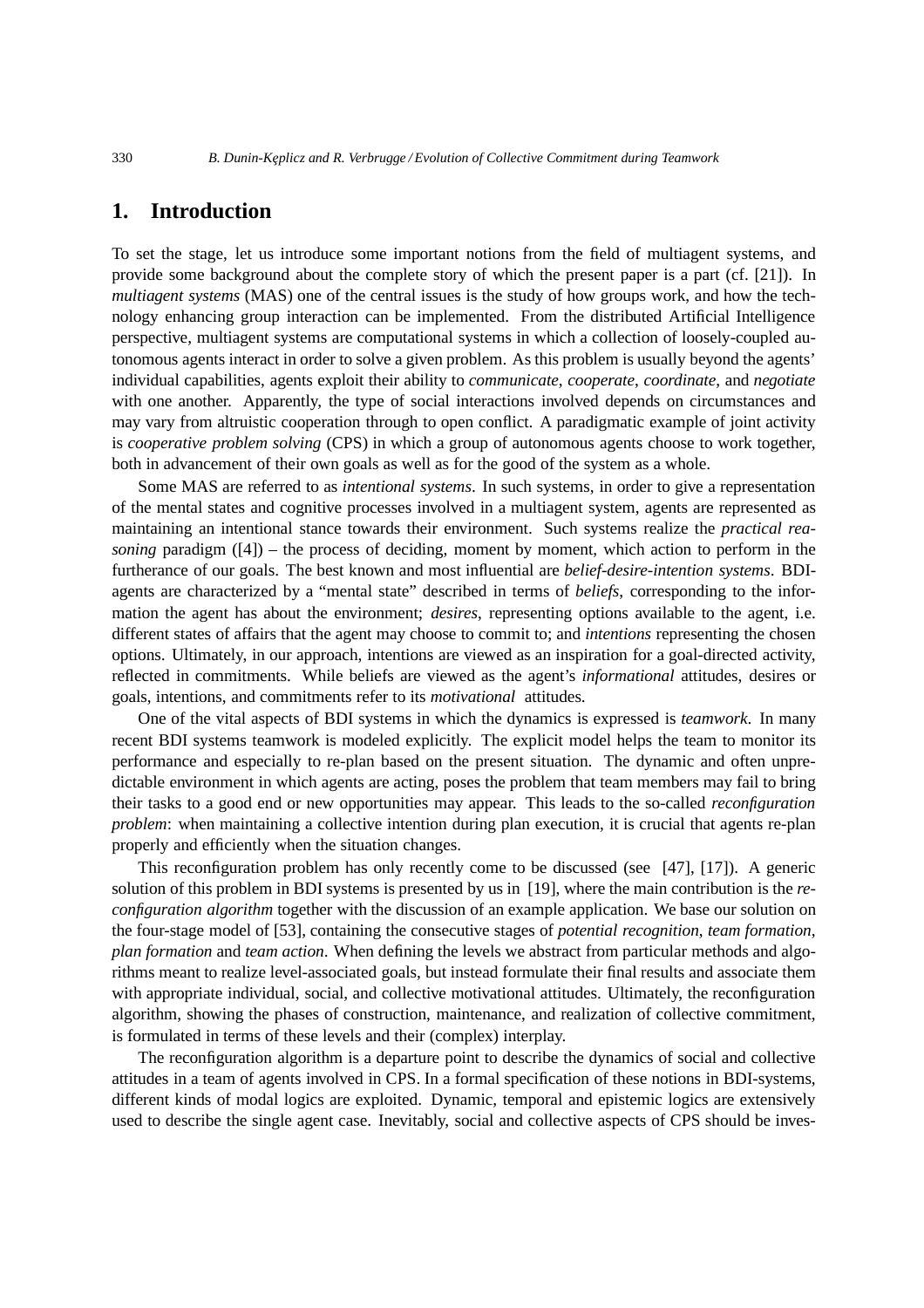tigated and formalized, again, in a combination of different kinds of modal logics. In our approach, all individual motivational attitudes are viewed as primitive notions.

Starting from individual intentions, we first defined the notion of a *collective intention* for a team [21]. Together with individual and collective knowledge and belief, a collective intention constitutes a basis for preparing a plan (or a set of plans). Planning may be done in many different ways. Based on the resulting plan, we characterized the strongest motivational attitude, *collective commitment* of a team. We assume that bilateral aspects of a plan — obligations from one agent to another — are reflected in *social commitments*. Thus, collective commitment is defined on the basis of collective intention and social commitments. In other words, our approach to collective commitment is plan-based: the ongoing collective intention is split up into sub-actions, according to a given social plan. Next, the action allocation is reflected in social commitments between pairs of agents. In this paper, one definition of collective commitment, namely strong collective commitment, is given, based on a social plan. See [22] for a number of different kinds of collective commitments and a method for the system developer to calibrate the strength of the collective commitment to different environments, organizational structures and purposes.

Using this framework we aim to describe in this paper the maintenance of collective commitment during reconfiguration in the action execution stage.

The action execution stage, or team action, is the final stage of a BDI system life cycle. In case some action performance fails, the realization of the collective commitment of the team is threatened. It means that some effects of the previous stages of teamwork, which were sometimes realized in rather complex and expensive ways, may be wasted. However, in some cases a rather small correction of the overall plan, and of the collective commitment based on it, suffices to save the situation. For example, sometimes it is enough to reallocate some actions to different team members. If this cannot be done, a new plan may be established by means of a new task division slightly changing the existing one, etc. Often the necessary changes are insignificant, preferably saving most of the previously obtained results. The reconfiguration algorithm reflects a rigorous methodological approach to these changes: this way a sort of *evolution* of collective commitment during reconfiguration is shown in a dynamically changing environment. In this paper we will characterize the properties of this process using dynamic logic notation, which allows to precisely describe the results of complex actions involved in reconfiguration. The new contribution of this paper as compared to [19] is that the process of motivational and informational attitude change during reconfiguration is made transparent. The dynamic logic description will provide a basis for implementation of the system, as well as for formal verification methods.

Thus, we will adopt a computer science point of view, taking the perspective of a system developer, rather than the one of an agent. The properties describing system behavior are expressed in the formalism of dynamic logic and thus provide a kind of specification. This specification most of the time describes properties of actions that introduce or delete agents' attitudes, as well as properties of complex social actions that establish relevant properties of different stages of CPS. However, we will not come into details about how teamwork is to be realized. These procedures are rather complex and form a research subject by themselves. This application dependent problem is discussed elsewhere in more depth [19, 13, 12]. Instead we will focus on generic properties ensuring correct behaviour of the system as a whole. This enables a system designer to construct a program from an existing specification, even though this specification is rather complex.

All notions in this paper are formalized in a multi-modal logical framework with a well-defined Kripke semantics. Thus, a Computational Logic framework for specifying multiagent systems (MAS) involved in CPS is provided. For the collective intention part of this framework, soundness and complete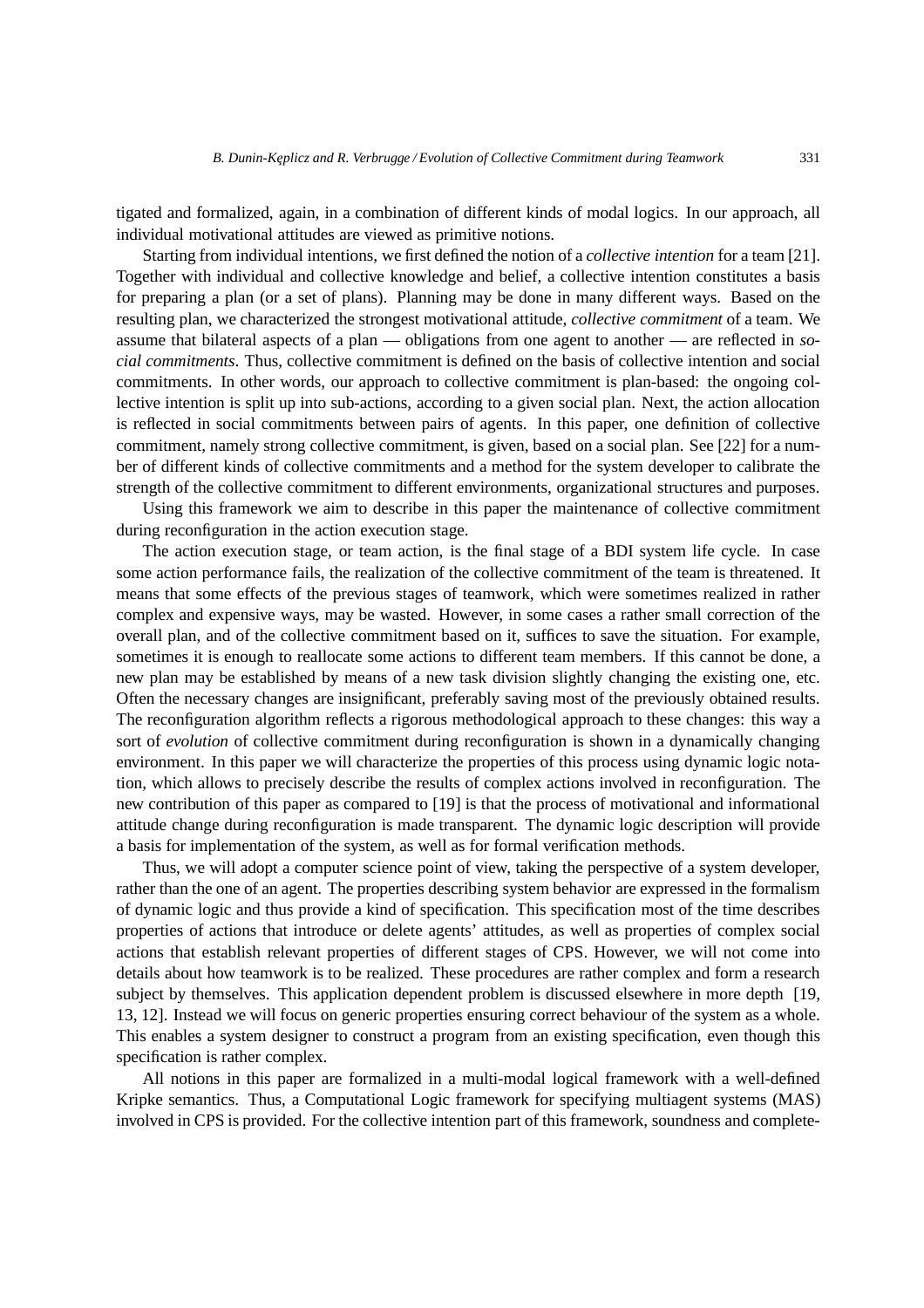ness have been proved [21]. For the full system, where the informational and motivational modalities are combined with dynamic ones, completeness remains to be investigated. The full system is known to be EXPTIME-hard, because it contains the logic of collective beliefs as a subsystem. Thus, in general it is not feasible to give automated proofs of desired properties, at least there is no single algorithm that performs well on all inputs. As with other modal logics, the better option is to develop a variety of different algorithms and heuristics, each performing well on a limited class of inputs. For example, it is known that restricting the number of propositional atoms to be used or the depth of modal nesting may reduce the complexity (cf. [29, 33, 27, 50]). Also, when considering specific applications it is possible to reduce some of the infinitary character of collective beliefs and intentions to more manageable proportions (cf. [23, Ch. 11]).

Usually, BDI-logics are based on a linear or branching temporal logic [42, 10], sometimes with some dynamic additions. We, in contrast, restrict ourselves to a dynamic, action-oriented formal framework. Apparently, a full specification of the system includes complex temporal aspects, such as persistence of certain properties over time until some given deadline. However, assuming a developer's perspective, we will not introduce these temporal elements into the logical framework. It is known that the combination of dynamic and temporal logic is extremely complex, especially in the presence of other modal operators (as is the case here). Therefore, instead of making the logical system even more intractable from the formal point of view, and much harder to understand, we decided to express temporal aspects in a procedural way. The method to implement them is left to the system developer, as it corresponds straightforwardly to the way the abstract reconfiguration algorithm is implemented for a particular application.

The paper is organized in the following way. In section 2, the logical language and semantics are introduced. Section 3 is devoted to Kripke models, dynamic logic for actions and social plans, and individual and collective beliefs. Then, in section 4, individual and social motivational attitudes are characterized, while section 5 investigates the collective motivational attitudes that come to the fore during teamwork, namely collective intentions and collective commitments. In section 6, the effects of individual agents' dropping their intentions and commitments are investigated. Section 7 gives a short overview of the four levels of CPS. The central section 8 presents in a multi-modal language how collective commitments evolve during reconfiguration. Finally, section 9 focuses on discussion and options for further research.

# **2. The language: formulas, individual actions and social plan expressions**

We propose the use of multi-modal logics to formalize agents' informational and motivational attitudes as well as actions they perform and their effects. In CPS, both motivational and informational attitudes are considered on the following three levels: *individual*, *social* and *collective*.

### **2.1. The logical language**

Individual actions and formulas are defined inductively, both with respect to a fixed finite set of agents. The basis of the induction is given in the following definition.

#### **Definition 2.1. (Language)**

The language is based on the following three sets:

 $\bullet$  a denumerable set  $P$  of *propositional symbols*;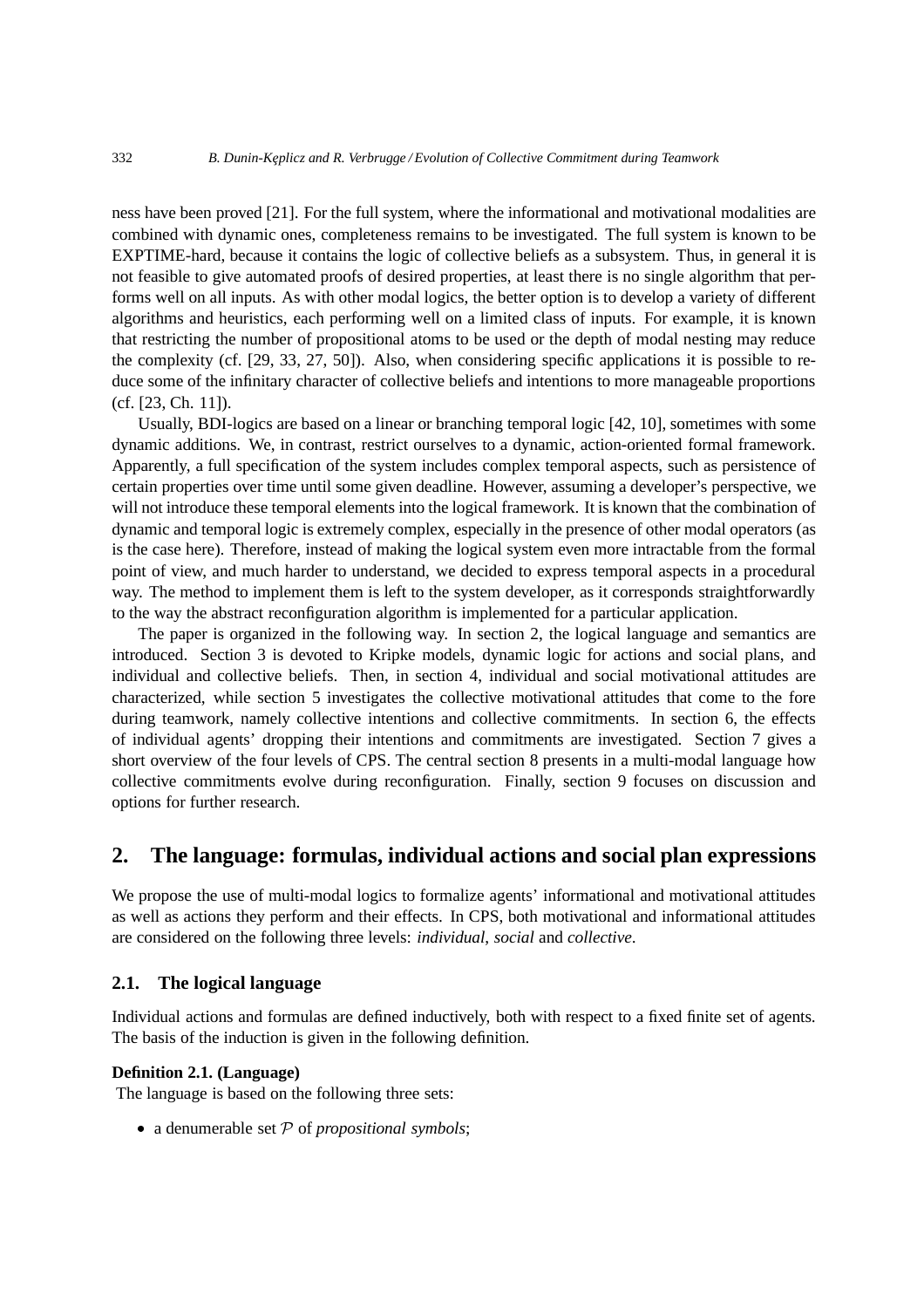- a finite set A of *agents*, denoted by numerals  $1, 2, \ldots, n$ ;
- a finite set  $\mathcal{A}t$  of *atomic actions*, denoted by  $a$  or  $b$ .

In our framework most modalities relating agents' motivational attitudes appear in two forms: with respect to *propositions*, or with respect to *actions*. These actions are interpreted in a generic way — we abstract from any particular form of actions: they may be complex or primitive, viewed traditionally with certain effects or with default effects [14, 15, 16], etc.

A proposition reflects a particular state of affairs. The transition from a proposition that agents intend to bring about to an action realizing this is achieved by means-end analysis, which will be discussed in section 5.2.

The set of formulas (see definition 2.5) is defined in a double induction, together with the class of individual actions  $Ac$ , the class of complex social actions  $Co$  and the class of social plan expressions  $Sp$ (see definitions 2.2, 2.3 and 2.4). The class  $Ac$  is meant to refer to agents' individual actions; they are usually represented without naming the agents, except when other agents are involved such as in [**AC7**] below. The individual actions may be combined into group actions by the social plan expressions defined below.

Below, we give a particular choice of operators to be used when defining individual actions and social plan expressions. However, as actions and social plans are not the main subjects of this paper, in the sequel we hardly come into detail as to how particular individual actions and social plans are built up. Thus, another definition (e.g. without the iteration operation or without non-deterministic choice) may be used if more appropriate in a particular context.

#### **Definition 2.2. (Individual actions)**

The class  $Ac$  of individual actions is defined inductively as follows:

| <b>AC1</b> each atomic action $a \in \mathcal{A}$ is an individual action;                                   |                            |
|--------------------------------------------------------------------------------------------------------------|----------------------------|
| AC2 if $\varphi \in \mathcal{L}$ , then confirm $\varphi$ is an individual action;                           | (confirmation)             |
| <b>AC3</b> if $\alpha_1, \alpha_2 \in \mathcal{A}c$ , then $\alpha_1, \alpha_2$ is an individual action;     | (sequential composition)   |
| <b>AC4</b> if $\alpha_1, \alpha_2 \in \mathcal{A}c$ , then $\alpha_1 \cup \alpha_2$ is an individual action; | (non-deterministic choice) |
| <b>AC5</b> if $\alpha \in \mathcal{A}c$ , then $\alpha^*$ is an individual action;                           | ( <i>iteration</i> )       |
| AC6 if $\varphi \in \mathcal{L}$ , then stit( $\varphi$ ) is an individual action;                           |                            |
|                                                                                                              |                            |

**AC7** if  $\varphi \in \mathcal{L}$ ,  $\alpha$  is an individual action,  $i, j \in \mathcal{A}$  and  $G \subseteq \mathcal{A}$ , then the following are individual actions:  $\texttt{announce}_G(i,\varphi), \, \texttt{communicate}(i,j,\varphi),\, \texttt{unintend}(i,\varphi),$  $\texttt{commit}(i, j, \alpha), \, \texttt{uncommit}(i, j, \alpha);$ 

Here, in addition to the standard dynamic operators of [AC1] to [AC5], the operator stit of [AC6] stands for "sees to it that" or "brings it about that", and has been extensively treated in [2, 45]. The communicative actions announce $_G(i, \varphi)$  and communicate $(i, j, \varphi)$  and their role in creating belief changes in individuals and groups are treated in subsection 3.2.1. Finally, actions unintend $(i, \varphi)$ , commit $(i, j, \alpha)$  and uncommit $(i, j, \alpha)$  refer to agents taking on and dropping motivational attitudes, as described in subsection 6.1. We do not add axioms for these special, application-dependent individual actions, because they do not obey any one generic axiom system.

The complex social actions defined below refer to the four stages of CPS, consecutively: potential recognition (potential-recognition), team formation (team-formation), plan generation (plan—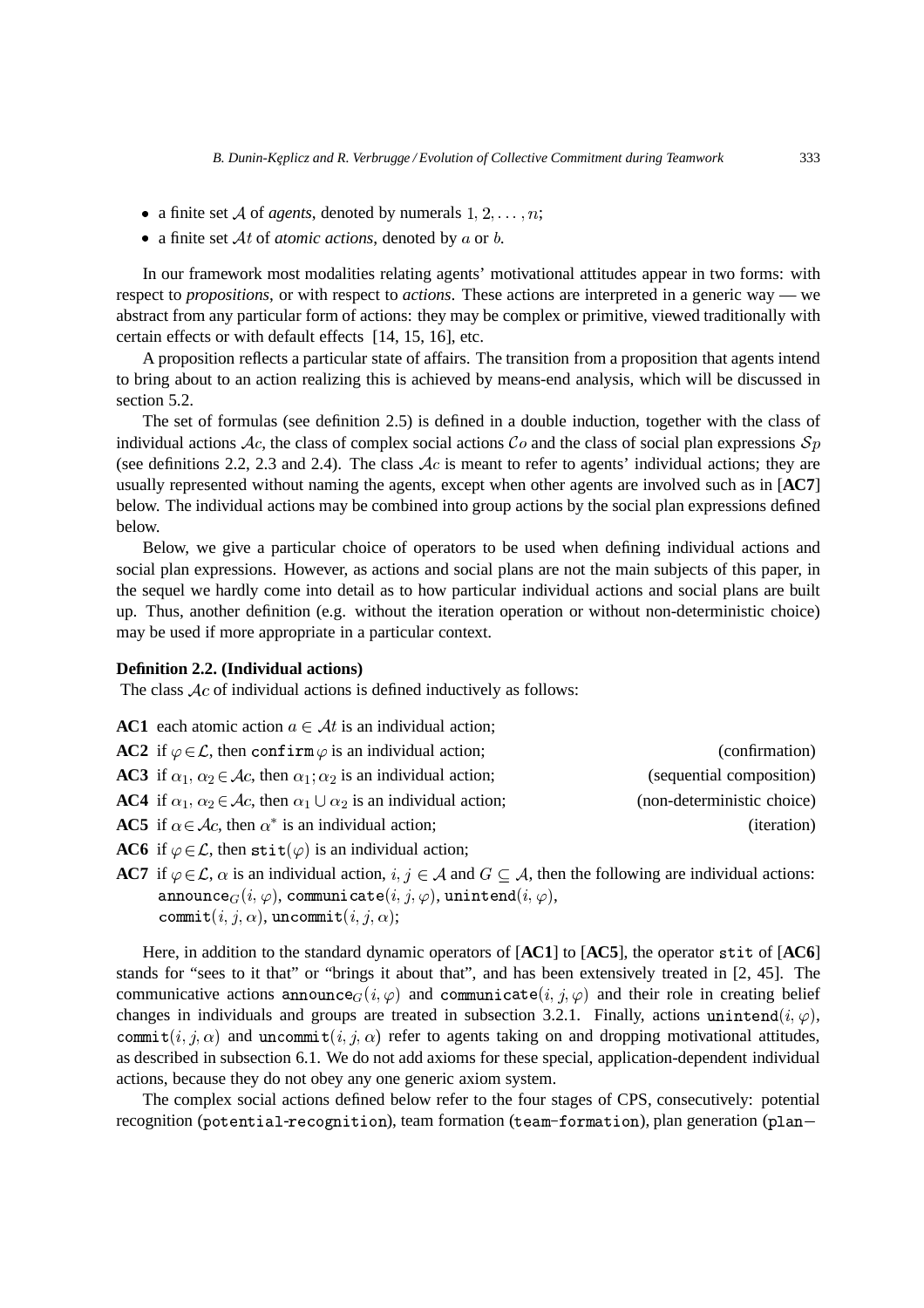generation) and team action. The plan generation level in turn is divided into three consecutive substages, namely task division (task-division), means-end analysis (means-end-analysis), and action allocation (action-allocation). In this idealization, at the stages of CPS agents individually and collectively work on the creation, maintenance and realization of motivational attitudes on the individual, social and collective level. This rather complex process is described in detail in [19] and more concisely in section 7. Let us stress that these level-oriented complex social actions are deeply applicationdependent, and by themselves may be considered as independent research project. For this reason, as well as for its complexity, it is impossible to fully describe them here. What is assumed here is that all stage-dependent actions are realized by the group as a whole.

#### **Definition 2.3. (Complex social action)**

The class  $Co$  of complex social actions is introduced as follows:

- **CO1** if  $\varphi$  is a formula,  $\alpha$  is an individual action,  $G \subseteq A$ ,  $\mathcal{G}$  a finite sequence of subsets of  $\mathcal{A}$ ,  $\sigma$  a finite sequence of formulas,  $\tau$  a finite sequence of individual actions, and  $P$  a social plan expression, then  ${\tt potential\text{-}recognition}(\varphi, \mathcal{G}),\ {\tt team\text{-}formation}(\mathcal{G}, G),\ {\tt plan\text{-}generation}(\varphi, G, P),\ {\tt task}$ -division $(\varphi,\sigma)$ , means-end-analysis $(\sigma,\tau)$ , action-allocation $(\tau,P)$ , system-success $(\varphi),$ and system-failure( $\varphi$ ), are complex social actions.
- **CO2** If  $\beta_1$  and  $\beta_2$  are complex social actions, then so is  $\beta_1$ ;  $\beta_2$ .

### **Definition 2.4. (Social plan expressions)**

The class  $\mathcal{S}p$  of social plan expressions is defined inductively as follows:

- **SP1** If  $\alpha \in \mathcal{A}c$  and  $i \in \mathcal{A}$ , then  $\langle \alpha, i \rangle$  is a well-formed social plan expression;
- **SP2** If  $\varphi$  is a formula and  $G \subseteq \mathcal{A}$ , then  $\texttt{stit}_G(\varphi)$  and  $\texttt{confirm}(\varphi)$  are social plan expressions;
- **SP3** If  $\alpha$  and  $\beta$  are social plan expressions, then  $\langle \alpha; \beta \rangle$  (sequential composition) and  $\langle \alpha \parallel \beta \rangle$  (parallellism) are social plan expressions.

A concrete example of a social plan expression will be given in subsection 5.2.1. The social plan confirm( $\varphi$ ) (to test whether  $\varphi$  holds at the given world) is given here without group subscript, because the group does not influence the semantics, see section 3.1. It will be clear from the context whether confirm is used as an individual action or as a social plan expression.

The modalities appearing in the definition of formulas below are all explained later in the paper. See subsection 3.1 about dynamic modalities, subsection 3.2 about epistemic modalities, and sections 4 and 5 about individual, social and collective motivational modalities.

### **Definition 2.5. (Formulas)**

We inductively define a set of formulas L as follows.

**F1** each atomic proposition  $p \in \mathcal{P}$  is a formula;

**F2** if  $\varphi$  and  $\psi$  are formulas, then so are  $\neg \varphi$  and  $\varphi \wedge \psi$ ;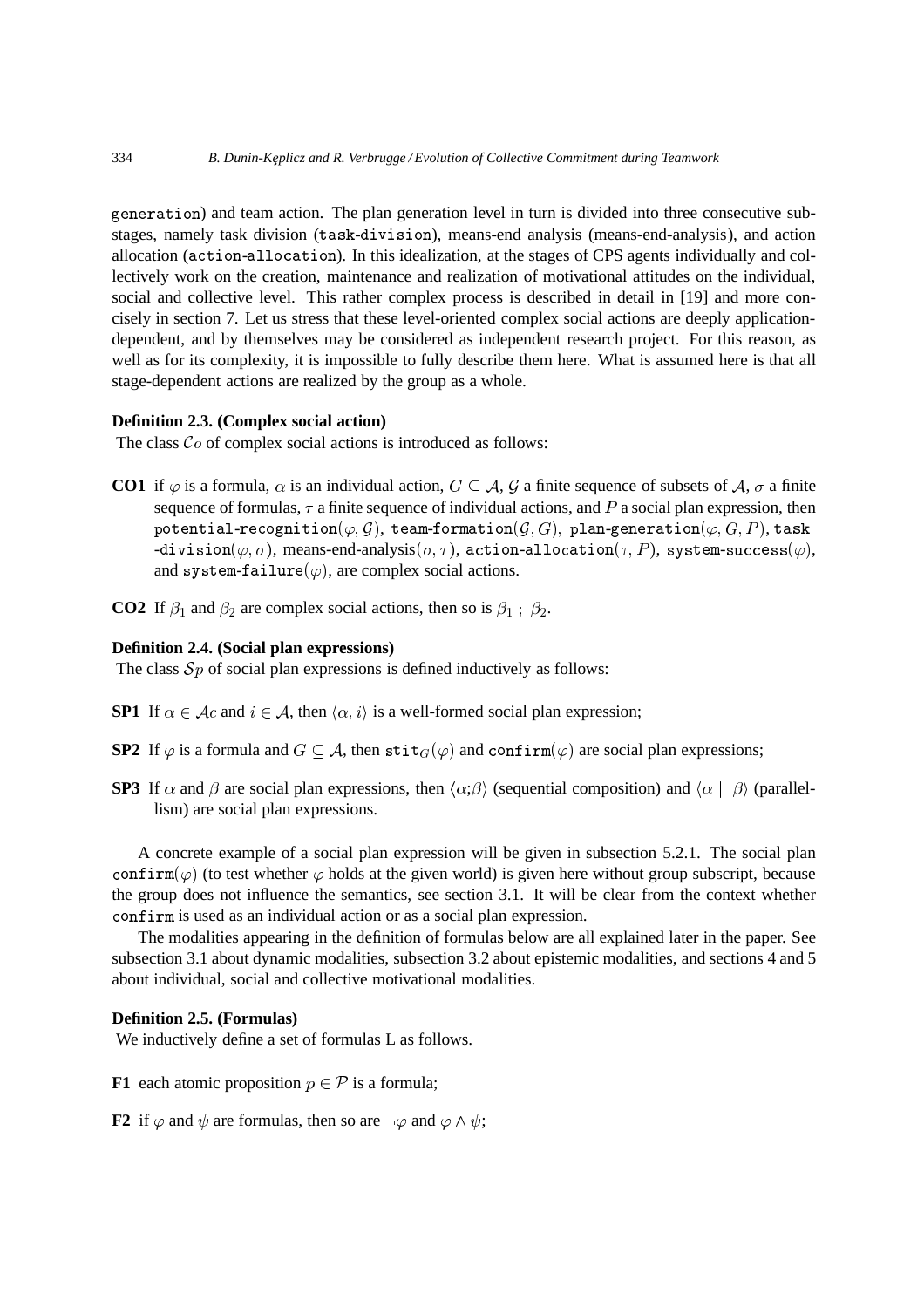**F3** if  $\varphi$  is a formula,  $\alpha \in \mathcal{A}c$  is an individual action,  $\beta \in \mathcal{C}o$  is a complex social action,  $i, j \in \mathcal{A}$ ,  $G \subseteq A$ ,  $\sigma$  a finite sequence of formulas,  $\tau$  a finite sequence of individual actions, and  $P \in \mathcal{S}p$  a social plan expression, then the following are formulas:

**epistemic modalities**  $\text{BEL}(i, \varphi)$ ,  $\text{E-BEL}_G(\varphi)$ ,  $\text{C-BEL}_G(\varphi)$ ;

**motivational modalities**  $\text{GOAL}(i, \varphi)$ ,  $\text{GOAL}(i, \alpha)$ ,  $\text{INT}(i, \varphi)$ ,  $\text{INT}(i, \alpha)$ ,  $\text{COMM}(i, j, \varphi)$ ,  $\text{COMM}(i, j, \alpha)$ , E-INT $_G(\varphi)$ , E-INT $_G(\alpha)$ , M-INT $_G(\varphi)$ , M-INT $_G(\alpha)$ , C-INT $_G(\varphi)$ , C-INT $_G(\alpha)$ ,  $\mathrm{S}\text{-}\mathrm{COMM}_{G,P}(\varphi), \, \mathrm{S}\text{-}\mathrm{COMM}_{G,P}(\alpha);$ **temporal action modalities**  $\phi$  *done-ac*(*i*,  $\alpha$ ), *succ-ac*(*i*,  $\alpha$ ), *failed-ac*(*i*,  $\alpha$ );  $done \text{-}sp(G, P), succ \text{-}sp(G, P), failed \text{-}sp(G, P);$  $done\text{-}co(G,\beta), succ\text{-}co(G,\beta), failed\text{-}co(G,\beta),$  $do\text{-}ac(i, \alpha), do\text{-}sp(G, P),\ do\text{-}co(G, \beta);$ **abilities and opportunities**  $\text{able}(i, \alpha)$ ,  $\text{opp}(i, \alpha)$ ;

**dynamic modalities**  $[do(i, \alpha)]\varphi$ ,  $[\beta]\varphi$ ,  $[P]\varphi$ ;

**level results**  $division(\varphi, \sigma)$ ,  $means(\sigma, \tau)$ , allocation( $\tau$ , P), constitute( $\varphi$ , P);

The level results in the above definition refer to the results of the three sub-stages of plan generation, namely task division, means-end analysis and action allocation. Plan generation is the third of the four stages of cooperative problem solving; they are all described in section 7. The predicate  $constitute$  ( $\varphi$ , P) (for "P constitutes a correctly constructed social plan for realizing state of affairs  $\varphi$ ") is defined from the three level results, see subsection 7.3.1.

The constructs  $\perp$ ,  $\vee$ ,  $\rightarrow$  and  $\leftrightarrow$  are defined in the usual way.

# **3. Kripke models**

Each Kripke model for the language defined in the previous section consists of a set of worlds, a set of accessibility relations between worlds, and a valuation of the propositional atoms, as follows. The definition also includes semantics for derived operators corresponding to abilities, opportunities, and performance of (individual or social) actions.

#### **Definition 3.1. (Kripke model)**

A Kripke model is a tuple

 $\mathcal{M} = (W, \{B_i : i \in \mathcal{A}\}, \{G_i : i \in \mathcal{A}\}, \{I_i : i \in \mathcal{A}\}, \{R_{i,\alpha} : i \in \mathcal{A}, \alpha \in \mathcal{A}c\}, \{R_{\beta} : \beta \in \mathcal{C}o\}, \{R_P : \beta \in \mathcal{C}c\}$  $P \in Sp$ , Val, abl, op, perfac, perfsp, perfco), such that

- 1. W is a set of possible worlds, or states;
- 2. For all  $i \in A$ , it holds that  $B_i, G_i, I_i \subseteq W \times W$ . They stand for the accessibility relations for each agent w.r.t. beliefs, goals, and intentions, respectively<sup>1</sup>.
- 3. For all  $i \in A$ ,  $\alpha \in \mathcal{A}c$ ,  $\beta \in \mathcal{C}o$  and  $P \in \mathcal{S}p$ , it holds that  $R_{i,\alpha}, R_{\beta}, R_P \subseteq W \times W$ . They stand for the dynamic accessibility relations<sup>2</sup>.

<sup>&</sup>lt;sup>1</sup>For example,  $(w_1, w_2) \in B_i$  means that  $w_2$  is an epistemic alternative for agent i in state  $w_1$ .

<sup>&</sup>lt;sup>2</sup>For example,  $(w_1, w_2) \in R_{i,\alpha}$  means that  $w_2$  is a possible resulting state from  $w_1$  by agent i executing action  $\alpha$ .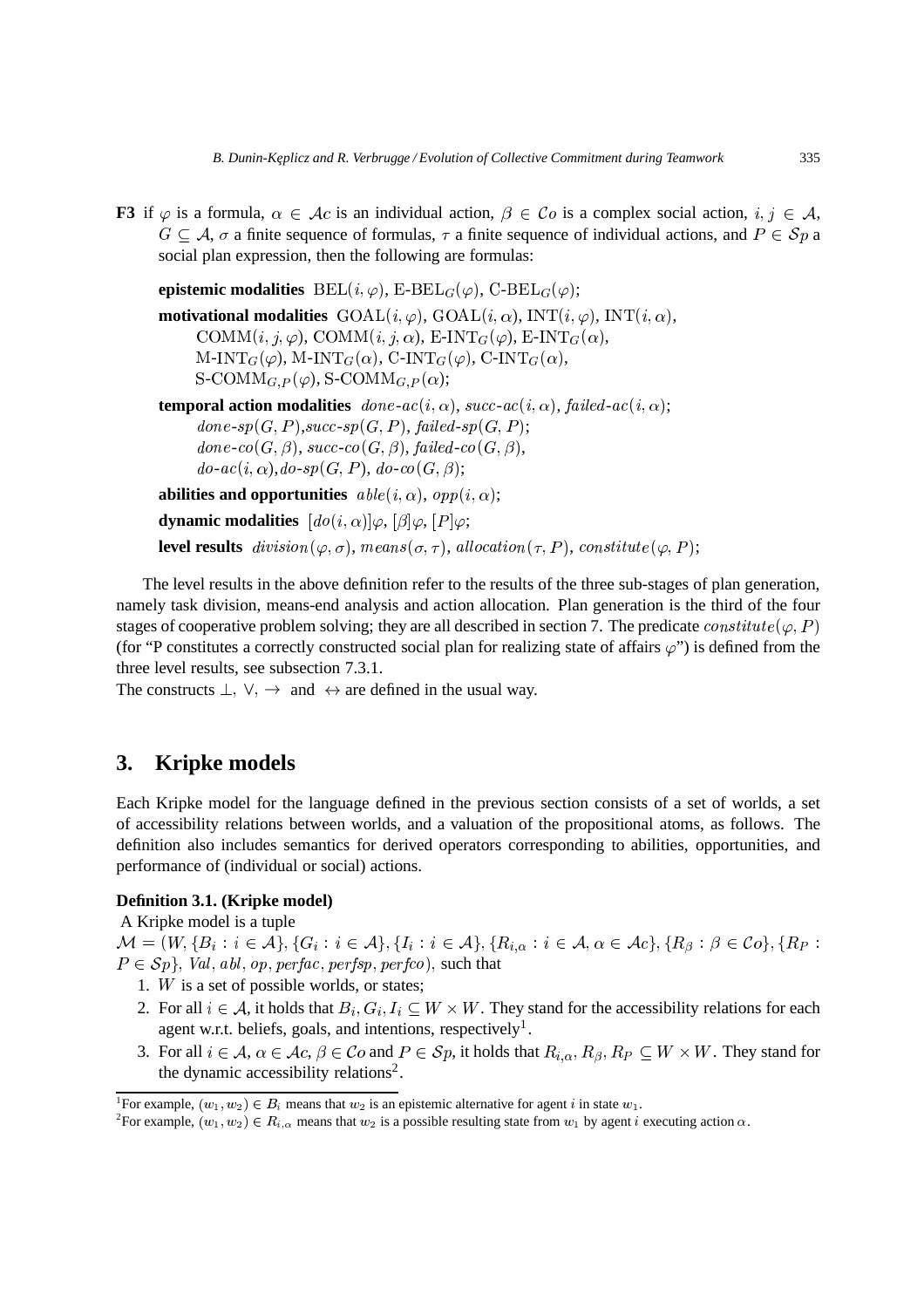- 4.  $Val: \mathcal{P} \times W \rightarrow \{0,1\}$  is the function that assigns the truth values to propositional formulas in states.
- 5.  $abl : \mathcal{A} \times \mathcal{A}c \rightarrow \{0,1\}$  is the ability function such that  $abl(i, \alpha) = 1$  indicates that agent i is able to realize the action  $\alpha$ .  $\mathcal{M}, v \models \text{able}(i, \alpha) \Leftrightarrow \text{abl}(i, \alpha) = 1$ .
- 6.  $op: A \times A_c \to (W \to \{0,1\})$  is the opportunity function such that  $op(i, \alpha)(w) = 1$  indicates that agent *i* has the opportunity to realize action  $\alpha$  in world w.  $\mathcal{M}, v \models opp(i, \alpha) \Leftrightarrow op(i, \alpha)(v) = 1$ ;
- 7. perfac :  $A \times Ac \rightarrow (W \rightarrow \{0,1,2\})$  is the individual action performance function such that  $\text{perfac}(i, \alpha)(w)$  indicates the result in world w of the performance of individual action  $\alpha$  by agent i in world w; (here, 0 stands for failure, 1 for success, and 2 stands for "undefined", e.g. if w is not the endpoint of an  $R_{(i,\alpha)}$  accessibily relation).
	- $\mathcal{M}, v \models succ-ac(i, \alpha) \Leftrightarrow perfac(i, \alpha)(v) = 1;$
	- $\mathcal{M}, v \models failed\text{-}ac(i, \alpha) \Leftrightarrow perfac(i, \alpha)(v) = 0;$
	- $\mathcal{M}, v \models done\text{-}ac(i, \alpha) \Leftrightarrow \text{perfac}(i, \alpha)(v) \in \{0, 1\}.$
- 8. perfco:  $2^{\mathcal{A}} \times \mathcal{C}$ o  $\rightarrow$   $(W \rightarrow \{0, 1, 2\})$  is the complex social action performance function such that  $perfco(j, \beta)(w)$  indicates the result in world w of the performance of complex social action  $\beta$  by a group of agents  $j$ .
	- $\mathcal{M}, v \models succ\text{-}co(j, \beta) \Leftrightarrow perfco(j, \beta)(v) = 1;$
	- $\mathcal{M}, v \models failed\text{-}co(j, \beta) \Leftrightarrow perfco(j, \beta)(v) = 0;$
	- $\mathcal{M}, v \models done\textit{-co}(j, \beta) \Leftrightarrow \textit{perfco}(j, \beta)(v) \in \{0, 1\}.$
- 9.  $\text{perfsp}: 2^{\mathcal{A}} \times \mathcal{S}p \to (W \to \{0, 1, 2\})$  is the social plan performance function such that  $\text{perfsp}(j, \mathcal{S})$  $P(w)$  indicates the result in world w of the performance of social plan P by a group of agents j.
	- $\mathcal{M}, v \models succ \text{-}sp(j, P) \Leftrightarrow perfasp(j, P)(v) = 1;$
	- $\mathcal{M}, v \models failed \text{-}sp(j, P) \Leftrightarrow perfsp(j, P)(v) = 0;$
	- $\mathcal{M}, v \models done \textit{-sp}(j, P) \Leftrightarrow \textit{perfsp}(j, P)(v) \in \{0, 1\}.$
- 10.  $nextac : \mathcal{A} \times \mathcal{A}c \rightarrow (W \rightarrow \{0,1\})$  is the next moment individual action function such that  $nextac(i, \alpha)(w)$  indicates that in world w agent i will next perform action  $\alpha$ .  $\mathcal{M}, v \models do\text{-}ac(i, \alpha)$  $\alpha$   $\Leftrightarrow$  nextac(i,  $\alpha$ )(v) = 1.
- 11.  $nextco: 2<sup>A</sup>×C<sub>0</sub> \rightarrow (W \rightarrow \{0,1\})$  is the next moment complex social action performance function such that  $nextco(j, \beta)(w)$  indicates that in world w the group of agents j will next start performing the complex social action  $\beta$ .  $\mathcal{M}, v \models do\text{-}co(j, \beta) \Leftrightarrow nextco(j, \beta)(v) = 1;$
- 12.  $\textit{nextsp}: 2^{\mathcal{A}} \times Sp \to (W \to \{0,1\})$  is the next moment social plan performance function such that  $\textit{nextsp}(j, P)(w)$  indicates that in world w the group of agents j will next start performing social plan  $P \colon \mathcal{M}, v \models do \text{-}sp(j, P) \Leftrightarrow nextsp(j, P)(v) = 1.$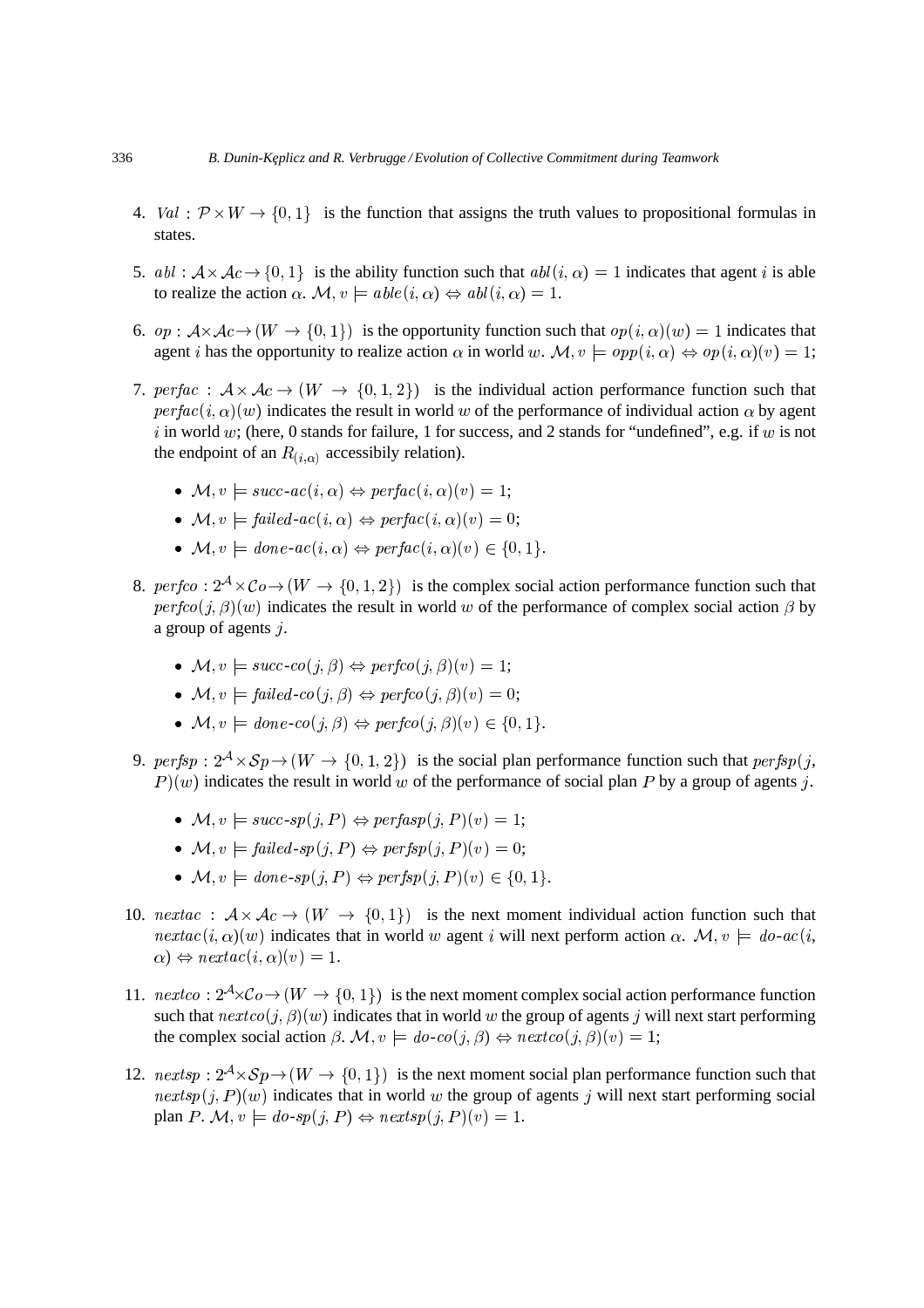The aspect of ability (cf. the  $abl$ -function) considers whether the agents can perform the right type of tasks. It does not depend on the situation, but may be viewed as an inherent property of the agent itself. The aspect of opportunity (cf. the  $op$ -function) takes into account the possibilities of task performance in the present situation, involving resources and possibly other properties. Both abilities and opportunities are modeled in the above definition in a rather static way. It is possible to make a more refined definition, using a language that includes dynamic and/or temporal operators (see e.g. [5, 15, 38]). We have chosen not to do so here, because these concepts are not the main focus of this paper. We do assume that the functions are in accord with the construction of complex individual actions, for example, if an agent is able to realize  $a$ ;  $b$ , then it is able to realize  $a$ .

Similarly, we have modeled action performance for individual actions, social plans and complex social actions by functions (*perfac*, *perfsp* and *perfco*), modeling whether a certain action has just been performed, and if so, whether it was successful. Finally the functions *nextac*, *nextsp* and *nextco* model whether a certain action will be executed next. Again, these functions are assumed to agree with the construction of complex actions, for example, if  $\text{perfac}(i, a; b) = 1$ , then  $\text{perfac}(i, b) = 1$ .

We use three-valued performance functions for actions, complex social actions and social plan expressions, because at many worlds it may be that the relevant action has not been performed at all. Of course one could also use partial functions here (where our value 2 is replaced by "undefined").

The truth conditions pertaining to the propositional part of the language  $\mathcal L$  are the standard ones used in modal logics.

The derived operators above correspond in a natural way to the results of the ability, opportunity, performance and next execution functions. For example,  $\mathcal{M}, v \models done \textit{-sp}(j, P)$  is meant to be true if team  $j$  just executed the social plan  $P$ , as modelled by the performance function giving a value other than 2 (undefined), i.e.  $\text{perfsp}(j, P)(v) \in \{0, 1\}.$ 

In the remainder of the paper we will mostly abbreviate all the above forms of success, failure and execution (past and future) for actions, complex actions, and social plans to simply succ, failed, done and  $do$ .

The truth conditions for formulas with dynamic operators as main modality are given in subsection 3.1; for those with epistemic main operators, the truth definitions are given in subsection 3.2; finally, for those with motivational modalities as main operators, the definitions follow in section 4.

### **3.1. Dynamic logic for actions and social plans**

In the semantics, the relations  $R_{i,a}$  for atomic actions a are given. The other accessibility relations  $R_{i,\alpha}$ for actions are built up from these as follows in the usual way[31]:

#### **Definition 3.2. (Dynamic accessibility relations for actions)**

- $(v, w) \in R_{i, \text{confirm}(\varphi)} \Leftrightarrow (v = w \text{ and } M, v \models \varphi);$
- $(v, w) \in R_{i, \alpha_1; \alpha_2} \Leftrightarrow \exists u \in W[(v, u) \in R_{i, \alpha_1} \text{ and } (u, w) \in R_{i, \alpha_2}];$
- $(v, w) \in R_{i, \alpha_1 \cup \alpha_2} \Leftrightarrow (v, w) \in R_{i, \alpha_1}$  or  $(v, w) \in R_{i, \alpha_2}$ ;
- $R_{i,\alpha^*}$  is the reflexive transitive closure of  $R_{i,\alpha}$ .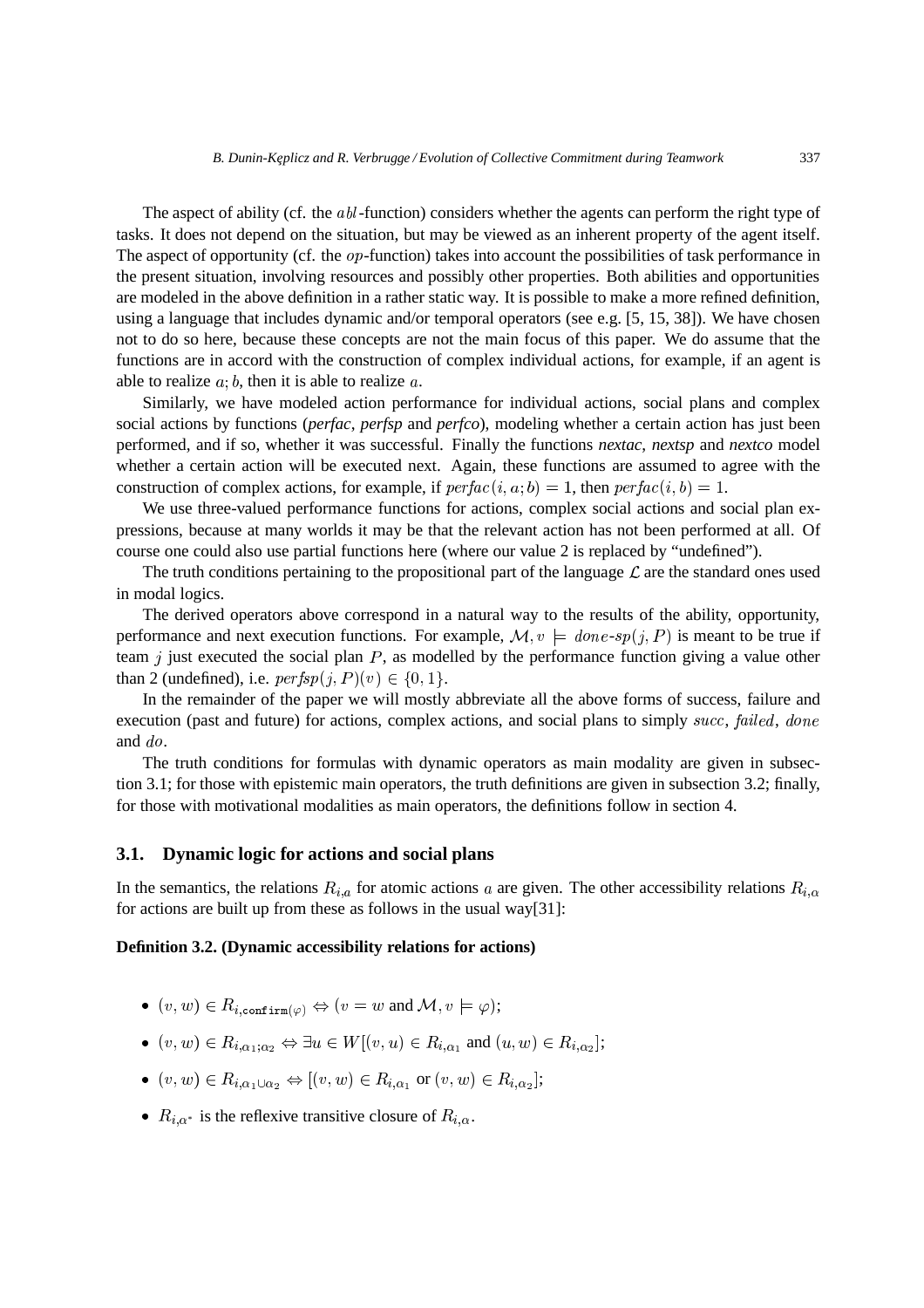In a similar way, the accessibility relations for social plan expressions and complex social actions are built up from those of individual actions in an appropriate way[31, 40]. We do not give the complete definition, but for example, we have:

- If  $\alpha \in \mathcal{A}c$  and  $i \in \mathcal{A}$ , then  $(v, w) \in R_{\langle \alpha, i \rangle} \Leftrightarrow (v, w) \in R_{i,\alpha}$ ;
- $(v, w) \in R_{\text{confirm}(\varphi)} \Leftrightarrow (v = w \text{ and } M, v \models \varphi);$

Now we can define the valuations of complex formulas containing dynamic operators as main operator.

#### **Definition 3.3. (Valuation for dynamic operators)**

Let  $\varphi$  be a formula,  $i \in \mathcal{A}$ ,  $\alpha \in \mathcal{A}$ c,  $\beta \in \mathcal{C}$ o, and  $P \in \mathcal{S}p$ .

**actions**  $\mathcal{M}, v \models [do(i, \alpha)] \varphi \Leftrightarrow$  for all w with  $(v, w) \in R_{i, \alpha}, \mathcal{M}, w \models \varphi;$ 

**social plan expressions**  $\mathcal{M}, v \models [P]\varphi \Leftrightarrow$  for all w with  $(v, w) \in R_P, \mathcal{M}, w \models \varphi;$ 

**complex social actions**  $\mathcal{M}, v \models [\beta] \varphi \Leftrightarrow$  for all w with  $(v, w) \in R_{\beta}, \mathcal{M}, w \models \varphi$ .

For the dynamic logic of actions, we adapt the axiomatization PDL of propositional dynamic logic, as found in [26], see appendix I. The axiom system PDL is sound and complete with respect to Kripke models with only the dynamic accessibility relations  $R_{i,\alpha}$  as defined above. Its decision problem is exponential time complete, as proved by [24].

One needs to add axioms for complex social actions and social plan expressions in an appropriate way, for example, for all  $\mathcal{M}, w$ :

$$
\mathcal{M},w\models[\mathtt{confirm}(\psi)]\chi\leftrightarrow(\psi\rightarrow\chi).
$$

As this is not the main subject of this paper, and as the axiom systems depend on the domain in question, we will not include a full system here. However, for the  $\|$ -operator, one may use the appropriate axioms for concurrent dynamic logic as found in [31].

#### **3.2. Beliefs**

To represent beliefs, we take  $BEL(i, \varphi)$  to have as intended meaning "agent *i* believes proposition  $\varphi$ ". In the semantics, BEL is defined as follows:

$$
\mathcal{M}, w \models \text{BEL}(i, \varphi) \text{ iff } t \models \varphi \text{ for all } t \text{ such that } (w, t) \in B_i.
$$

One can define modal operators for group beliefs. The formula  $E-BEL_G(\varphi)$  is meant to stand for "every agent in group G believes  $\varphi$ ". Thus,  $\mathcal{M}, w \models \text{E-BEL}_G(\varphi)$  iff for all  $i \in G$ ,  $\mathcal{M}, w \models \text{BEL}(i, \varphi)$ .

A traditional way of lifting single-agent concepts to multi-agent ones is through the use of *collective belief*  $C-BEL_G(\varphi)$ . This rather strong operator is similar to the more usual one of common knowledge. C-BEL $_G(\varphi)$  is meant to be true if everyone in G believes  $\varphi$ , everyone in G believes that everyone in G believes  $\varphi$ , etc. Thus  $\mathcal{M}, w \models C-BEL_G(\varphi)$  iff  $\varphi$  holds in all worlds reachable in one or more steps by  $B_i$  arrows for  $i \in G$ .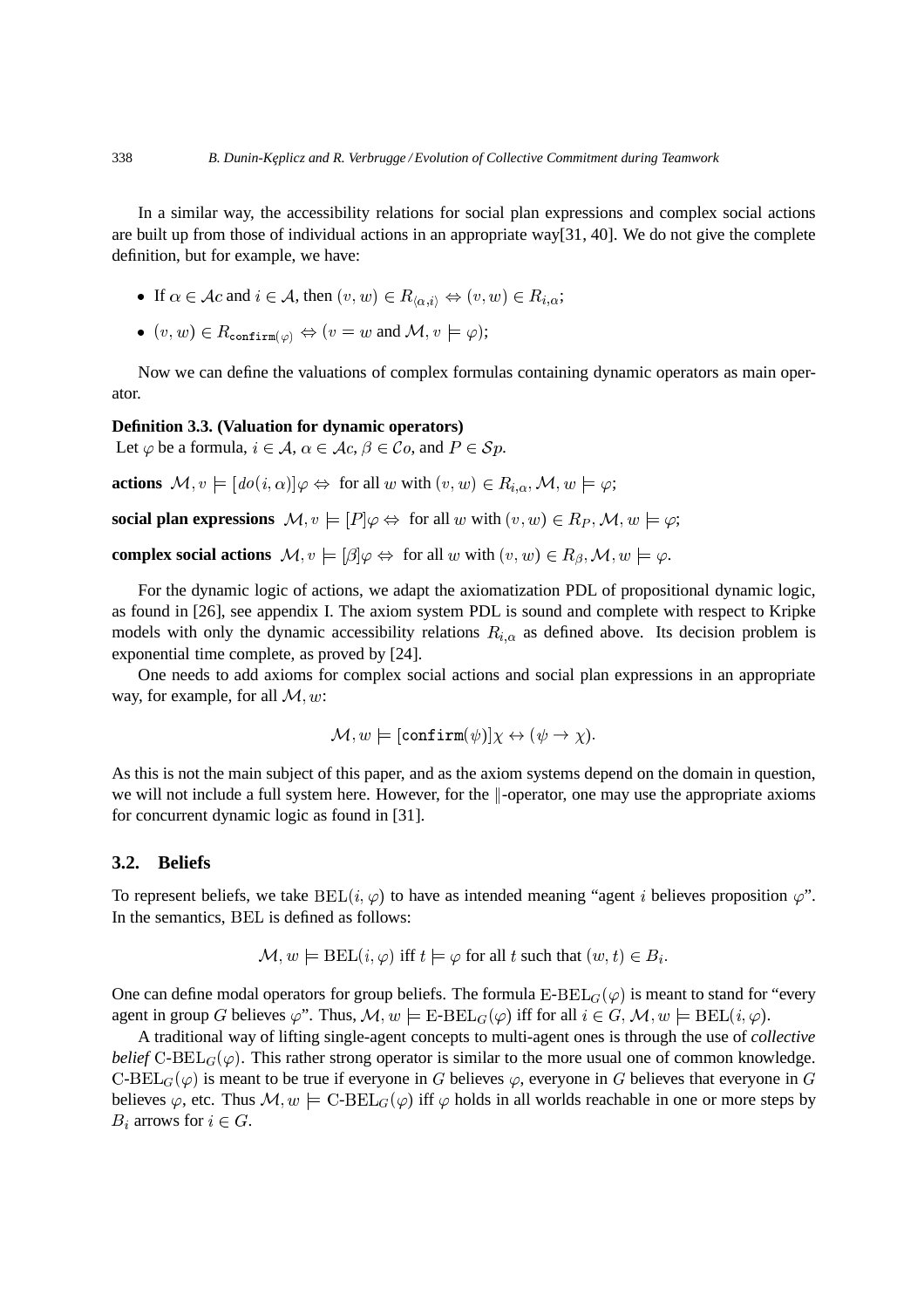A standard system axiomatizing these belief operators for *n* agents is called  $KD45<sub>n</sub><sup>C</sup>$ , and it is sound and complete with respect to Kripke models where all  $n$  accessibility relations are transitive, serial and euclidean [23]. See appendix I for the axioms and rules. In the sequel, we will use the following standard properties of  $C-BEL_G$  (see for example [23, exercise 3.11]).

### **Lemma 3.1.**

- C-BEL $_G(\varphi \land \psi) \leftrightarrow C$ -BEL $_G(\varphi) \land C$ -BEL $_G(\psi)$ <br>C-BEL $(G, \text{DFL} \land \psi)$
- $\mathrm{C\text{-}BEL}_G(\varphi) \rightarrow \mathrm{C\text{-}BEL}_G(\mathrm{C\text{-}BEL}_G(\varphi))$

#### **3.2.1. Belief changes through communication**

Some of the ways in which individual beliefs can be generated are updating, revision, and contraction [49, 25]. The establishment of collective beliefs among a group is more problematic. In [30, 46] it is shown that bilateral sending of messages does not suffice to determine collective belief if communication channels may be faulty, or even if there is uncertainty whether message delivery may have been delayed. A good reference to the problems concerning collective belief and to their possible solutions is [23, Chapter 11]. In any case, it is generally agreed that collective belief is a good *abstraction tool* to study teamwork.

We assume that in our groups bilateral communication as well as a more general type of communication, e.g. by a kind of global announcement, can be achieved. Problems related to message delivery are disregarded in the rest of this paper. Given an agent i and an agent j, the action communicate $(i, j, \psi)$ stands for "agent i communicates to agent j that  $\psi$  holds". Next, given a group G and an agent  $i \in G$ , the action announce $_G(i, \psi)$  stands for "agent i announces to group G that  $\psi$  holds".

An important aspect involved in the process of communication is *trustworthiness*, addressing the question "whether agent  $j$  (the receiver) trusts agent  $i$  (the sender) with respect to proposition  $\psi$ ". As trust is a rather complex concept, it may be defined in many ways, from different perspectives (see [8, 7] for some current work in this area).

We do not aim to define trust and trustworthiness in this paper, however some form of trust has to be adopted in CPS. It would be too much to assume that agents believe everything other agents communicate to them. For some propositions though, it is vital for the success of teamwork that agents who receive them adopt them as their own beliefs. For such propositions  $\psi$ , the following holds:

 $succ(\texttt{communicate}(i, j, \psi)) \rightarrow \texttt{BEL}(j, \psi)$ 

 $succ(\texttt{announce}_{G}(i, \psi)) \rightarrow \text{C-BEL}_{G}(\psi).$ 

In this paper, we assume that there is trust between agents with respect to all formulas communicated or announced to them that appear during the different stages of CPS.

# **4. Individual and social motivational attitudes**

Practical reasoning involves two important processes: deciding *what* goals need to be achieved, and then *how* to achieve them. The former process is known as *deliberation*, the latter as *means-end reasoning*. In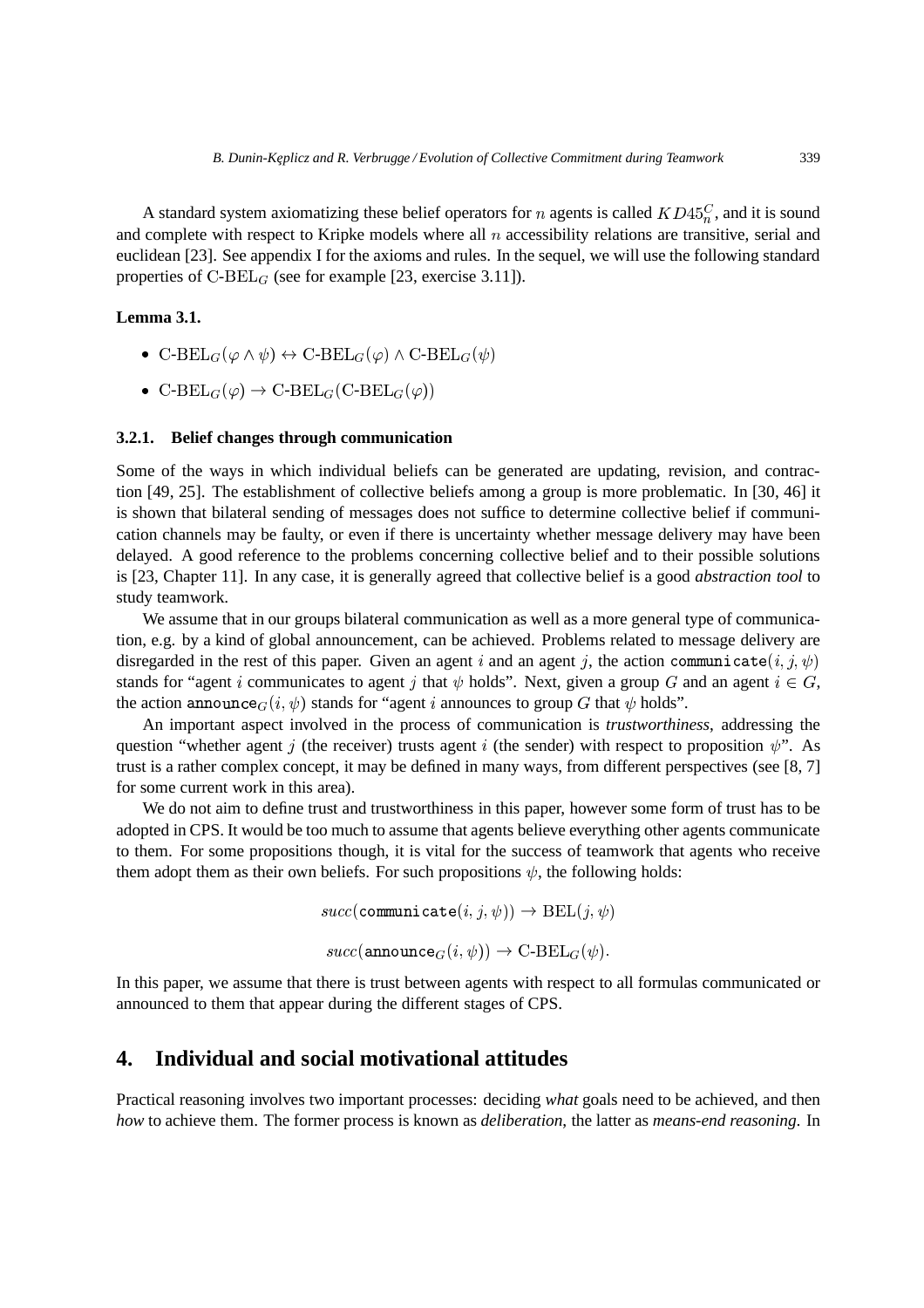| $\text{COMM}(i, j, \varphi)$            | agent <i>i</i> commits to agent <i>j</i> to make $\varphi$ true |
|-----------------------------------------|-----------------------------------------------------------------|
| $GOAL(i, \varphi)$                      | agent <i>i</i> has as a goal that $\varphi$ be true             |
| $INT(i, \varphi)$                       | agent <i>i</i> has the intention to make $\varphi$ true         |
| $E\text{-INT}_G(\varphi)$               | every agent in group $G$ has the                                |
|                                         | individual intention to make $\varphi$ true                     |
| $M-INT_G(\varphi)$                      | group G has the mutual intention to make $\varphi$ true         |
| $C\text{-INT}_G(\varphi)$               | group G has the collective intention to make $\varphi$ true     |
| $S\text{-}\mathrm{COMM}_{G,P}(\varphi)$ | group G has strong commitment to make $\varphi$ true by plan P  |
|                                         |                                                                 |

Table 1. Formulas and their intended meaning

the sequel we will discuss both these processes in the context of informational and motivational attitudes of the agents involved.

The key concept in the theory of practical reasoning is the one of *intention*, studied in-depth in [4]. Intentions form a rather special consistent subset of an agent's goals, that the agent wants to focus on for the time being. Speaking with Cohen and Levesque, intention consists of choice together with commitment, in a non-technical sense [10]. Notice that in our definitions, these two ingredients of intention are separated: intention is viewed as chosen goal, providing inspiration for a more concrete social (pairwise) commitment in the individual case, and a plan-based collective commitment in the collective case.

Thus intentions create a screen of admissibility for the agent's further, possibly long-term, deliberation. However, from time to time an agent's intentions should be reconsidered, for example because they will never be achieved, they are achieved already, or reasons originally supporting them hold no longer. This leads to the problem of balancing *pro-active*, (i.e. goal-directed) and *reactive* (i.e. event-driven) behavior.

In the presented approach we try to maintain this balance very carefully on the three different levels of teamwork: individual, social and collective. On the individual and social level the problem of persistence of both intentions and then commitments is first expressed in agent's *intention* and *commitment strategies*, addressing the question: *when and how can an agent responsibly drop its intention or commitment ?* The answer to this question is discussed in section 6, and more extensively in [17, 18]. The collective level is apparently much more complex. In our framework an agent's pro-activeness and re-activeness are implicitly or explicitly involved on consecutive stages of the reconfiguration algorithm [19]. The formal specification of these situations is given in section 8.

Our framework to describe motivational attitudes and related aspects is minimal in the sense that we aim to deal with concise necessary and sufficient conditions describing solely the *core aspects* of teamwork. Additional aspects appearing on the stage in specific cases may be addressed by refining the system and adding new axioms.

Table 1 gives a number of modal formulas appearing in this paper, together with their intended meanings. The symbol  $\varphi$  denotes a proposition, but all these formulas also appear with respect to an action  $\alpha$ . Even though it may seem from the table as if the formulas have only an informal meaning (perhaps derived from so-called folk psychology), this is actually not the case. In fact, the individual motivational attitudes are primitive but are governed by axiom systems and corresponding semantics, while the social and collective motivational attitudes are defined by axioms in terms of the individual ones.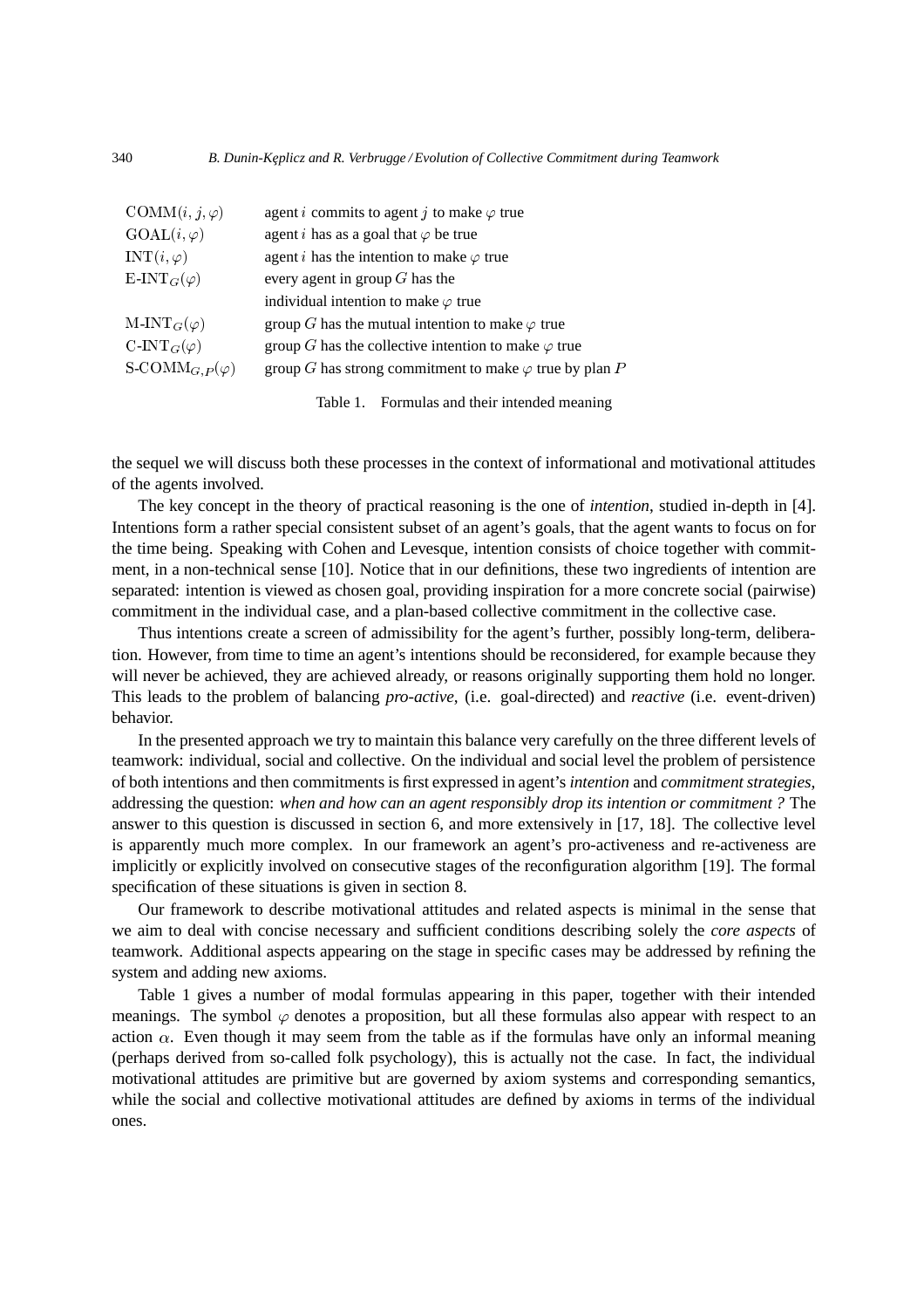### **4.1. Individual goals and intentions**

For the motivational operators GOAL and INT the axioms include the system  $K$ , which we adapt for n agents to  $K_n$ . In a BDI system, an agent's activity starts from goals. As the agent may have many different objectives, its goals need not be consistent with each other. Then, the agent chooses a limited number of its goals to be intentions. It is not the main focus of this paper to discuss how intentions are formed from a set of goals (but see [13, 11]).

But goals and their relation with intentions form an important part of BDI-theory, so goals are firstclass citizens in our system. In any case, we assume that intentions are chosen in such a way that consistency is preserved. Thus for intentions we assume, as Rao and Georgeff do, that they should be consistent, see axiom  $A6<sub>I</sub>$  in appendix I.

Rao and Georgeff also add an analogous axiom for the consistency of goals. However, it was argued above that an agent's goals are not necessarily consistent with each other. Thus, we adopt the basic system  $K_n$  for goals. Nevertheless, in the presented approach other choices may be adopted without consequences for the rest of the definitions in this paper. It is not hard to prove soundness and completeness of the basic axiom systems for goals and intentions with respect to suitable classes of models by a tableau method, and also give decidability results using a small model theorem.

As to interdependencies between the individual attitudes, we add five axioms (see appendix I), formalizing the properties that agents have positive and negative introspection about their individual motivational attitudes, as well as the property that every intention corresponds to a goal. The interdependence axioms correspond to structural conditions on Kripke models.

All axioms about individual motivational attitudes in appendix I are formulated with respect to formulas. However, companion axioms with respect to individual actions are also included in the system.

#### **4.2. Social commitments**

As [6] showed, it is important to distinguish between individual intentions, bilateral commitments, and collective motivational attitudes. A social commitment between two agents is not as strong as a collective commitment among them (see subsection 5.2), but stronger than an individual intention of one agent. If an agent commits to a second agent to do something, then the first agent should have the *intention* to do that. Moreover, the first agent commits to the second one only if the second one is *interested* in the first one fulfilling its intention. These two conditions are inspired by [6], but we find that for a social commitment to arise, a third condition is necessary, namely that the agents are aware about the situation, i.e. about their individual attitudes (cf. also [44] for an early discussion about the properties of promises). Such awareness, expressed in terms of collective belief, is generally achieved by communication. Here follows the defining axiom for social commitments with respect to propositions:

**SC1**

$$
COMM(i, j, \varphi) \leftrightarrow INT(i, \varphi) \land GOAL(j, \texttt{stit}(i, \varphi)) \land
$$

$$
C-BEL_{\{i, j\}}(INT(i, \varphi) \land GOAL(j, \texttt{stit}(i, \varphi)))
$$

where  $\text{stit}(i, \varphi)$  means that agent i sees to it (takes care) that  $\varphi$  becomes true (see [45]).

Social commitments with respect to actions are defined by the axiom: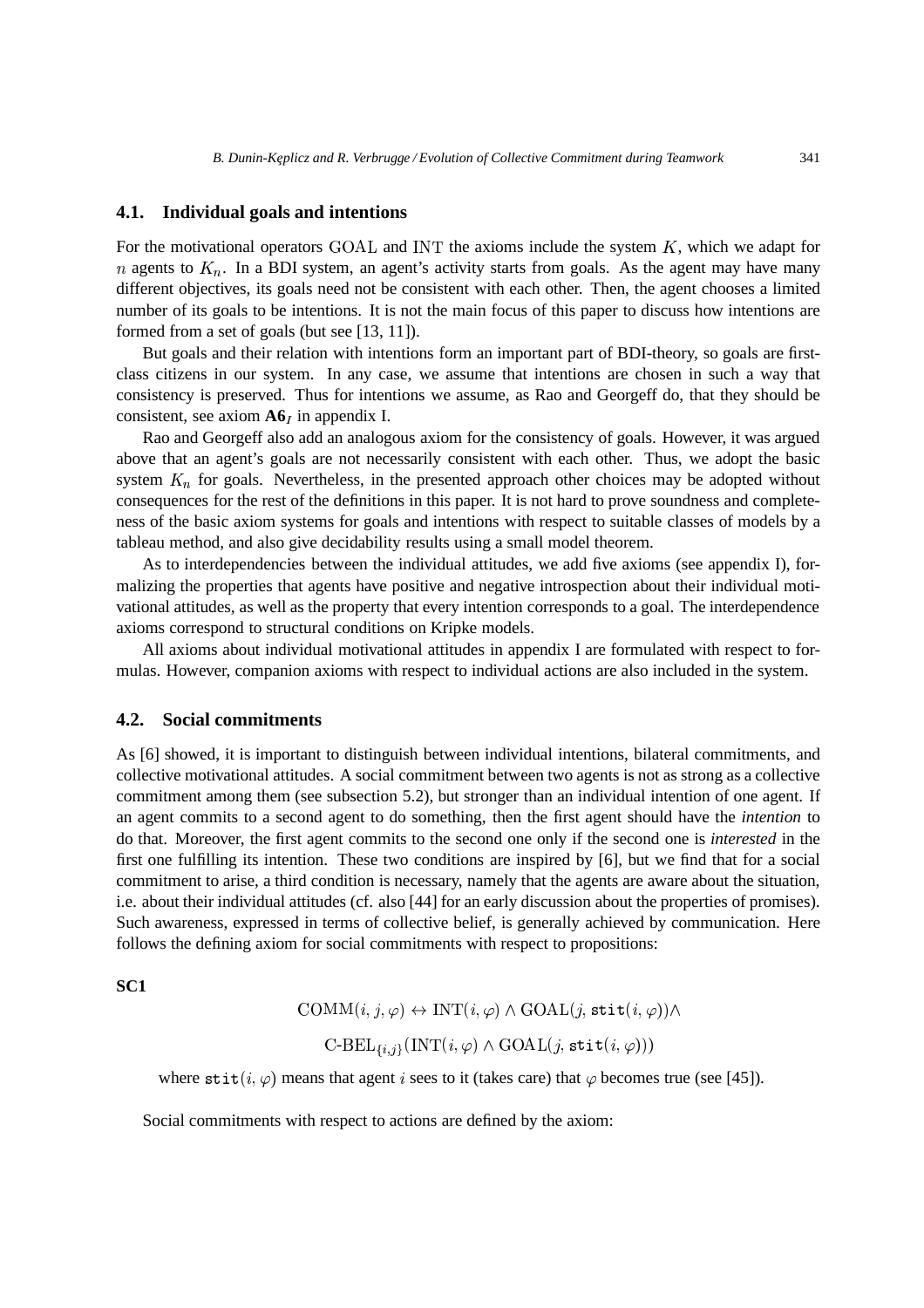**SC2**

$$
COMM(i, j, \alpha) \leftrightarrow INT(i, \alpha) \land GOAL(j, done(i, \alpha)) \land
$$
  
C-BEL<sub>{i, j}</sub>(INT(i, \alpha)  $\land$  GOAL(j, done(i, \alpha)))

Social commitment obeys positive introspection, i.e.

 $\text{COMM}(i, i, \varphi) \rightarrow \text{BEL}(i, \text{COMM}(i, i, \varphi)).$ 

This follows from the awareness condition included in the defining axiom itself.

The complex social action commit $(i, j, \varphi)$  will not be defined further here. Informally speaking, it takes care a social commitment  $\text{COMM}(i, j, \varphi)$  is established. This is, however, achieved by a rather complex process, involving possibly complex communication (see [20]).

## **5. Collective motivational attitudes**

After defining social commitment between two agents, we are ready to move to the collective level of cooperation. In our approach, teams are created on the basis of *collective intentions*, and exist as long as the collective intention between team members exists. A collective intention may be viewed as an inspiration for team activity, whereas the collective commitment reflects the concrete manner of achieving the intended goal by the team. This concrete manner is provided by planning. Thus, our approach to collective commitments is plan-based. However, some agents in the team may not have delegated actions while still being involved in the collective intention and the collective commitment.

Collective intention and collective commitment are not introduced as primitive modalities, with some restrictions on the semantic accessibility relations (as in e.g. [9]). We do give necessary and sufficient, but still minimal, conditions for such collective motivational attitudes to be present. In this way, we hope to make the behavior of a team easier to predict.

### **5.1. Collective intentions**

In this paper, we focus on strictly cooperative teams, which makes the definition of collective intention rather strong. In such teams, a necessary condition for a collective intention  $C\text{-INT}_G(\varphi)$  is that all members of the team G have the associated individual intention  $INT(i, \varphi)$  towards the overall goal  $\varphi$ . However, to exclude the case of competition, all agents should also *intend* all members to have the associated individual intention, as well as the intention that all members have the individual intention, and so on; we call such a mutual intention M-INT  $_G(\varphi)$ . Thus, M-INT  $_G(\varphi)$  is meant to be true if everyone in G intends  $\varphi$  (E-INT<sub>G</sub>( $\varphi$ )), everyone in G intends that everyone in G intends  $\varphi$  (E-INT<sub>G</sub>(E-INT<sub>G</sub>( $\varphi$ ))), etc. Formalizing the above two conditions,  $E\text{-INT}_G(\varphi)$  (standing for "everyone intends") corresponds to to the semantic condition that  $\mathcal{M}, w \models E\text{-INT}_G(\varphi)$  iff for all  $i \in G$ ,  $\mathcal{M}, w \models \text{INT}(i, \varphi)$ . Then  $\mathcal{M}, w \models \text{M-INT}_G(\varphi)$  iff  $\varphi$  holds in all worlds reachable in one or more steps by  $I_i$  arrows for  $i \in G$ .

The resulting system is called  $KD_n^{\text{M-INT}_G}$ , and it is sound and complete with respect to Kripke models where all  $n$  accessibility relations are serial (by a proof in [21] which is analogous to the one for common knowledge in [23]).

The distinguishing features of collective intentions (C-INT<sub> $G(\varphi)$ </sub>) over and above mutual ones, is that all members of the team are aware of the mutual intention, that is, they have a collective belief about this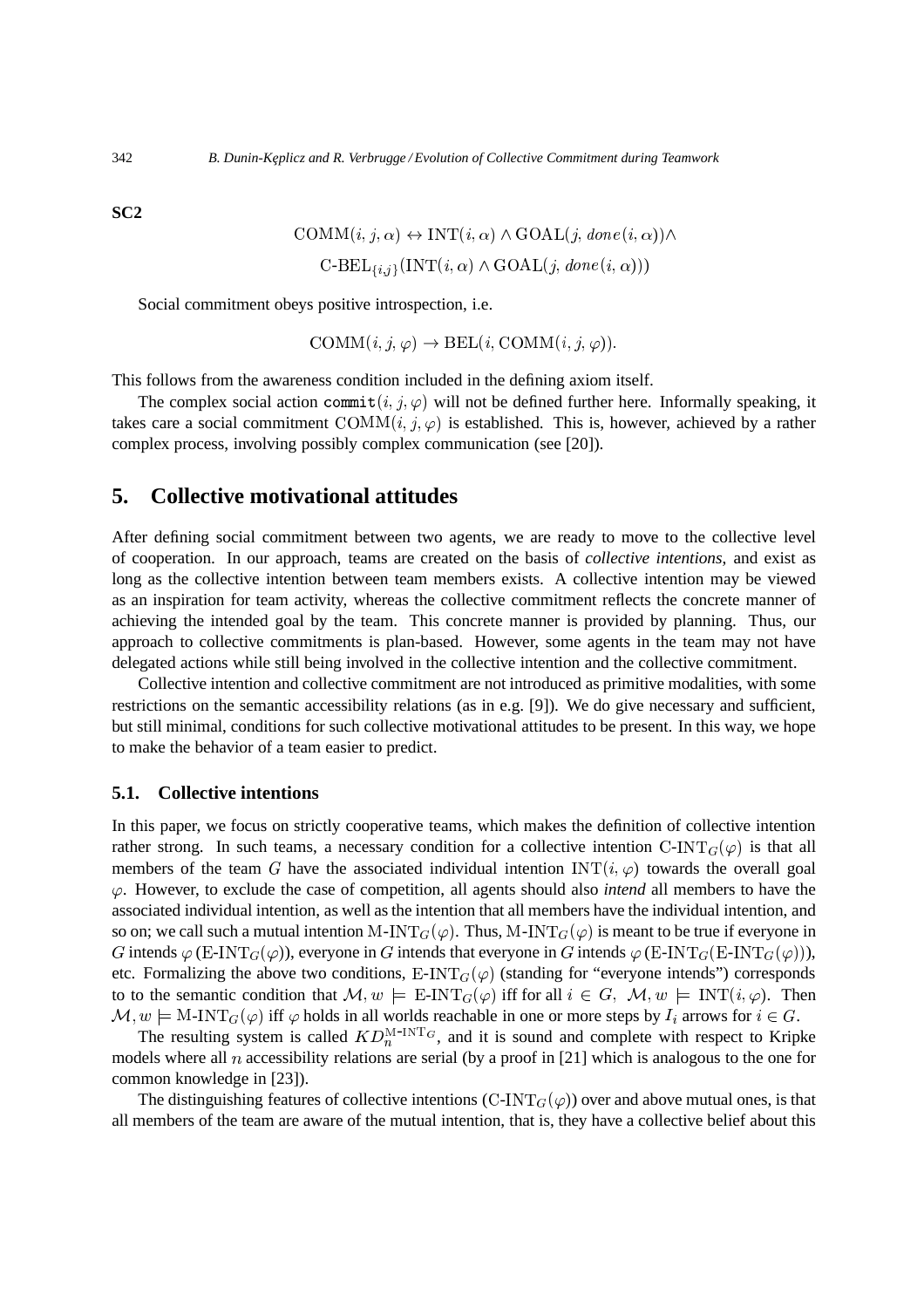$(C-BEL_G(M-INT_G(\varphi))$ . In [21], we introduce a formal definition which is extensively discussed and compared with alternatives such as joint intention theory and SharedPlans theory [37, 28, 51].

The above conditions are captured by the following axioms:

**M1**  $E\text{-INT}_G(\varphi) \leftrightarrow \bigwedge_{\alpha} \text{INT}(i, \varphi).$  $\mathrm{INT}(i,\varphi).$ **M2**  $M\text{-}INT_G(\varphi) \leftrightarrow \text{E-INT}_G(\varphi \land M\text{-}INT_G(\varphi))$ **M3** C-INT<sub>G</sub>( $\varphi$ )  $\leftrightarrow$  M-INT<sub>G</sub>( $\varphi$ )  $\land$  C-BEL<sub>G</sub>(M-INT<sub>G</sub>( $\varphi$ )) **RM1** From  $\varphi \to \text{E-INT}_G(\psi \land \varphi)$  infer  $\varphi \to \text{M-INT}_G(\psi)$  (Induction Rule)

Note that this definition of collective intention is stronger than the one given in our older work [17, 18]. Let us remark that, even though  $\text{C-INT}_G(\varphi)$  seems to be an infinite concept, collective intentions may be established in practice in a finite number of steps: an initiator persuades all potential team members to adopt a mutual intention, and, if successful, announces that the mutual intention is established [12, 13].

In circumstances where communication is hampered but agents have to cooperate, they must sometimes make do with a less strong version of collective intention, which does not include collective belief about the mutual intention, but instead a mutual intention to establish it [21]. On the other hand, it is easy to see that once a collective intention is established, agents are aware of it:

### **Lemma 5.1.**

$$
C\text{-INT}_G(\varphi) \to C\text{-BEL}_G(C\text{-INT}_G(\varphi)).
$$

### **Proof:**

We give a semantic sketch, which can be translated to an axiomatic proof because of completeness: so suppose  $\mathcal{M}, w \models \text{C-INT}_G(\varphi)$ , then by **M3**,

 $\mathcal{M}, w \models \text{C-BEL}_G(\text{M-INT}_G(\varphi)),$ 

thus by the second part of lemma 3.1,

 $\mathcal{M}, w \models \text{C-BEL}_G(\text{C-BEL}_G(\text{M-INT}_G(\varphi))).$ 

Combining these two we get

$$
\mathcal{M}, w \models \text{C-BEL}_G(\text{M-INT}_G(\varphi)) \land \text{C-BEL}_G(\text{C-BEL}_G(\text{M-INT}_G(\varphi))),
$$

so by the first part of lemma 3.1,

 $\mathcal{M}, w \models \text{C-BEL}_G(\text{M-INT}_G(\varphi) \land \text{C-BEL}_G(\text{M-INT}_G(\varphi))),$ 

which is, by **M3**, equivalent to

$$
\mathcal{M}, w \models \text{C-BEL}_G(\text{C-INT}_G(\varphi)).
$$

 $\Box$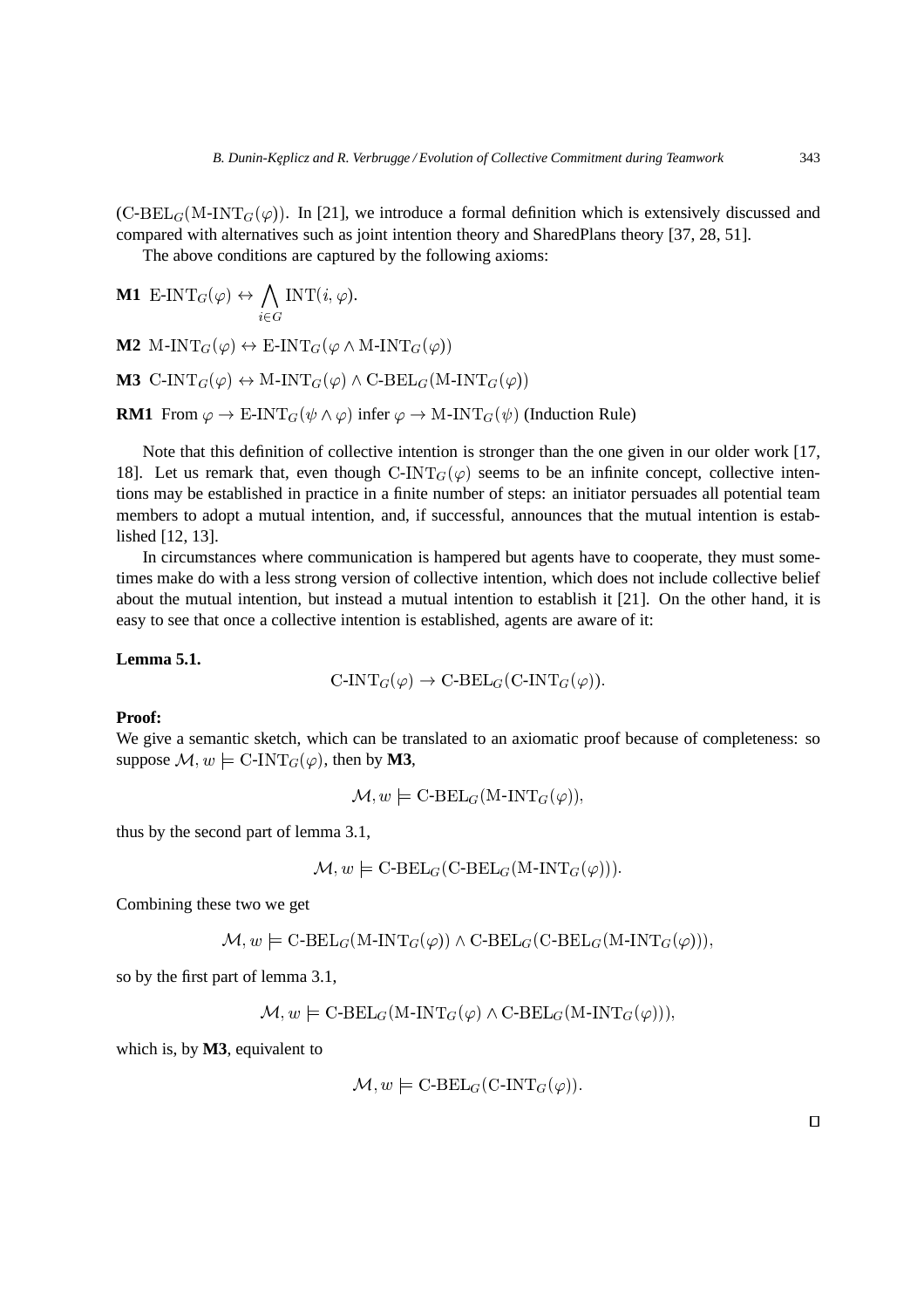### **5.2. Collective commitments**

Inspired by Castelfranchi [6], we treat collective commitment as the strongest motivational attitude to be considered in teamwork. In our opinion a collective intention is a necessary but not sufficient condition for a collective commitment to be present. A collective commitment is based on a social plan.

#### **5.2.1. Social plans**

Let us give a simple **example** of a social plan (see definition 2.4). Consider a team consisting of three mathematicians  $t$  (the theorem prover),  $l$  (the lemma prover) and  $c$  (the proof checker) who have as collective intention to prove a new mathematical theorem. Suppose during planning they define two lemmas, which also still need to be proved, and the following complex individual actions: *provelemma1*, *provelemma2* (to prove lemma 1, respectively 2), *checklemma1*,*checklemma2* (to check a proof of lemma 1, respectively 2), *provetheorem* (prove the theorem from the conjunction of lemmas 1 and 2), *checktheorem* (to check the proof of the theorem from the lemmas). One possible social plan they can come up with is the following. First, the lemma prover, who proves lemmas 1 and 2 in succession, and the theorem prover, who proves the theorem from the two lemmas, work in parallel, and subsequently the proof checker checks their proofs in a fixed order, formally:

> $P = \langle \langle \langle \langle \mathit{provelemma1}, l \rangle \rangle \langle \mathit{provelemma2}, l \rangle \rangle \parallel \langle \mathit{provetheorem}, t \rangle \rangle$  $\langle \langle \langle \mathit{checklemma1}\, ,c\rangle; \langle \mathit{checklemma2}\, ,c\rangle \rangle; \langle \mathit{checktheorem}\, ,c\rangle \rangle \rangle$

We will use this context as a running example in section 8.

Both the association of actions to members and the temporal structure are reflected in the recursive definition of a *social plan expression*, adapted from [43] and inspired by dynamic logic. The plans on which collective commitments are based are always represented as social plan expressions as defined in section 2, definition 2.4.

The last part of the definition introduces the temporal relations between the execution of actions. Paradigmatic aspects of CPS like negotiation, communication and coordination are all involved in planning. Note that the team members' characteristics, such as agents' abilities, opportunities, intention and commitment strategies and resources, may already play a role at the stage of task division. Let us stress however, that they are of the primary importance at earlier stages of CPS, especially at the potential recognition level. For the detailed discussion of this process see [12, 13].

We do not elaborate here on the ways by which the final social plan is constructed - this subject has been exhaustively discussed in AI literature (see e.g. [1]). For the complex process of dialogue that comes to the fore in plan generation, see [20]. The result of the whole planning process is a plan  $P$ , represented as a social plan expression and the predicate  $constitute(\varphi, P)$  stating that a plan P ensures a proper realization of the goal  $\varphi$ . Thus, the successful realization of the plan P should lead to the achievement of the main goal  $\varphi$ :

**CS**

$$
constitute\,(\varphi,P)\rightarrow[\texttt{confirm}(succ(P))]\varphi
$$

The way the predicate  $constitute(\varphi, P)$  is constructed will be discussed in subsection 7.3.1.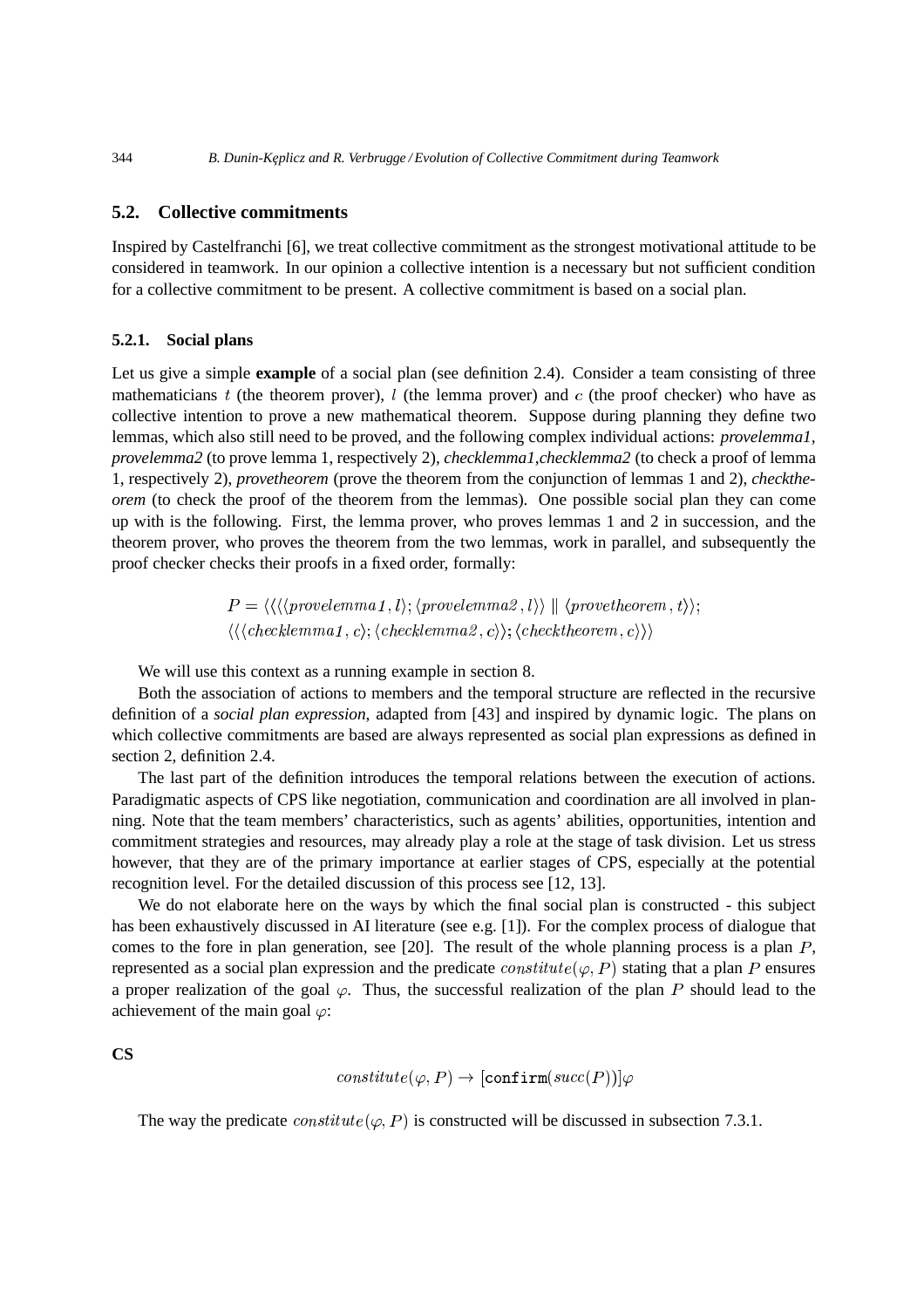### **5.2.2. Strong collective commitment**

Let us start from stressing the crucial role of collective intention when creating the group: the team is *based* on this attitude. In other words, no teamwork is considered without a collective intention among team members. After the group is constituted, another stage of CPS is started, leading ultimately to a *collective commitment* between the team members. In this section, we will give one definition of collective commitment, namely strong collective commitment: its power fully reflects the collective aspects of CPS.

In general, definitions of collective commitment are based on the social plan  $P$  and can be established or maintained if the group has the associated collective intention, if not stated explicitly otherwise. The social plan should result from the main goal by task division, means-end analysis, and action allocation, as reflected in  $constitute$  ( $\varphi$ , P) (see subsection 7.3.1). Additionally, if the group is planning collectively, especially from first principles, in the end the plan is known to all members, as reflected in the conjunct  $\operatorname{C-BEL}_G(constitute(\varphi,P)).$ 

In [22], we present a sort of tuning machine allowing to define different versions of collective commitments, reflecting different aspects of CPS, and applicable in different situations. The definitions differ with respect to the *aspects* of teamwork of which the agents involved are aware, and the *kind* of awareness present within a team. In this way a kind of calibration mechanism is provided for the system developer to tune a version of collective commitment fitting the circumstances. Finally, we focused attention on a few exemplar versions of collective commitment resulting from instantiating the general tuning scheme, and sketched for which kinds of organization and application domains they are appropriate. Strong collective commitment formed one of these examples, and we believe it appropriate in many contexts.

A *strong collective commitment*  $(S\text{-}\mathrm{COMM}_{G,P})$  is based on collective planning: the whole team does it together, including negotiating and persuading each other who will do what. In addition to collective planning, for every one of the actions  $\alpha$  that occur in social plan P, there should be one agent in the group who is socially committed to at least one (mostly other) agent in the group to fulfill the action. Moreover, even if there is no public awareness in the team about every single social commitment  $(COMM(i, j, \alpha))$ that has been established about particular actions from the social plan, still the group as a whole believes that things are under control, i.e., that every part of the plan is within somebody's responsibility. These conditions are formalized in the defining axiom for strong collective commitments:

$$
\begin{aligned}\n\text{S-COMM}_{G,P}(\varphi) &\leftrightarrow \text{C-INT}_{G}(\varphi) \wedge \\
&\text{constitute}(\varphi, P) \wedge \text{C-BEL}_{G}(\text{constitute}(\varphi, P)) \wedge \\
&\bigwedge_{\alpha \in P} \bigvee_{i,j \in G} \text{COMM}(i, j, \alpha) \wedge \text{C-BEL}_{G}(\bigwedge_{\alpha \in P} \bigvee_{i,j \in G} \text{COMM}(i, j, \alpha))\n\end{aligned}
$$

Strong collective commitments are well-suited to model self-leading teams [3, 41].

Note that teams of agents have positive introspection about strong collective commitments among them, even if negative introspection does not follow from the defining axiom. Thus,

#### **theorem: awareness of strong collective commitment**

$$
S\text{-}\text{COMM}_{G,P}(\varphi) \to \text{C-BEL}_G(S\text{-}\text{COMM}_{G,P}(\varphi)).
$$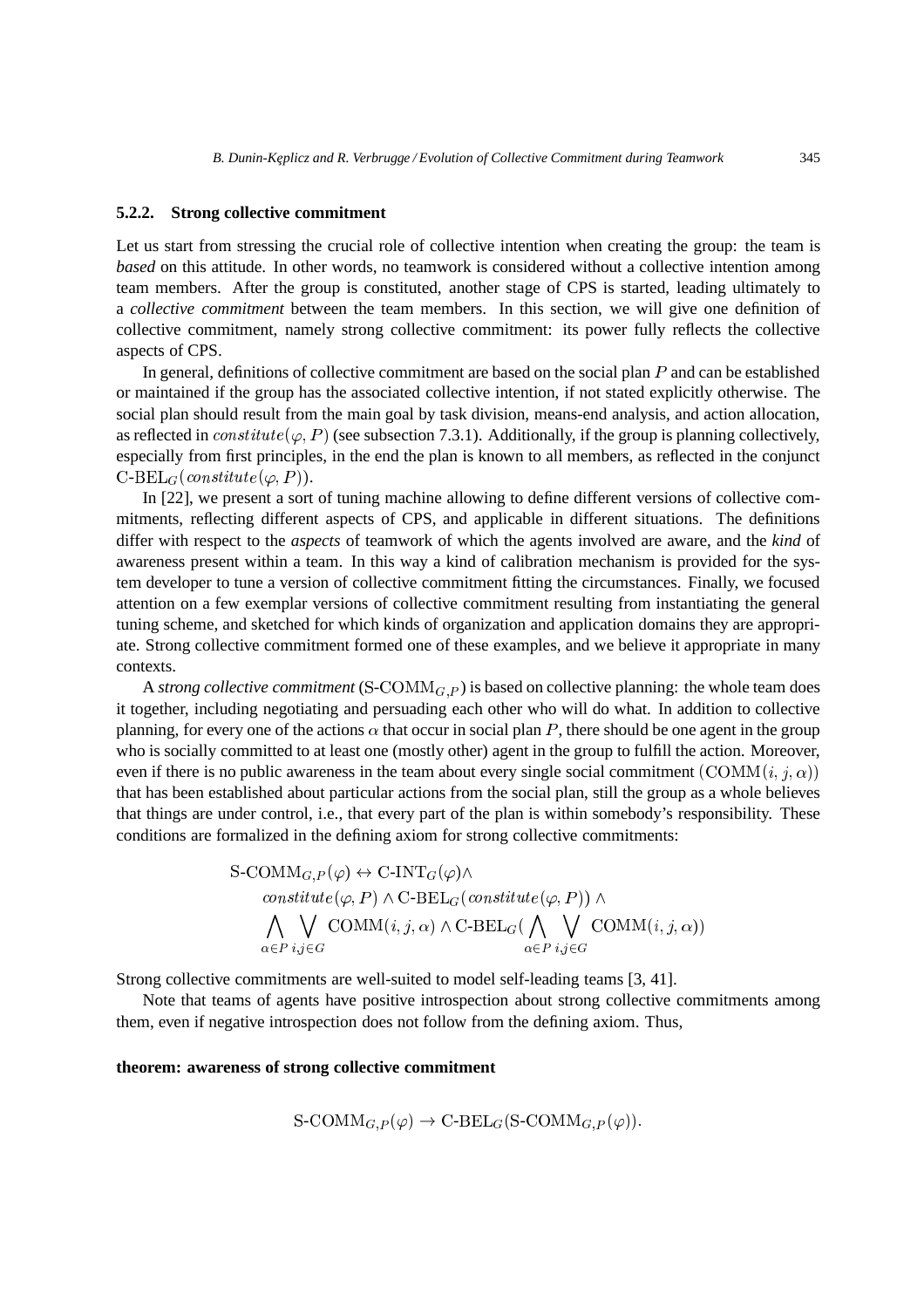The proof is immediate from the definition and lemmas 5.1 and 3.1.

#### **Remarks about collective commitment**

The definition of strong collective commitment is not overloaded, and therefore easy to understand and to use. Some other approaches to collective commitments (see e.g. [37, 52]) introduce other aspects of collective attitudes, not treated here. For example, Wooldridge and Jennings consider triggers for commitment adoption formulated as preconditions [52]. If needed, these may be incorporated into our framework as well by adding an extra axiom. Note that in contrast to other approaches ([52],[37]), the collective commitment is not iron-clad: it may vary in order to adapt to changing circumstances, in such a way that the collective intention on which it is based can still be reached.

Our approach is especially strong when re-planning is needed. In contrast to [52], using our definition of collective commitment it is often sufficient to revise some of the pair-wise social commitments, instead of involving the entire team in the re-planning process (in the strong versions of the definition). This is a consequence of basing collective commitment on an explicitly represented plan, and of building it from pair-wise social commitments. In effect, if the new plan resulting from the analysis of the current situation within the team and the environment is as close as possible to the original one, the process of re-planning is maximally efficient. This reconfiguration problem was treated extensively in [19], where an abstract reconfiguration algorithm was presented. The next part of this paper contains a formal description of the situations globally treated in the algorithm.

# **6. Dynamic aspects of motivational attitudes**

The previous sections recall the static theory of a BDI system built on individual and collective informational and motivational attitudes. In the rest of the paper we will treat the dynamics of systems situated in a changing and possibly unpredictable environment. We will focus on collective aspects of CPS. In this process, agents take on intentions during the process of intention formation or adoption [13, 11]. We leave this stage implicit in this paper. In the next stage, in order to maintain a good balance between goal-directed and event-driven aspects of an agent's behavior, its intentions and commitments should be reconsidered from time to time. In other words, they should persist, but for *how long?* The key point is whether and in which circumstances an agent can drop an intention or a social commitment. If such a situation arises, the next question is how to deal with it responsibly. To answer these questions three kinds of intention strategies (blind, single-minded and open-minded) may be defined, analogously to [42, 51], according to the strength with which agents maintain their intentions.

The strongest strategy is followed by the *blindly committed* agent, who maintains its commitments until it actually believes that they have been achieved. Single-minded agents may also drop social commitments when they do not believe anymore that the commitment is realizable. For open-minded agents, the situation is similar as for single-minded ones, except that they can also drop social commitments if they do not aim for the respective goal anymore. All three kinds of agents communicate with their partner after dropping a social commitment. As it is not the main subject of this paper, we do not give the formal definitions here, directing interested readers to [17, 18].

The phases of dropping intentions and commitments will be modeled explicitly by introducing the actions unintend $(i,\varphi)$ , standing for "agent  $i$  drops its intention to achieve  $\varphi$ ", and uncommit $(i,j,\alpha),$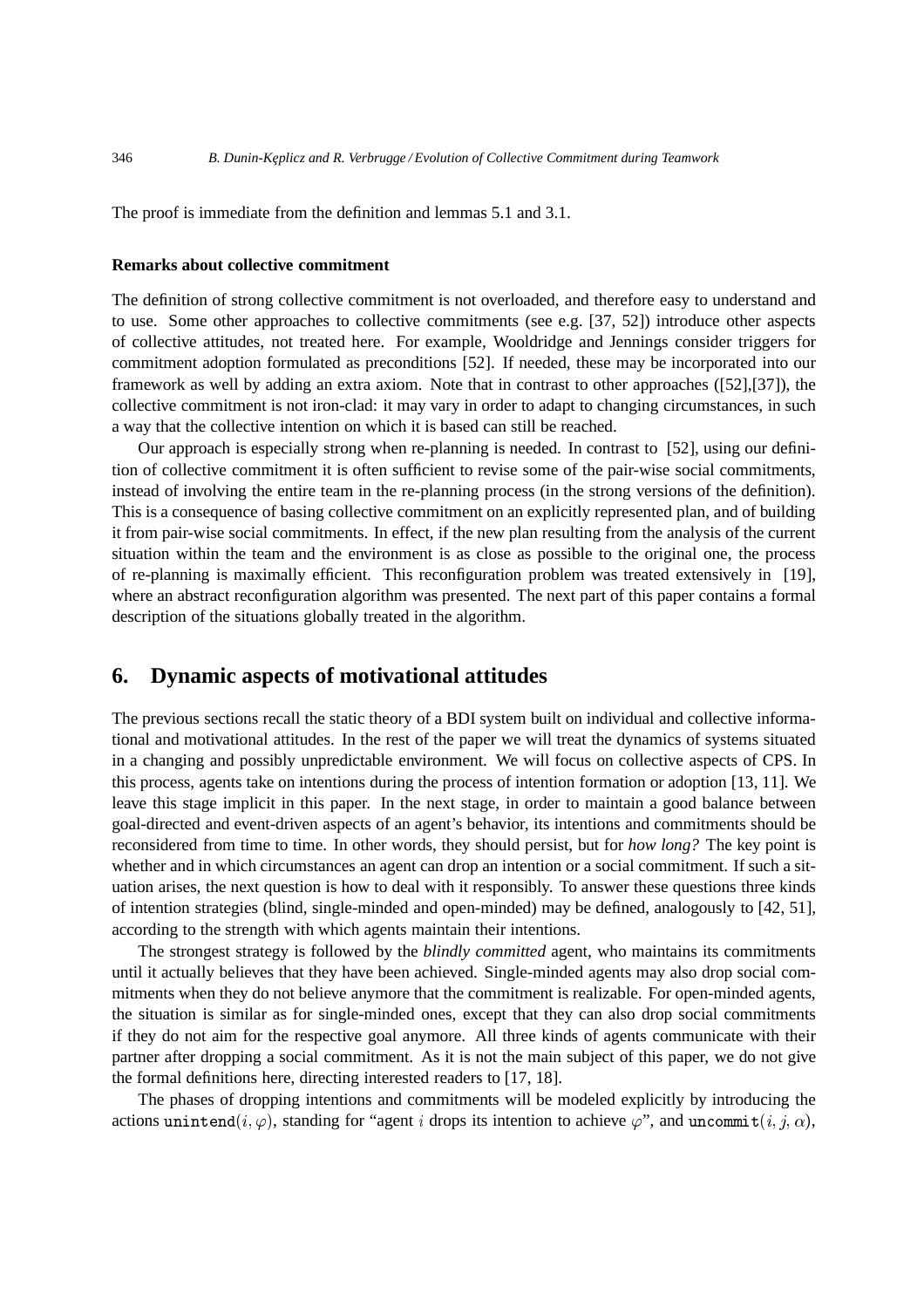standing for "agent i drops its social commitment towards agent i to do  $\alpha$ ". Two important aspects of these actions need to be addressed:

- 1. What are the exact preconditions for the actions unintend and uncommit?
- 2. What are the consequences of the actions unintend and uncommit?

Temporal logic is best suited to represent possible answers for question 1, whereas dynamic logic is better suited to formalize consequences of actions, which is needed to answer question 2. This will be briefly addressed in the next subsection.

The problem of the preconditions of the actions unintend and uncommit is more complex as it deals with the dynamics of CPS. In other words, we can deal with a variety of reasons to change agents' individual, social and collective motivational attitudes. For individual intentions and social commitments they are, at least partly, recognized and specified in intention and commitment strategies ( [17, 18]). The problem of persistence of collective intention is briefly discussed in subsection 8.1. Finally, the changes in collective commitment, based on the collective intention in question, lead to an evolution of this group attitude. This part is extensively discussed and formally proved to be correct in section 8. More precisely, the evolution of collective commitment, treated in detail in the reconfiguration algorithm, is formally expressed in dynamic logic, leading to a high level specification of a real computer system.

The reconfiguration procedure is based on the generally recognized four level model of teamwork. Before describing particular cases of reconfiguration, we need to make sure that all the levels are properly specified, and then constructed. As a sort of idealization of this process, we introduce level-associated actions, viewed as *complex social actions* (see subsection 3.1 for a formal definition and subsection 7 for the specification of their behaviour). These rather complex actions are highly context- and applicationdependent and need to be tailored for a specific system. As they do not obey any generic axiomatization, we do not give an axiom system characterizing them. Instead we formulate in the extended language of dynamic logic (see subsection 3.1) rather straightforward high-level properties, to be ensured by the system developer. These propositions occurring in the sequel are thus meant as *semantic validities*.

On the other hand, for social plan expressions (see subsection 3.1 for a definition), some axiom system could be easily built, but as it is not the main focus of this paper we have refrained from this.

#### **6.1. Dropping individual intentions and social commitments**

The action unintend $(i, \varphi)$  stands for "agent i drops its intention to achieve  $\varphi$ ". As a partial answer to the third question posed above, we assume that the following general fact holds, namely if agent  $i$ intends  $\varphi$  and it is possible to perform unintend $(i, \varphi)$ , then after its performance, the agent does not have the intention anymore. The circumstances under which unintend $(i, \varphi)$  cannot be performed are application-dependent (related to question 1 above), but for example in a situation where  $INT(i, \varphi)$  does not hold, unintend $(i, \varphi)$  is prevented; such a situation is explicitly excluded in the formal fact:

#### **UI1**

$$
\text{INT}(i,\varphi) \land \langle \texttt{unintend}(i,\varphi) \rangle \top \rightarrow [\texttt{unintend}(i,\varphi)] \neg \text{INT}(i,\varphi)
$$

One of the consequences of unintend is given by the following, which is semantically implied by the fact above and the negative intention introspection axiom  $\mathbf{A8}_{IB}$ .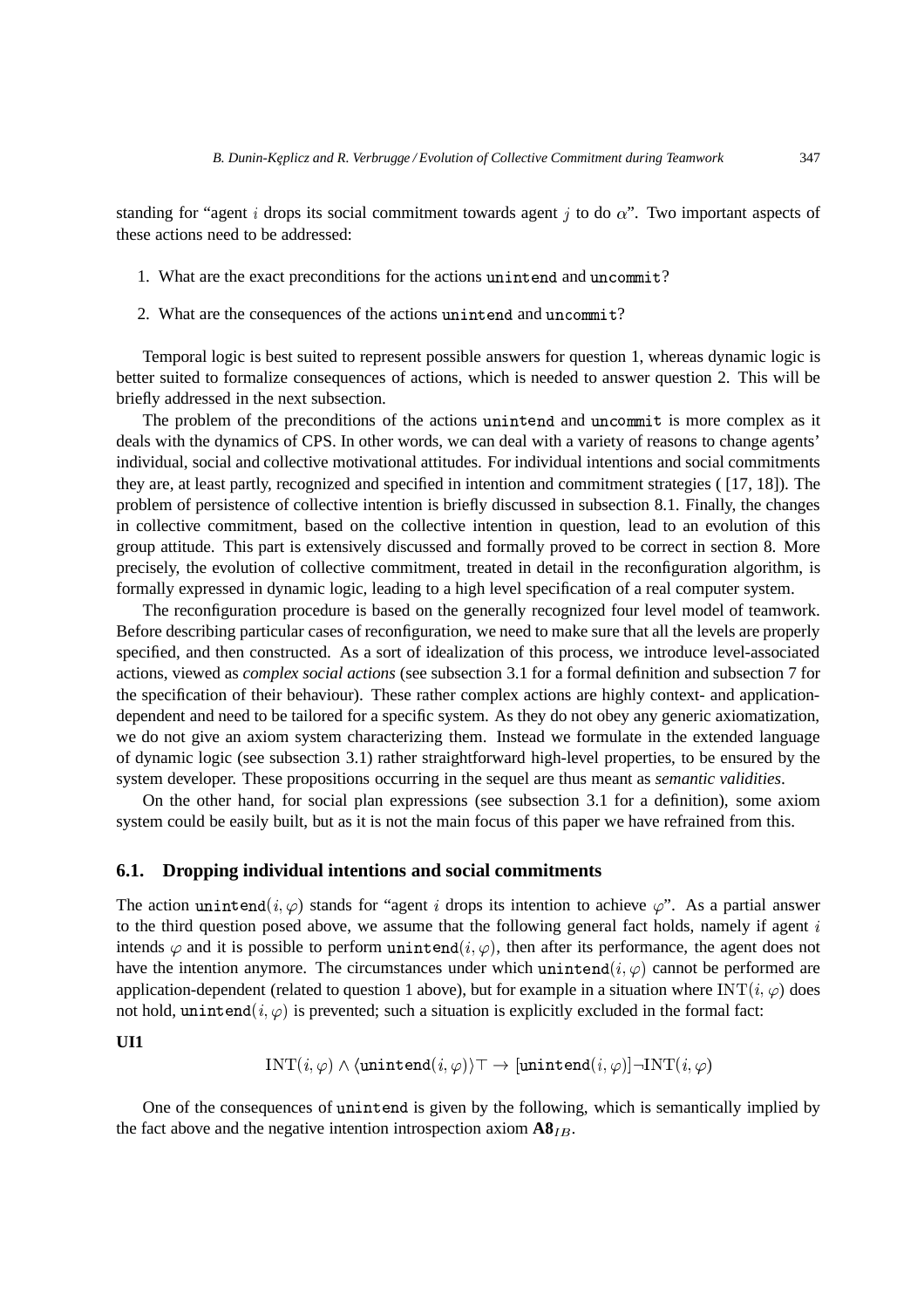**UI2**

$$
INT(i, \varphi) \land (unintend(i, \varphi)) \top \rightarrow [unintend(i, \varphi)]
$$
**BEL** $(i, \neg INT(i, \varphi))$ 

Analogously, we give some general consequences related to the action of dropping a commitment, addressing question 2 above. The action uncommit  $(i, j, \alpha)$  stands for "agent i drops social commitment towards agent  $j$  to do  $\alpha$ ". The following fact holds:

**UC1**

$$
COMM(i, j, \alpha) \land \langle \text{uncommit}(i, j, \alpha) \rangle \top \rightarrow
$$

$$
[ \text{uncommit}(i, j, \alpha) ] \neg \text{COMM}(i, j, \alpha)
$$

One of the consequences of uncommit is given by the following restricted axiom of negative introspection; note that, because we do not have negative introspection for social commitments in general (cf. section 4.2), this does not follow from **S3**:

**UC2**

$$
\text{COMM}(i, j, \alpha) \land \langle \text{uncommit}(i, j, \alpha) \rangle \top \rightarrow \newline [\text{uncommit}(i, j, \alpha)] \text{BEL}(i, \neg \text{COMM}(i, j, \alpha))
$$

The above facts are postulates to be ensured by system developer. Individual uncommit actions are also discussed in a dynamic logic framework in [34, 32].

# **7. The four levels of CPS**

In our approach to CPS, collective intention is considered as an inspiration to a goal-directed activity expressed in terms of collective commitment. We assume that in a dynamic system collective commitment may evolve in order to ensure the proper realization of collective intention of the group. Thus, in the first place, one needs to guarantee that collective intention will last long enough (see the previous section). Next, one should monitor the construction, maintenance, and realization, i.e. an *evolution* of collective commitments in a dynamic system. We adopted the four-stage model of [53], containing the consecutive stages of *potential recognition*, *team formation*, *plan formation* and *team action*. The key point is to bind the appropriate individual, social and collective attitudes to these stages. However, especially with respect to collective intentions and collective commitments, our analysis differs from the one in [53]. The processes of potential recognition and team formation have been extensively discussed in [12, 13]. For more about the levels and the role of dialogue, see [20].

Now we specify a formal system realizing the above-mentioned consecutive stages. The stages are rather complex, needing extensive communication (especially if planning is done from first principles), discussed elsewhere [13, 20]. As a sort of idealization, we assume that the levels are realized by complex level-associated actions, called potential-recognition, team-formation, task-division, means-end-analysis, and action-allocation. These application-dependent actions will not be further refined here.

Even though the three stages of potential recognition, team formation and plan formation have been extensively discussed in the multiagent systems and artificial intelligence literature, the important phase of collective team action has received relatively little attention. The requirements of a constantly changing environment lead to the *reconfiguration problem*: when maintaining a collective commitment and its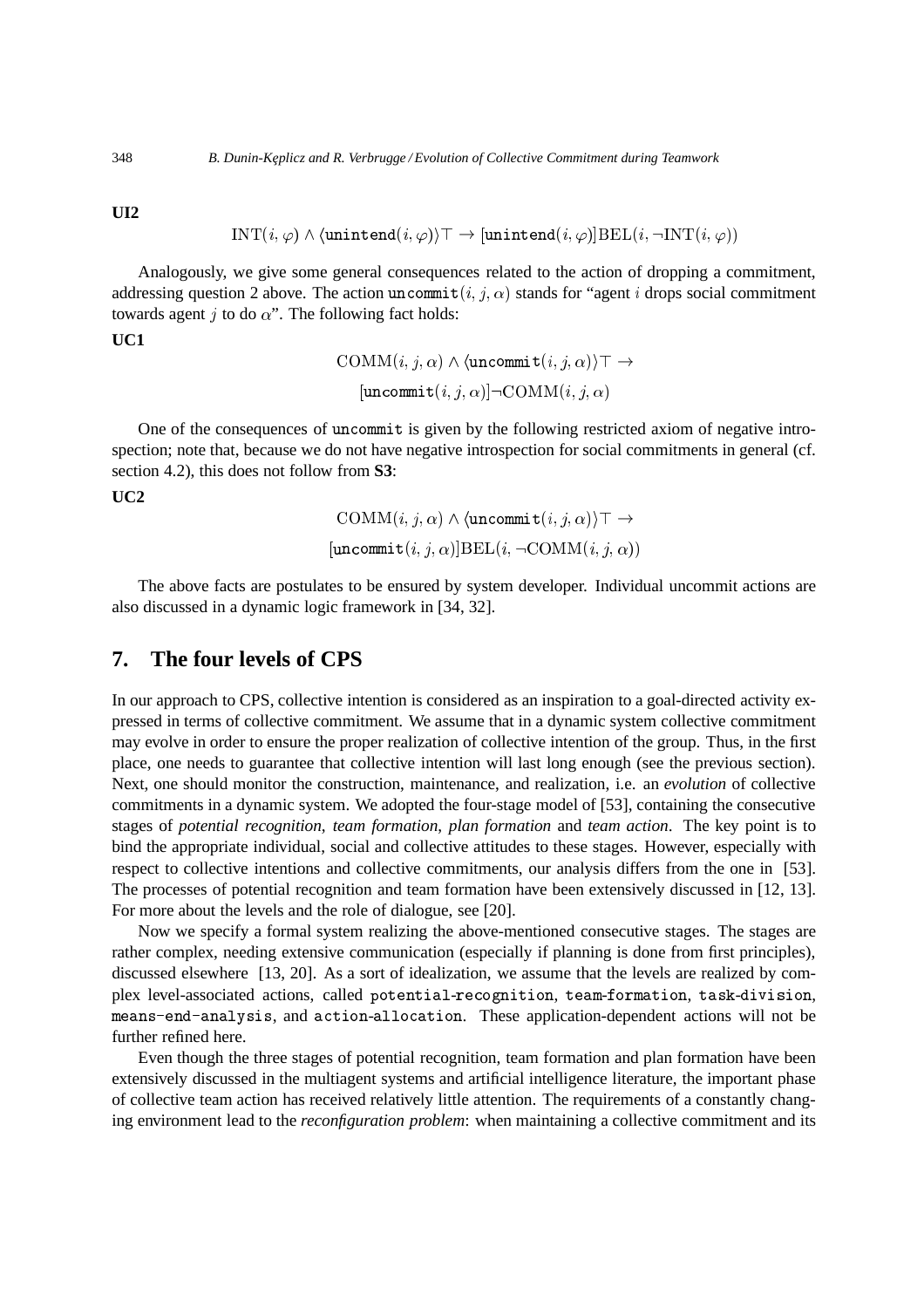constituent collective intention, social commitments, and individual intentions during plan execution, it is crucial that agents re-plan properly and efficiently when some members do not fulfill their delegated actions or are presented with new opportunities. The solution of this problem leads to the *reconfiguration algorithm* formulated by us in terms of the abstract levels and their (complex) interplay. See [19] for a presentation of the algorithm which is also repeated in appendix II.

This chapter deals with the evolution of collective commitments during reconfiguration — we will build a formal system based on this abstract algorithm. Thus, for all four levels, both the positive case (when the level-associated action succeeds) and the negative case (when this action fails) will be specified, and treated accordingly. Again, all these level-oriented postulates should be ensured by a system developer.

### **7.1. The potential recognition level**

Analogous to [53], we consider CPS to begin when some agent in a multi-agent environment recognizes the potential for cooperative action in order to reach its goal. The input of this stage is an agent  $a$ , a goal  $\varphi$  plus a finite set  $T \subseteq A$  of agents from which a potential team may be formed. The output at this stage is the "potential for cooperation" (POTCOOP $(\varphi, a)$ ) that agent a sees with respect to  $\varphi$ , meaning that  $\varphi$  is a goal of a, and there is a team G such that a believes that G can collectively achieve  $\varphi$  and are willing to participate in team formation; and either a cannot or doesn't desire to achieve  $\varphi$  in isolation. As this problem is not closely related to the subject of this paper, we refer the interested reader to [19] for a formal definition and extensive discussion.

Let us assume that potential recognition is realized by a complex action  $\tt potential-reception.$ Thus, in case of successful performance of this action by agent  $a$  we have:

**Ps**

 $succ(\texttt{potential-recognition}(\varphi, a)) \rightarrow \text{POTCOOP}(\varphi, a)$ 

However, the failure of potential-recognition action, meaning that agent  $a$  doesn't see any potential of cooperation w.r.t.  $\varphi$ , leads to the failure of the system.

**Pf**

 $\mathit{failed}(\mathtt{potential-reception}(\varphi,a)) \rightarrow \mathit{do}(\mathtt{system-failure}(\varphi))$ 

This uses the notation for results of actions inspired by dynamic logic, and stands for: after potential recognition has failed, the action system-failure $(\varphi)$  is done. The system-failure $(\varphi)$  and  $\texttt{system-success}(\varphi)$  are realized by complex actions which will not be refined here. Their proper realization should be ensured by a system developer.

### **7.2. The team formation level**

Suppose that agent a sees the potential for cooperation to achieve  $\varphi$ . Somewhat different from [53], we find that during the team formation stage agent  $\alpha$  attempts to establish in some team  $\ddot{G}$  the *collective intention* C-INT<sub>G</sub>( $\varphi$ ) to make  $\varphi$  true. The input of this stage is agent a, a formula  $\varphi$  and sequence of potential teams as output by the potential recognition stage. The successful outcome of this stage is one team G from the sequence together with a collective intention among G to achieve  $\varphi$ , which includes corresponding individual intentions of all team members. Let us assume that team formation is realized by a complex action team-formation. Thus, in case of its successful performance we have: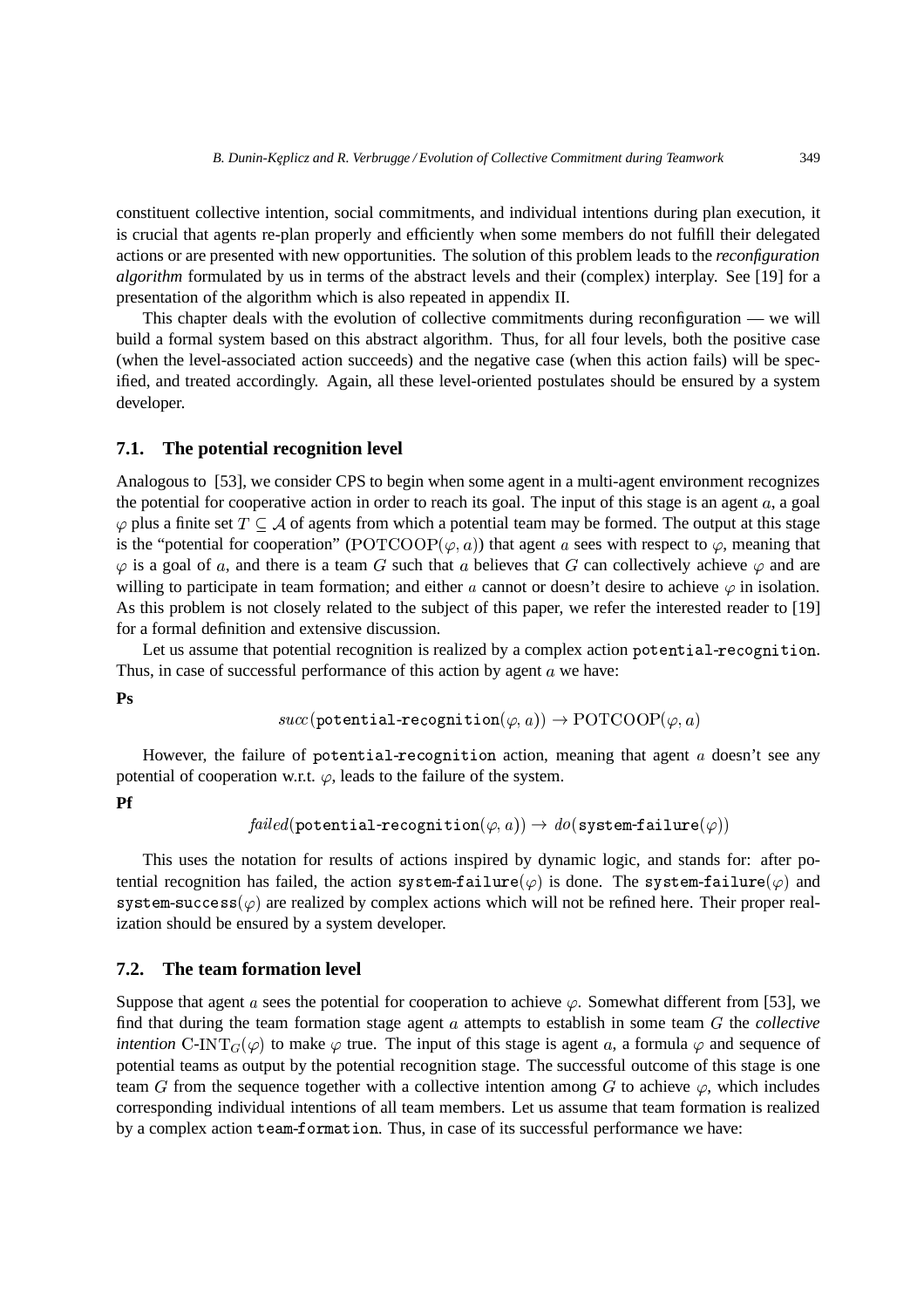**Ts**

$$
\mathit{succ}(\texttt{team-formation}(\varphi, a, G)) \to \text{C-INT}_G(\varphi)
$$

However, the failure of execution of the team-formation action, meaning that the collective intention w.r.t.  $\varphi$  cannot be established among any of the teams from a sequence chosen during the potential-recognition action, requires a return to the potential recognition stage to construct a new sequence of potential teams:

**Tf**

$$
\mathit{failed}(\texttt{team-formation}(\varphi, a, G)) \rightarrow \mathit{do}(\texttt{potential-reception}(\varphi, a))
$$

### **7.3. The plan generation level**

The input of this stage is a team G together with its collective intention  $C\text{-INT}_G(\varphi)$ . The successful outcome is a strong collective commitment S-COMM<sub>*G*,  $P(\varphi)$ </sub> of the team *G* based on the social plan *P*. Because of our strong notion of collective commitment, the successful outcome of plan generation is somewhat different than in [53].

When building a collective commitment in the group we always assume that the team is established, and the collective intention is in place. Then, a planning process starts. The intended result of this phase is the establishment of  $constitute(\varphi, P)$ , meaning informally that planning has been done correctly. Then, a collective team activity leading ultimately to the establishment of  $S\text{-}\text{COMM}_{G,P}(\varphi)$  takes place.

#### **7.3.1.** Construction of  $constitute(\varphi, P)$

We see planning as a three-step process.

The first step is *task division* or decomposition, in which the question is addressed how to decompose a complex task  $\varphi$  into (possibly also complex) subgoals. We assume that this phase is realized by a complex action task-division and its result is described by a predicate  $division(\varphi, \sigma)$  standing for "the sequence  $\sigma$  is a result of task decomposition of goal  $\varphi$  into subgoals". Here,  $\sigma$  is a finite sequence of propositions standing for goals, for example  $\sigma = \langle \varphi_1, \ldots, \varphi_n \rangle$ . Thus, after successful realization of this stage, we have  $division(\varphi, \sigma)$ . This is formalized using dynamic logic as follows:

#### **Ds**

$$
\mathit{succ}(\texttt{task-division}(\varphi, \sigma)) \rightarrow \mathit{division}(\varphi, \sigma)
$$

Otherwise, we have

**Df**

$$
\mathit{failed}(\texttt{task-division}(\varphi, \sigma)) \rightarrow \neg \mathit{division}(\varphi, \sigma)
$$

The social action task-division $(\varphi, \sigma)$ , as well as the ones corresponding to other levels, will not be decomposed further in this paper. In fact, they are rather complex group level actions, depending on the context and the application domain, as well as communication and coordination protocols between agents. For the two first stages of potential recognition and team formation, these actions have been further refined for a relatively flexible communication protocol based on dialogue theory [13]. In the present general context, we are mainly interested in the results of the level-associated actions.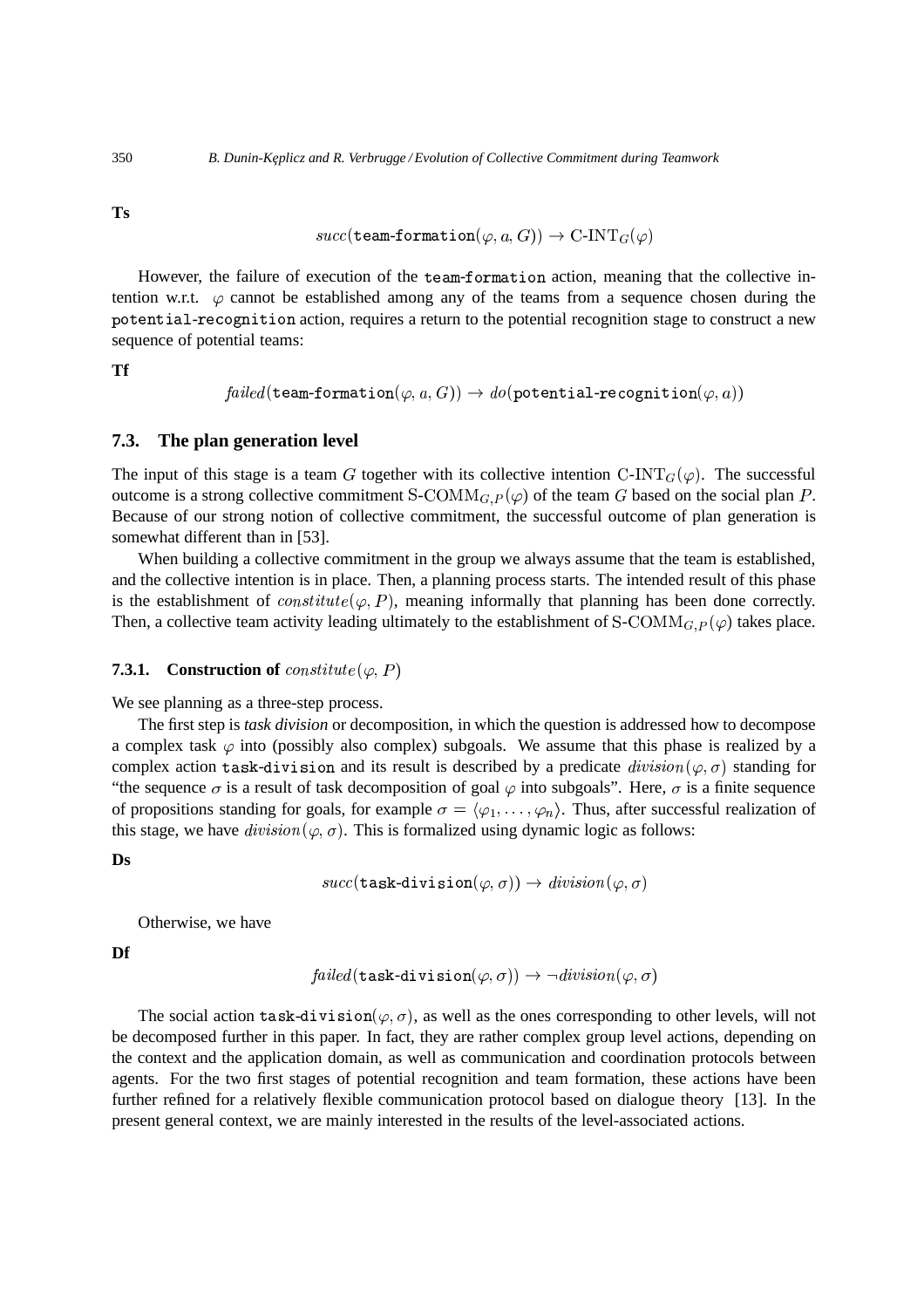Next follows the phase of *means-end analysis* determining means realizing ends, i.e. actions realizing particular subgoals. Let us stress that for any subgoal there may be many (possibly complex) actions realizing it. Again, we assume that this phase is realized by a complex action means-end-analysis, and its result is described by a predicate  $means(\sigma, \tau)$  standing for "the action sequence  $\tau$  is a result of meansend analysis for the subgoal sequence  $\sigma$ ". Here,  $\tau$  is a finite sequence of actions  $\in \mathcal{A}$ , for example  $\tau = \langle \alpha_1, \ldots, \alpha_n \rangle$ . This is a generalization of standard means-end analysis, which is performed for a single goal at a time. Note that to each subgoal in  $\sigma$ , a number of actions may be associated, so that  $\sigma$ and  $\tau$  may have different lengths. Thus, the result of successful realization of this stage is  $means(\sigma, \tau)$ , or formally in the dynamic logic format:

#### **Ms**

$$
succ(\text{means-end-analysis}(\sigma, \tau)) \rightarrow means(\sigma, \tau)
$$

Otherwise, we have

**Mf**

 $failed$  (means-end-analysis  $(\sigma, \tau)$ )  $\rightarrow \neg means(\sigma, \tau)$ 

This step is followed by *action allocation*, in which the actions resulting from means-end analysis are given to team members. It is realized by a complex action *allocation*. This results first in pairs  $\langle \alpha, i \rangle$  of action  $\alpha$  and an agent i. To make allocation complete, the temporal structure among pairs  $\langle \alpha, i \rangle$  should be established. This process of constructing a social plan is described by the predicate allocation  $(\tau, P)$ standing for "*P* is a social plan resulting from allocation of a sequence of actions  $\tau$  to interested team members". Thus, the result of successful realization of this stage may again be represented formally by: **As**

$$
\mathit{succ}(\texttt{action-allocation}(\tau, P)) \rightarrow \mathit{allocation}(\tau, P)
$$

Otherwise, we have

**Af**

$$
\mathit{failed}(\texttt{action-allocation}(\tau, P)) \rightarrow \neg \mathit{allocation}(\tau, P)
$$

The predicate  $\text{constitute}(\varphi, P)$  informally stands for "P is a correctly constructed social plan to achieve  $\varphi$ ", with as formal definition:

**C0**

constitute 
$$
(\varphi, P) \leftrightarrow
$$
  
\n $\exists \sigma \exists \tau [division(\varphi, \sigma) \land means(\sigma, \tau) \land allocation(\tau, P)).$ 

Note that in the predicates *division*, means and *allocation*, it does not matter that the lengths of the subgoal sequence and the action sequence are not fixed in advance; one can always code finite sequences in such a way that their length may be recovered from the code.

The overall planning phase is considered as a three-step process consisting of the complex action task-division;means-end-analysis;action-allocation. In case of successful performance of this action a correct plan is constructed:

**C1**

 $succ(\texttt{task-division}(\varphi, \sigma); \text{means-end-analysis}(\sigma, \tau);$  $\mathtt{action\text{-}allocation}(\tau, P)) \rightarrow \textit{constitute}\left(\varphi, P\right)$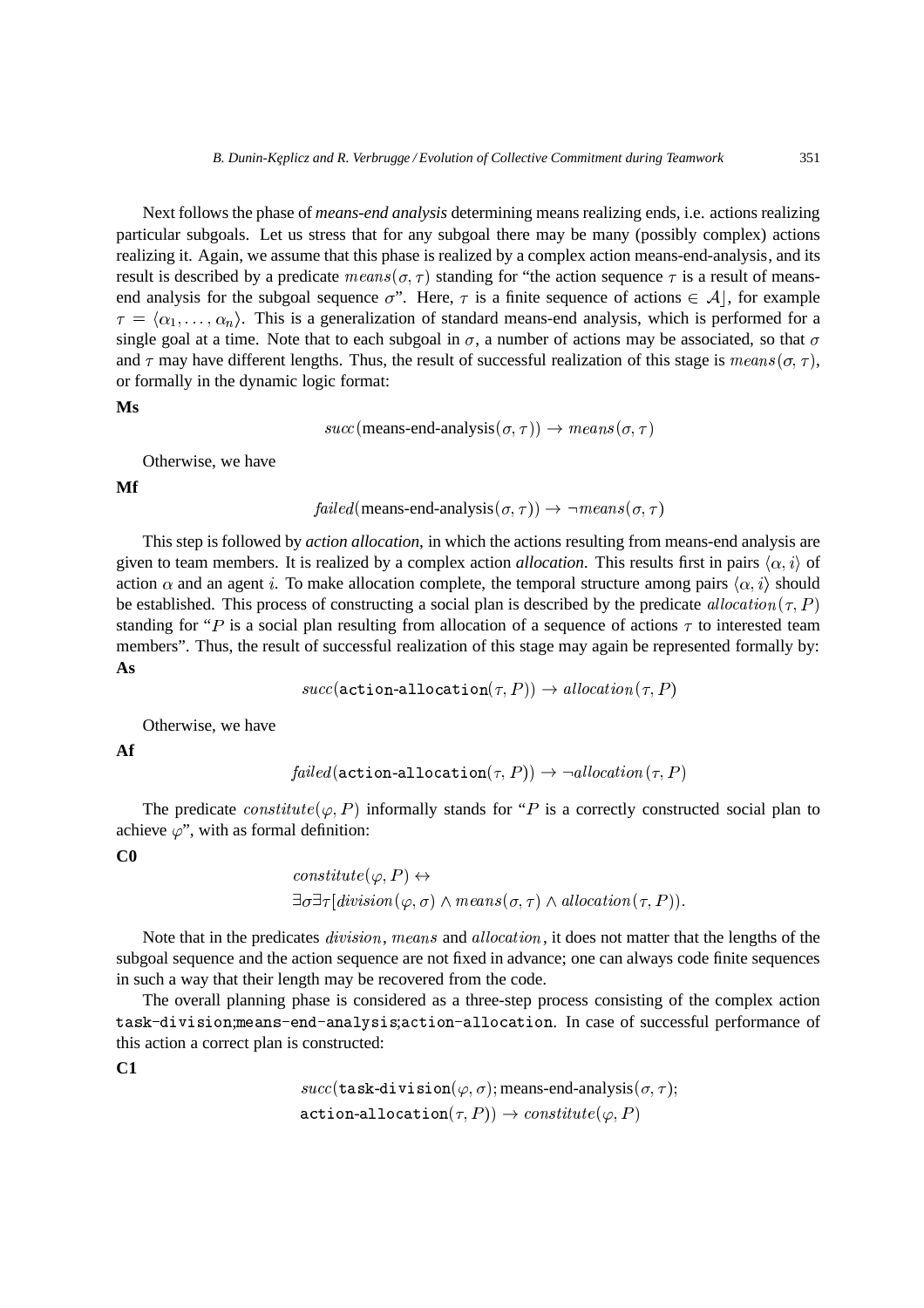The case of failure of plan formation will now be considered more in detail, looking carefully at which step the failure actually takes place. Thus, the failure of task-division, meaning that no task division for  $\varphi$  was found, requires a return to team formation in order to establish a collective intention in the chosen new team. It may be viewed as reconfiguration of the team together with revision of the collective intention and the respective individual attitudes.

**Dd**

$$
\mathit{failed}(\texttt{task-division}(\varphi, \sigma)) \rightarrow \mathit{do}(\texttt{team-formation}(\varphi, a, G'))
$$

The failure of means-end-analysis, meaning that there are no available means to realize some subgoals from a goal sequence  $\sigma$ , requires a return to the task division level in order to create a new sequence of subgoals.

### **Md**

$$
\mathit{failed}(\mathsf{means\text{-}end\text{-}analysis}(\sigma,\tau)) \rightarrow \mathit{do}(\mathtt{task\text{-}division}(\varphi,\sigma'))
$$

The failure of action-allocation, meaning that some of the previously established actions cannot be allocated to agents in  $G$ , requires a return to means-end analysis for new means that could be allocated to members of the current team.

**Ad**

$$
\mathit{failed} \left(\texttt{action-allocation}(\tau, P) \right) \rightarrow \mathit{do} \left(\text{means-end-analysis} \left(\sigma, \tau' \right) \right)
$$

In the two above situations, when backtracking is considered, some partial results of earlier stages already established may be reused to achieve  $constitute(\varphi, P')$  for a new social plan  $P'$ . This way a sort of system conservativity is maintained (see [19] for a more detailed discussion). Thus, it is assumed that the following holds:

**C2**

 $\mathit{division}(\varphi, \sigma) \land \mathit{means}(\sigma, \tau) \land \mathit{succ}(\mathtt{action\text{-} allocation}(\tau, P'))$  $\rightarrow$  constitute( $\varphi$ , P')

**C3**

```
division(\varphi, \sigma) \wedge succ(\text{means-end-analysis}(\sigma, \tau');\mathtt{action\text{-}allocation}(\tau',P')) \rightarrow \textit{constitute}\left(\varphi,P'\right)
```
In fact, **C2** follows directly from **C0** and **As**.

### **7.3.2.** Construction of S-COMM<sub>G,  $P(\varphi)$  by communication</sub>

The goal of this part of plan generation is to establish a collective commitment in a team  $\tilde{G}$  towards an overall goal  $\varphi$ . The method of achieving this, including different types of communicative acts and/or communication protocols, depends on the type of commitment in a team (as discussed in subsection 5.2). As we focus on strictly cooperative teams, in the sequel we will consider  $S-COMM_{G,P}$ . In this case, three phases of communication will be necessary. Here we will comment solely on formal results of this process without coming into details about communication, which is not the main subject of this paper. Usually, such a complex process requires rather compound communicative acts.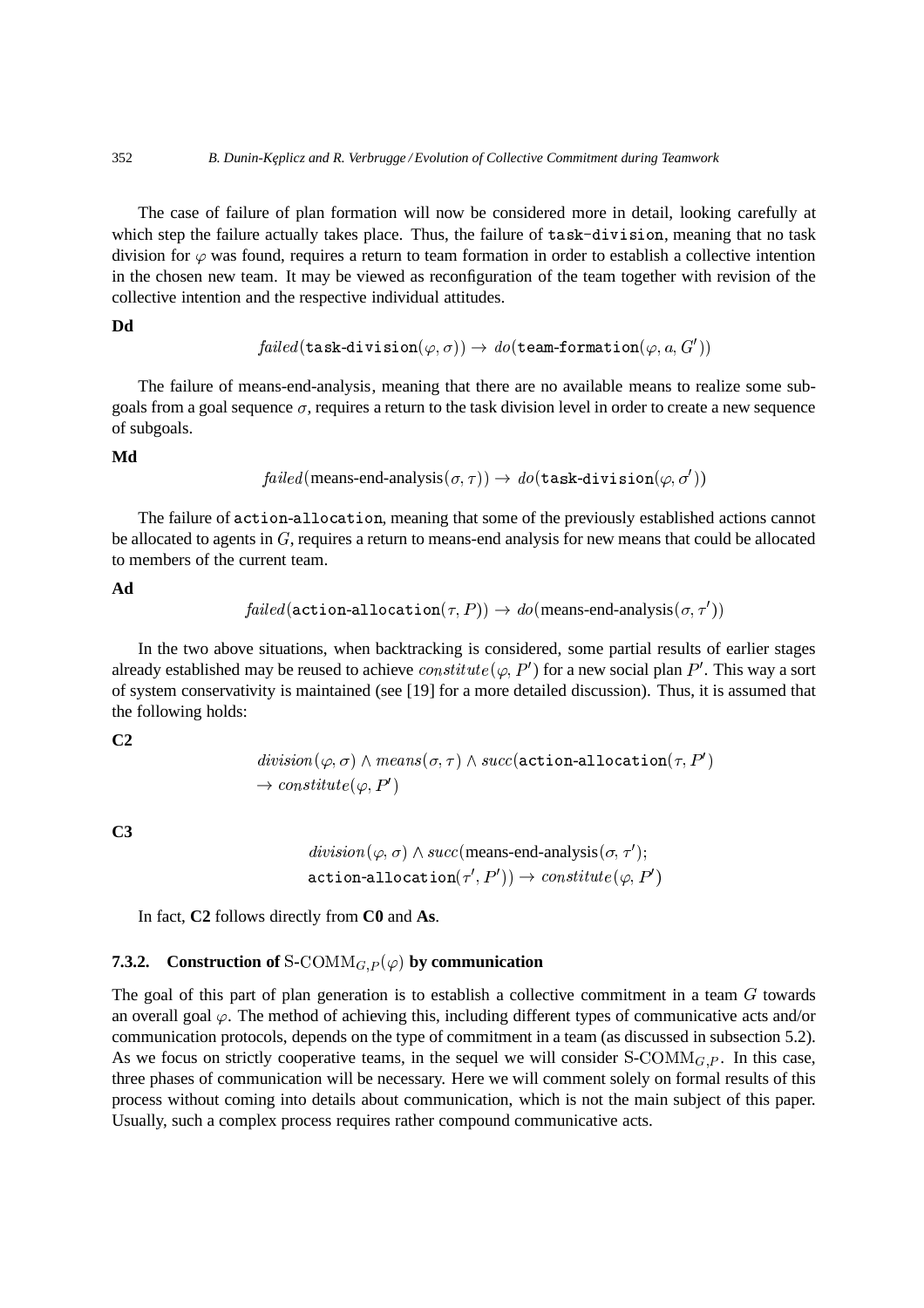The communication starts when (i) C-INT<sub>G</sub>( $\varphi$ ) and (ii) *constitute*( $\varphi$ , P) are in place as a result of previous stages. When considering S-COMM<sub>G,P</sub>( $\varphi$ ), the (iii) C-BEL<sub>G</sub>(constitute( $\varphi$ ,P)) has to be established in the first place. After the social plan is communicated, all agents from a team need to socially commit to carry out their respective actions, and to communicate about these social commitments in order to establish pairwise mutual beliefs about them, leading finally to  $\text{COMM}(i, j, \alpha)$  for all actions  $\alpha$  in the plan, and then to a collective belief that all relevant commitments have been made.

The successive phases to establish these collective beliefs may be handled by different protocols. By means of the chosen protocol first

$$
(iv) \bigwedge_{\alpha \in P} \bigvee_{i,j \in G} \text{COMM}(i,j,\alpha)
$$

needs to be in place, after which a new phase of communicative acts should lead to the establishment of

(v) C-BEL<sub>G</sub>(
$$
\bigwedge_{\alpha \in P} \bigvee_{i,j \in G}
$$
COMM(*i*, *j*,  $\alpha$ )).

This way, after the appropriate sequence of communicative acts, together with (i), (ii), and (iii), a strong collective commitment S-COMM<sub>G, P</sub>( $\varphi$ ) in a team G, based on social plan P towards a goal  $\varphi$ , holds.

Let construction be the application-dependent complex social action establishing (iv) and (v), obeying the following postulate:

#### **CTR**

$$
\text{C-INT}_G(\varphi) \land \text{constitute}(\varphi, P) \land \text{succ}(\text{construction}(\varphi, G, P))
$$
  

$$
\rightarrow \text{S-COMM}_{G, P}(\varphi)
$$

This information exchange concludes the *collective* part of plan generation, and the team is ready to start *team action*. Section 8 treats what happens in a dynamic environment, where some actions from the social plan fail.

#### **7.3.3. Frame axioms for plan generation**

We assume that the system developer takes care that all complex actions executed during plan generation, when carried out in the appropriate order, do not disturb the partial planning results created previously. For example, the result of task division stays intact during subsequent means-end analysis, action allocation and construction. Thus, we have the following axiom schemas:

**FR1**

$$
\mathit{succ}(\texttt{action-allocation}(\tau, P); \texttt{construction}(\varphi, G, P)) \\ \rightarrow \mathit{allocation}(\tau, P)
$$

**FR2**

$$
succ(\text{means-end-analysis}(\sigma, \tau); \text{action-allocation}(\tau, P); \\ \text{construction}(\varphi, G, P)) \rightarrow means(\sigma, \tau) \land allocation(\tau, P)
$$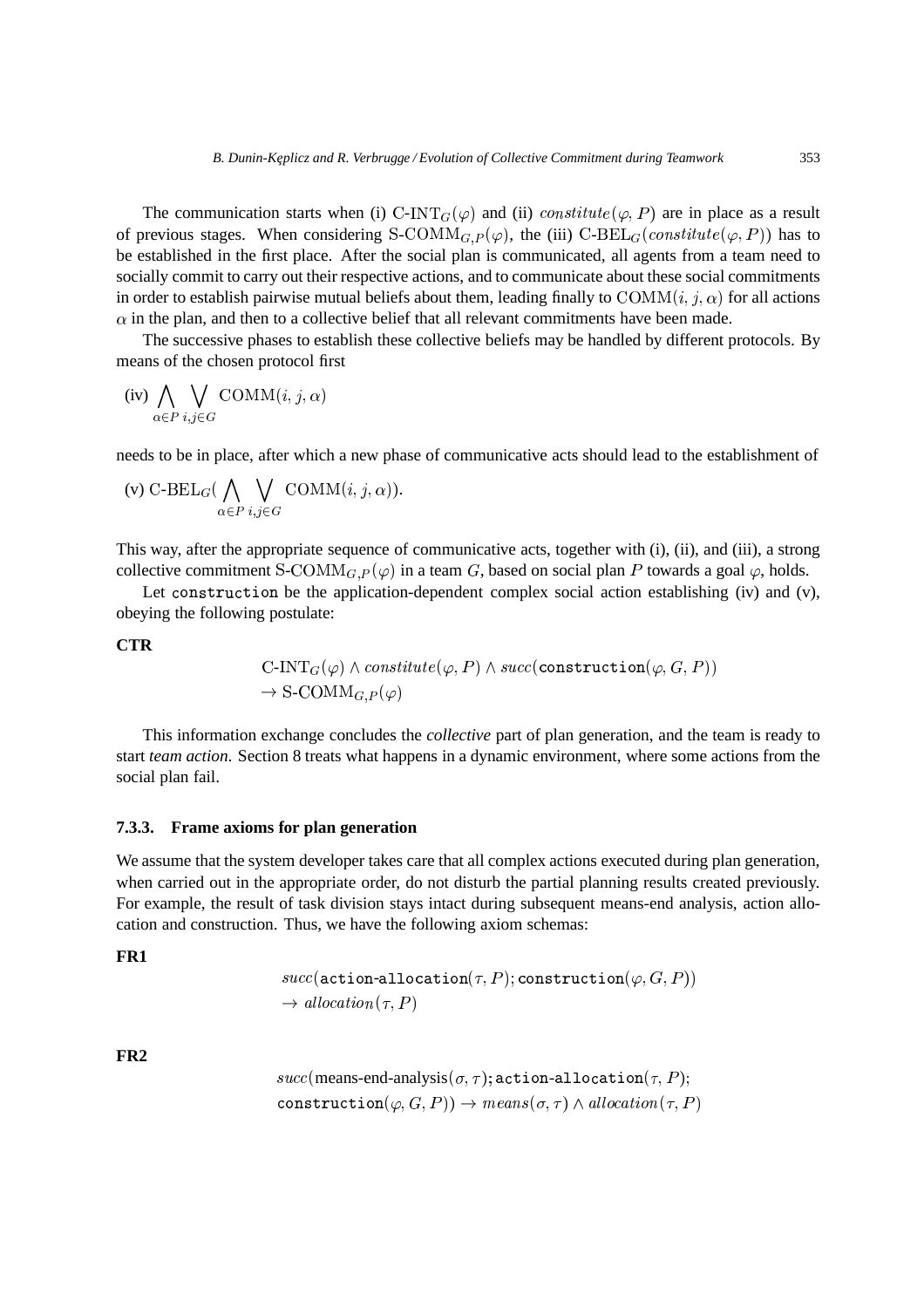**FR3**

 $succ(\texttt{task-division}(\varphi, \sigma); \text{means-end-analysis}(\sigma, \tau);$  $\mathtt{action\text{-}allocation}(\tau, P) ; \mathtt{construction}(\varphi, G, P))$  $\rightarrow$  division( $\varphi, \sigma$ )  $\wedge$  means( $\sigma, \tau$ )  $\wedge$  allocation( $\tau, P$ )

The above axioms do not form a complete listing of all frame axioms adopted in our approach, but just the examples needed to reason about the complex social actions taking place during plan generation.

### **7.4. The team action level: reconfiguration**

During team action or plan execution, all team members start executing their adequate agent-specific actions from the S-COMM<sub>G,P</sub> $(\varphi)$ . In terms of motivational attitudes, team action amounts to the maintenance of *social commitments* and associated *individual intentions*. The successful outcome of this stage is that all actions making up the social plan  $P$  have been carried out by the agents who were socially committed to do them, and that by the success of their actions the overall goal  $\varphi$  has been achieved. In the more common non-perfect case disturbances require reconfiguration of the system at some point. As this may happen at any moment, the team action level will be referred to as the *reconfiguration process*.

The successful realization of team action finishes the evolution of the team and its motivational attitudes. Before this expected situation takes place, all aspects of evolution are treated in the reconfiguration process. During this phase communication, including all types of dialogue, cooperation, and coordination take place.

# **8. Evolution of commitments during reconfiguration**

Even though the definition of collective commitment is intuitive, its complexity calls for a rigorous maintenance of all motivational attitudes involved in CPS. In a dynamic environment, team members may fail to bring their tasks to a good end or new opportunities may appear. The explicit model of teamwork helps the team to monitor its performance, and to replan based on the present situation. In [19] we discuss how the abstract reconfiguration algorithm helps to do this in an effective way. Here, in contrast, we concentrate on the maintenance of the collective commitments during reconfiguration.

The collective commitment is the attitude needed to start the plan realization. Once the process is underway, the collective commitment may evolve, so that the collective intention (which naturally persists during plan realization) is finally achieved, if possible. More precisely, the evolution of collective commitment may be connected with the evolution of collective intention, in the sense that then team involved in collective intention may evolve, though the overall goal remains the same.

This section is built on the *reconfiguration algorithm*, which is described in [19]. It distinguishes several cases that can occur during plan execution. These cases are based on an analysis of different kinds of failure and success of individual actions, i.e. on strictly technical aspects of team action. In this sense the presented analysis is universal: it does not take into account the strenght of a commitment between team members, meaning that is independent on a kind of collective commitment we deal with. Agents' awareness of the situation they remain involved in is left aside. Thus, when introducing this aspect of CPS, the analysis should be extended. Here we aim solely at formulating a *minimal* set of properties ensuring a recofiguration process to be correct.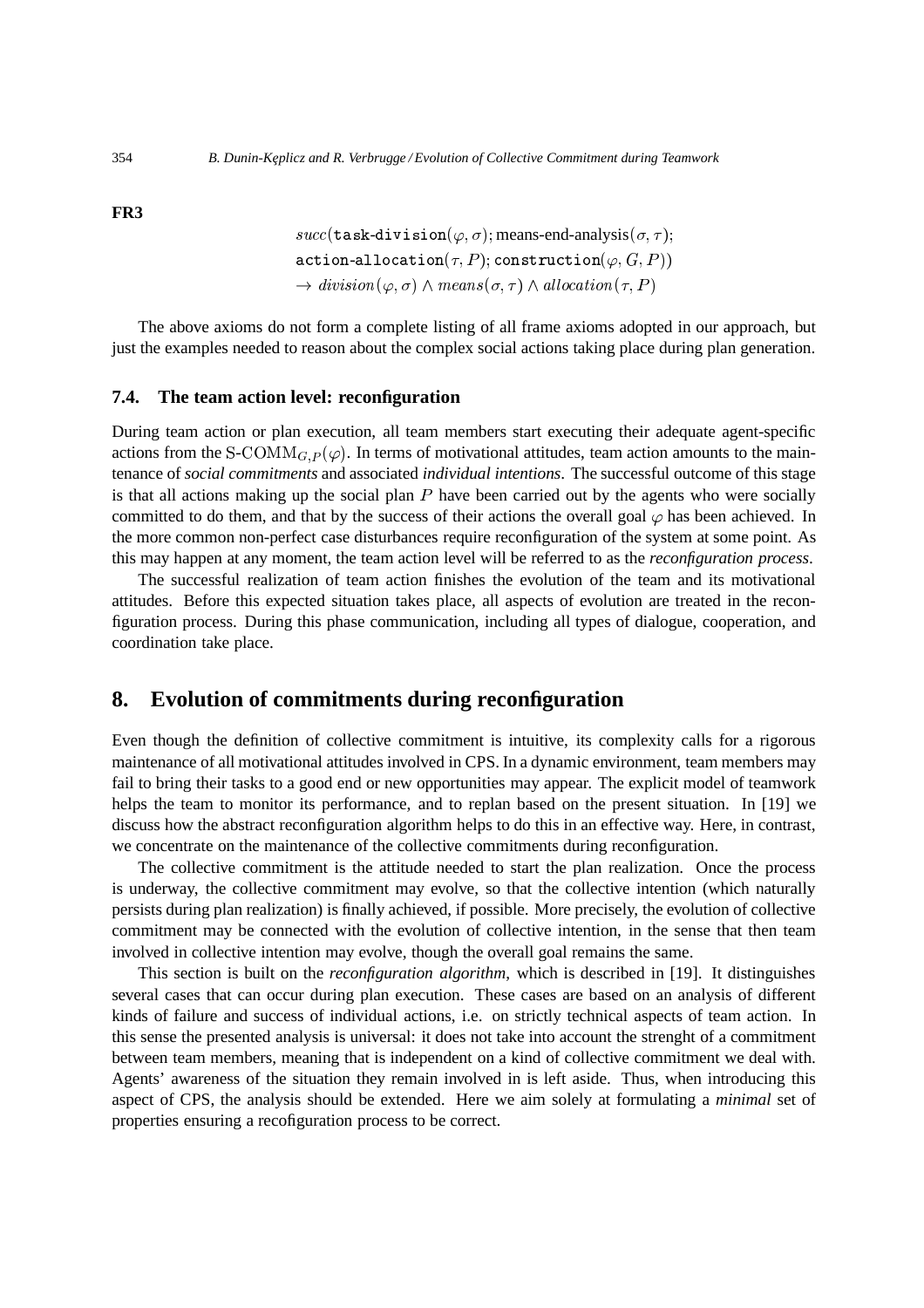To properly deal with the variety of situations the reason of disturbances has to be recognized. We say that the execution of an action  $\alpha$  fails for an *objective reason R*, denoted as *objective*<sub>*G*</sub>( $R, \alpha$ ), if R implies logically that  $\alpha$  is not realizable by anybody in the present team G in the current state of the world, formally, that  $\neg \exists i \in G(able(i, \alpha) \land opp(i, \alpha))$ . The needed information may be achieved in different ways, depending on the problem solving domain and the organizational structure of the team. One possible way is by information seeking (for example by the initiator) about team members' abilities and current opportunities, followed by a general announcement. This communication may be formalized similarly to the information seeking phase for the potential recognition stage in [13, 12], where the needed speech acts and their effects on the communicators' belief states are formalized. In this context, the objectivity is of course an idealization.

Moreover, the complex actions  $\texttt{system-failure}(\varphi)$  and  $\texttt{system-success}(\varphi)$  are introduced. Again, like in the case of the level-associated actions, they are context-dependent and will not be decomposed here. In terms of motivational attitudes, they are interpreted as the failure and the success of collective intention, respectively. The failure of collective intention is equivalent to the failure of the reconfiguration algorithm.

In short, during plan execution a number of different cases is treated by the reconfiguration algorithm, all of them leading to changes in the agents' attitudes. It may be helpful to keep in mind the analogue of backtracking. In the successful case, all agents successfully perform the actions to which they socially committed, leading to system-success  $(\varphi)$  (see case 1 below). Otherwise, the unsuccessful case 2 is split into a number of subcases, according to the reasons of failure and the possibility of action reallocation:

- A new action allocation succeeds (case 2a)
- A new action allocation fails, and
	- **–** A failed action blocks achieving the collective intention (case 2b), or
	- **–** No failed action blocks achieving the collective intention, and
		- a new means-end analysis, followed by action allocation, succeeds (case 2c), or
		- a new means-end analysis, followed by action allocation, fails, and
			- a new task division, followed by means-end analysis and action allocation, succeeds (case 2d), or
			- a new task division, followed by means-end analysis and action allocation, fails.

Thus, if some actions failed but no action failed for an objective reason, first a new  $\verb|action-allocation|$ is attempted. This new action allocation, in which failed actions are assigned to other team members, may be successful (case 2a). If action-allocation fails, on the other hand, we consider two cases: either the failed action was necessary for achieving the collective intention; i.e. there is an objective reason R for the failure of the action, that implies that the overall goal  $\varphi$  will never be achieved by the current team, leading to system-failure  $(\varphi)$  (case 2b).

If the overall goal is not blocked in this way, a new means-end-analysis is attempted for the current sequence of subgoals of  $\varphi$ . This new means-end analysis, followed by a new action-allocation, may be successful (case 2c). If it fails, however, a new task-division is attempted for the overall goal of the system, followed by means-end-analysis and action-allocation. This may be successful (case 2d). If not, on the other hand, a return is made to the level of *team formation* in order to establish a new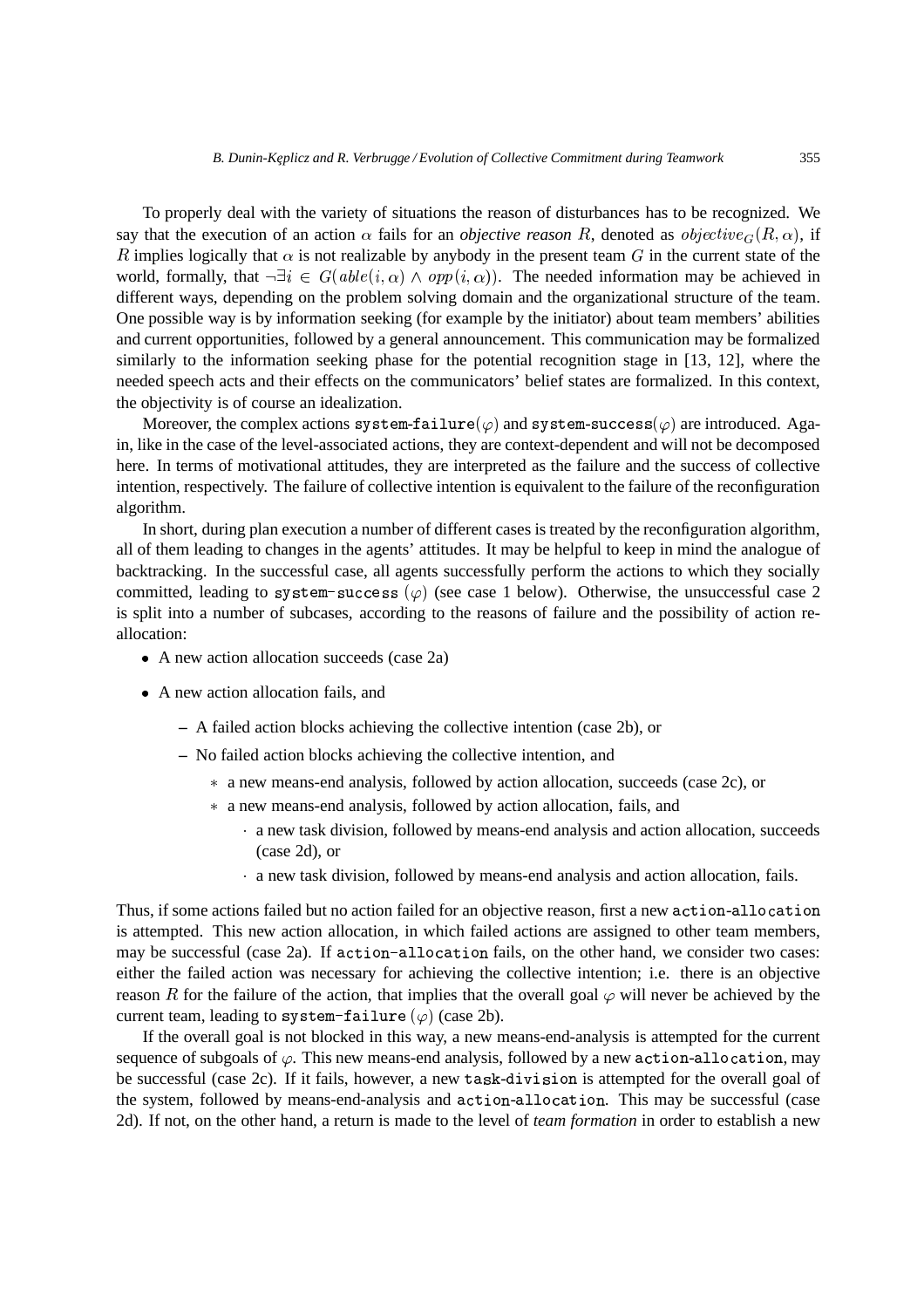team realizing the overall goal  $\varphi$  of the system (see 7.2). Now we are ready to treat the cases of evolution of the collective commitment according to the reconfiguration algorithm.

In the proofs, we will make use of properties for complex actions, that follow immediately from correct construction of the function  $perf co$  and the definition of confirm:

**Proposition 8.1.** In all Kripke models M and worlds w, and complex actions  $\beta_1, \beta_2$ , we have

$$
\mathcal{M}, w \models succ(\beta_1; \beta_2) \to succ(\beta_2) \text{ and}
$$

$$
\mathcal{M}, w \models [confirm(\psi)]\chi \leftrightarrow (\psi \to \chi)
$$

The second of these has already been given in subsection 3.1.

We will illustrate all cases with the theorem-proving example that first appeared in subsection 5.2.1. Here follow some more details:

**Running example** The team  $G = \{t, l, c\}$  have created a collective intention to overall goal  $\varphi$ = "theorem T has been proved". During task division they created the sequence of subgoals  $\sigma = \langle \sigma_1, \sigma_2 \rangle$ , with  $\sigma_1$  = "lemmas relevant for T have been proved" and  $\sigma_2$  = "theorem T has been proved from lemmas". During means-end analysis, complex actions have been found to achieve these subgoals, namely the sequence  $\tau = \langle provenemmal, provenemma2, checklemma1, checklemma2, prove theorem, checktheorem \rangle.$ During action allocation the team divided these actions and created a temporal structure, resulting in social plan  $P$ :

$$
P = \langle \langle \langle \langle provenemma1 \, , l \rangle; \langle provelemma2 \, , l \rangle \rangle \parallel \langle provetheorem \, , t \rangle \rangle;
$$
  

$$
\langle \langle \langle checklemma1 \, , c \rangle; \langle checklemma2 \, , c \rangle \rangle; \langle checktheorem \, , c \rangle \rangle \rangle
$$

They collectively made sure that their plan was correct  $(constitute(\varphi, P))$  and publically established pairwise social commitments:

> $\text{COMM}(l, t, \textit{provelemma1}) \wedge \text{COMM}(l, t, \textit{provelemma2}) \wedge$  $\mathop{\rm COMM}(t, l, prove theorem) \wedge \mathop{\rm COMM}(c, l, check lemma 1) \wedge$  $\mathrm{COMM}(c, l, \mathit{checklemma2}) \wedge \mathrm{COMM}(c, t, \mathit{checkheorem})$

### **Case 1: The successful case**

In this case, everything goes right after the establishment of the collective commitment. Thus at the level of action execution, all agents carry out the actions making up social plan  $P$  according to the given temporal structure and the action allocation.

### **property: the successful case**

If a collective commitment S-COM $M_{G,P}(\varphi)$  holds and P has just been successfully executed, then  $\varphi$ holds. In other words, for all Kripke models  $M$  in which the teamwork axioms hold, and all worlds  $w$ ,

$$
\mathcal{M}, w \models \text{S-COMM}_{G, P}(\varphi) \rightarrow [\text{confirm}(succ(P))] \varphi
$$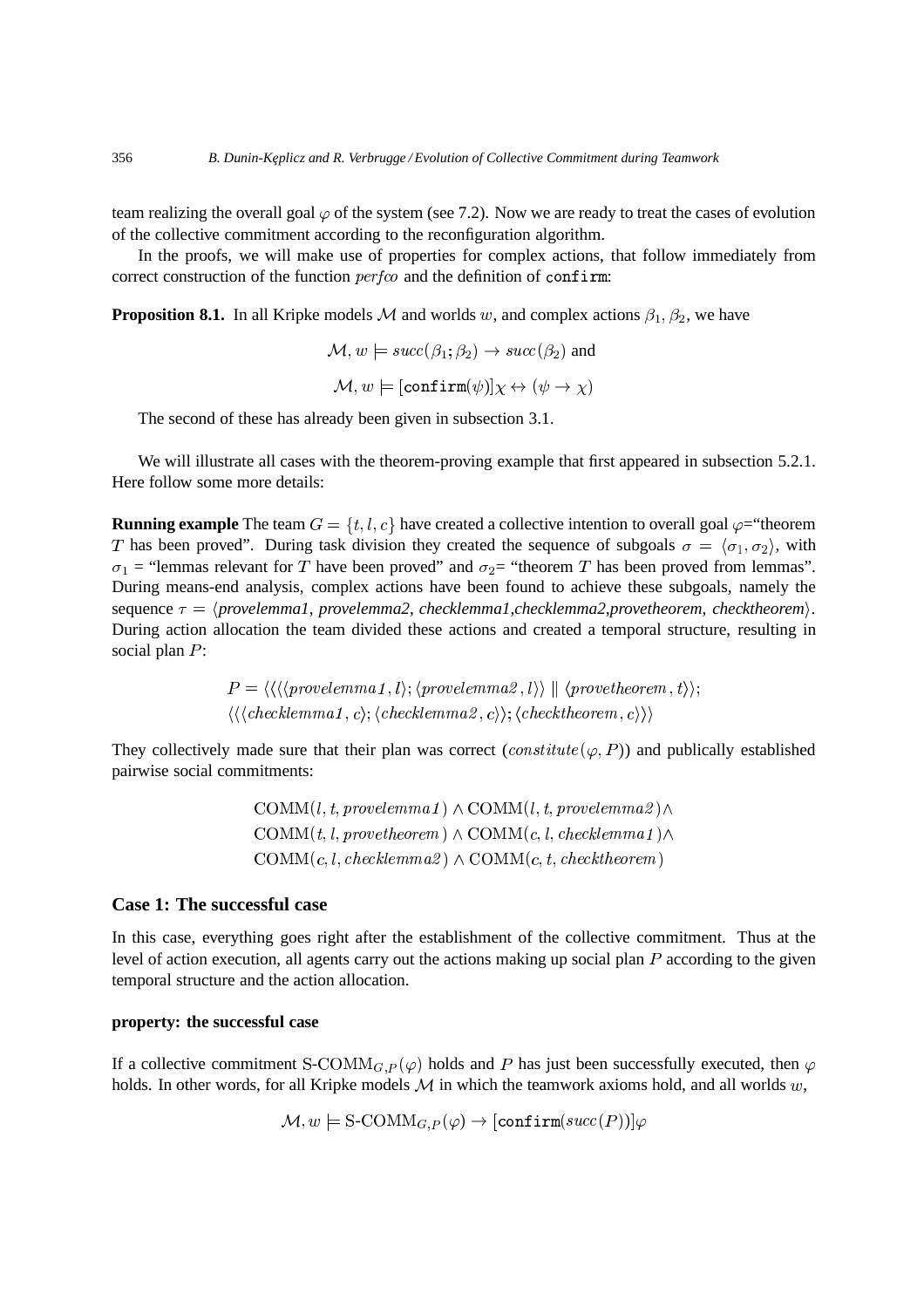**Proof** Suppose  $\mathcal{M}, w \models S\text{-COMM}_{G,P}(\varphi)$ . Then, using the definition of strong collective commitment,  $\mathcal{M}, w \models \text{constitute}(\varphi, P)$ . Finally, by axiom **CS**,  $\mathcal{M},w\models [\texttt{confirm}(succ(P))]\varphi.$ 

The example In this case,  $l$  has proved the two lemmas,  $t$  has proved the theorem from the two lemmas, and  $c$  has found all the proofs to be correct. Indeed, after such a successful plan execution, the overall goal has been achieved: theorem  $T$  has been proved.

### **Case 2: An action failed**

In the next four subcases, at a certain moment during action execution an action fails. We treat the change of collective commitment according to the differentiation of reasons for failure given in the reconfiguration algorithm. However, independently on the reasons of failure the "old" collective commitment has to be dropped, because the social commitments with respect to the failed actions from  $S\text{-}\text{COMM}_{G,P}(\varphi)$ do not exist anymore. We do not come into details with respect to the needed unintend and uncommit actions to be executed by agents involved in such a situation.

After an action failed, the situation is not a priori hopeless: the collective commitment may evolve. We divide this case into four subcases of varying difficulty.

### **Case 2a: Reallocation possible**

If there are other agents that can realize the previously failed actions, that is, action reallocation is possible, a new plan  $P'$  can be established, as well as a new collective commitment based on it. This is expressed by the property.

**property: reallocation possible** Suppose that there is an  $(i, \alpha) \in P$  such that  $\text{failed}(i, \alpha)$  but no failed action failed for an objective reason, then for the current action sequence  $\tau$  and a new social plan  $P'$  we have for all Kripke models  $M$  in which the teamwork axioms hold, and all worlds  $w$ ,

$$
\text{C-INT}_G(\varphi) \land \text{division}(\varphi, \sigma) \land \text{means}(\sigma, \tau) \rightarrow
$$
\n[
$$
[confirm(\text{succ}(action\text{-} allocation\text{-}allocation(\tau, P'); \text{construction}(\varphi, G, P')))]
$$
\n
$$
\text{S-COMM}_{G, P'}(\varphi)
$$

**Proof** Suppose  $M, w \models C\text{-INT}_{G}(\varphi) \land \text{division}(\varphi, \sigma) \land \text{means}(\sigma, \tau)$ . Now by the second property in proposition 8.1, it suffices to show that if

 $\mathcal{M},w\models succ(\texttt{action-allocation}(\tau,P');\texttt{construction}(\varphi,G,P')),$ 

then  $\mathcal{M}, w \models$  S-COMM<sub>*G,P'*</sub>( $\varphi$ ); so suppose

 $\mathcal{M},w\models succeeded(\texttt{action-allocation}(\tau,P');\texttt{construction}(\varphi,G,P')).$ 

It immediately follows by axiom FR1 that  $\mathcal{M}, w \models$  allocation  $(\tau, P')$ . Combined with  $\mathcal{M}, w \models$  $division(\varphi, \sigma) \wedge means(\sigma, \tau)$  this implies by axiom **C0** that  $\mathcal{M}, w \models constitute(\varphi, P')$ . On the other hand, by the first property of proposition 8.1 we derive  $\mathcal{M},w\models succ(\texttt{construction}(\varphi,G,P'))$  from

 $\mathcal{M},w\models succ(\texttt{action-allocation}(\tau,P');\texttt{construction}(\varphi,G,P')).$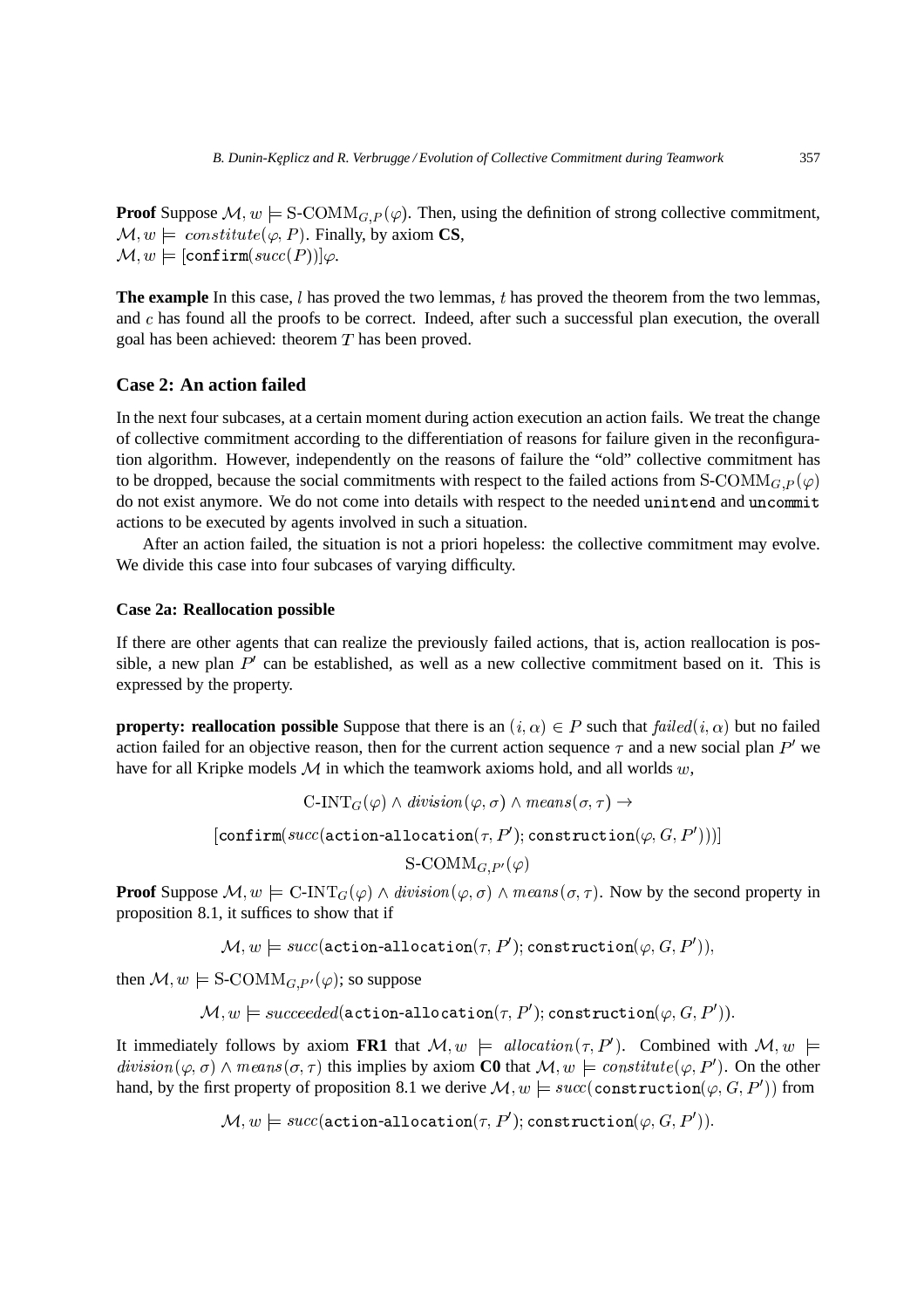Thus  $\mathcal{M},w\models\text{C-INT}_G(\varphi)\land constitute\, (\varphi,P')\land succ(\text{\tt{construction}}(\varphi,G,P')\text{ holds, so by postulate})$ **CTR** we conclude  $\mathcal{M}, w \models C\text{-COMM}_{G, P}(\varphi)$ , as desired.

**The example** Suppose that *l* does not succeed in proving lemma 1, and in fact believes that he cannot as he misses some knowledge about elliptic curves, which  $t$  does have. After  $t$  communicates that she will pitch in for l, COMM(l, t, provelemmal) (and thus the old collective commitment) is dropped, and a new social plan is devised:

> $P = \langle \langle \langle \mathit{provelemma2}, l \rangle \mid \mid \langle \langle \mathit{provelemma1}, t \rangle; \langle \mathit{provetheorem}, t \rangle \rangle \rangle;$  $\left\langle \left\langle \left\langle \mathit{checklemma1},c\right\rangle \right\rangle \left\langle \mathit{checklemma2},c\right\rangle \right\rangle ;\left\langle \mathit{check theorem},c\right\rangle \right\rangle \right\rangle$

Finally, a new strong collective commitment is constructed, containing the social commitment  $\text{COMM}(t, l, \text{provelemma1}).$ 

### **Case 2b: Some failed action blocks the goal**

In this case at least some action  $\alpha$  that was *necessary* for achieving the goal failed for an objective reason R in a strong sense, where R implies that nobody will ever succeed in executing  $\alpha$ . This is the most serious negative case, generally leading to system-failure.<sup>3</sup>

**The example** Suppose that, while checking t's proof of the theorem from the lemmas, c discovers that not only the proof is wrong, but that there is a counterexample to the theorem itself. Indeed, this reason for failure of checking the proof blocks the overall goal, and the disillusioned team disbands.

#### **Case 2c: New means-end analysis possible**

When action reallocation is not possible, but no failed action blocks the overall goal, this means that for every relevant social plan  $P'$ , allocation with respect to the current action sequence  $\tau$  fails. In this situation, the old collective commitment is dropped again, but its evolution is possible if a new means-end analysis yields new actions realizing the failed subgoals, followed by a new allocation. This is expressed by the following property.

```
\alpha, w, t \models \neg \exists i P(\mathit{succ}(i, \alpha)) \rightarrow \neg \varphi
```
<sup>&</sup>lt;sup>3</sup>To formalize this case and prove consequences, a more extended language is needed than the dynamic one used here. In this paper, we focus on highlighting the dynamic aspects of teamwork as expressed by the results of team actions, taking into account that the extended system combining temporal logic with dynamic multi-agent modal logics, is bound to be highly intractable. Thus, we give solely some hints to how this may be done. The Kripke model is extended with a discrete temporal structure branching towards the future (as in **CTL** and **CTL** ) and the language is extended with operators **E** for "in future on some branch through the present point" (with its dual A),  $P$  for "somewhere in the past" and  $\Diamond$  for "in future somewhere on this branch" (with its dual  $\square$ ). Thus, at a moment where action  $\alpha$  has never succeeded before, j just failed executing it, and no agent will ever achieve it we have

 $\mathcal{M}, w, t \models \neg \exists i \text{P} succ(i, \alpha) \land \text{failed}(j, \alpha) \land \neg \exists i(\mathbf{E} \Diamond (succ(i, \alpha)))$  $\alpha$ ))) (1).

We then define " $\alpha$  is necessary for achieving  $\varphi$ " formally as

 $\varphi$  (2).

It follows by temporal logic from (1) and (2) that  $M, w, t \models \Box \neg \varphi$ , i.e.  $\varphi$  will never hold. Thus, if it is discovered that a failed action blocks the overall goal in the above way, the system fails and neither a collective intention nor an evolved collective commitment towards it will be established.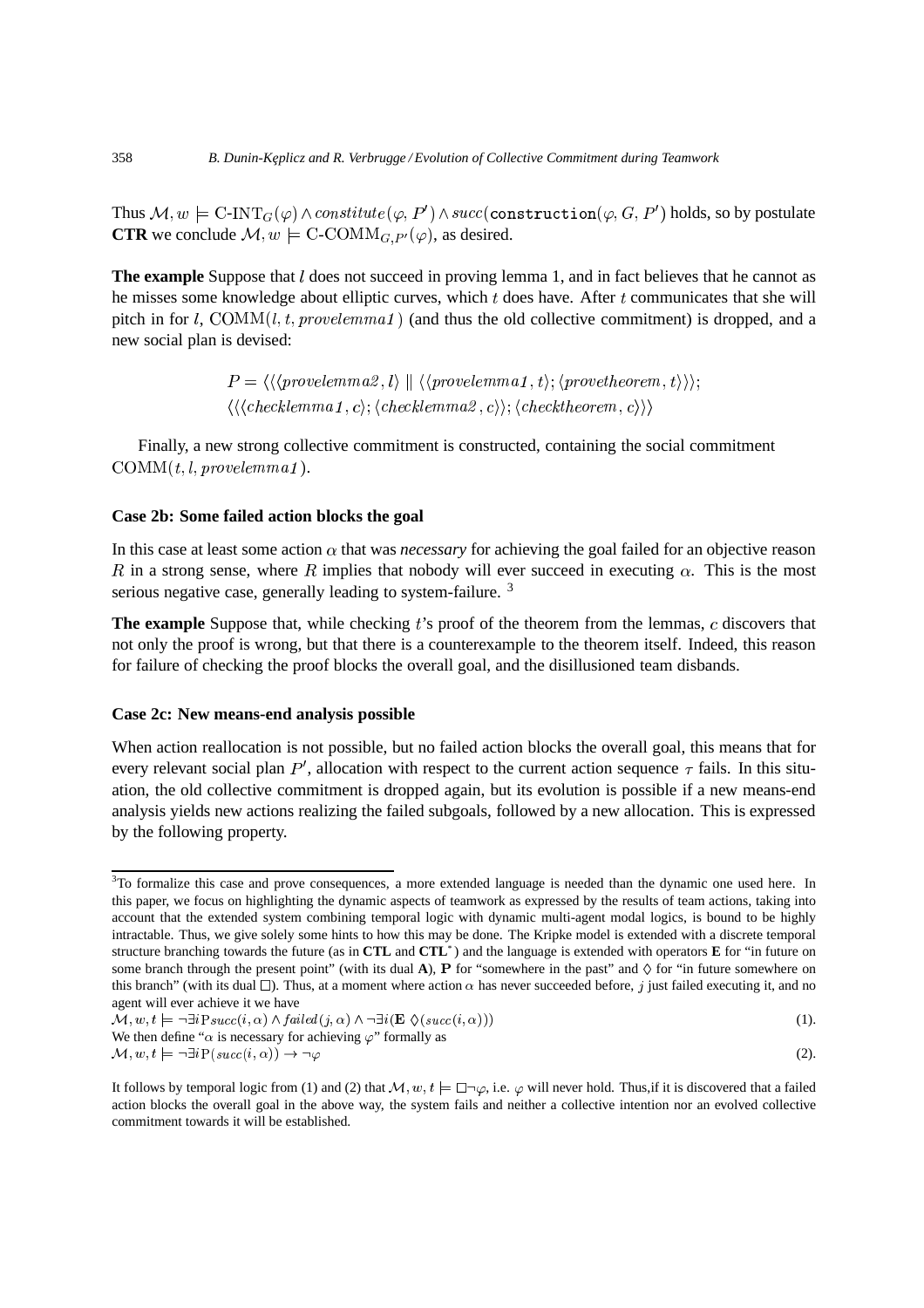**property: new means-end analysis possible** Suppose that there is an  $(i, \alpha) \in P$  such that  $\text{failed}(i, \alpha)$ and no failed  $\alpha$  blocks  $\varphi$ . Then for the current goal sequence  $\sigma$  and action sequence  $\tau$ , and for every social plan P', there are  $\tau'$  and P'' such that the following holds for all Kripke models M in which the teamwork axioms hold, and all worlds  $w$ :

$$
\text{C-INT}_G(\varphi) \land \text{division}(\varphi, \sigma) \rightarrow
$$
\n
$$
[\text{confirm}(\text{failed}(\text{action-allocation}(\tau, P')))]
$$
\n
$$
[\text{confirm}(\text{succ}(\text{means-end-analysis}(\sigma, \tau');
$$
\n
$$
\text{action-allocation}(\tau', P''); \text{construction}(\varphi, G, P'')))]
$$
\n
$$
\text{S-COMM}_{G,P''}(\varphi).
$$

**Proof** Suppose  $M, w \models C\text{-INT}_{G}(\varphi) \land division(\varphi, \sigma)$ . Now by the second property in proposition 8.1, it suffices to show that if

 $\mathcal{M},w\models succ(\text{means-end-analysis}(\sigma,\tau');\texttt{action-allocation}(\tau',P'');$ 

 $\texttt{construction}(\varphi, G, P''))),$ 

then  $\mathcal{M}, w \models$  S-COMM<sub>*G*,  $P^{\prime\prime}(\varphi)$ ; so suppose</sub>

 $\mathcal{M},w\models succ(\text{means-end-analysis}(\sigma,\tau');\texttt{action-allocation}(\tau',P'');$ 

 $\mathtt{construction}(\varphi, G, P''))$ 

It immediately follows by axiom **FR2** that  $\mathcal{M}, w \models means(\sigma, \tau') \land allocation(\tau', P'')$ . When combined with  $\mathcal{M}, w \models \text{division}(\varphi, \sigma)$  this implies by axiom **C0** that  $\mathcal{M}, w \models \textit{constitute}(\varphi, P'').$ 

On the other hand, by the first property of proposition 8.1 we derive

$$
\mathcal{M},w\models succ(\mathsf{construction}(\varphi,G,P''))
$$

and, exactly as in case 2a, we derive  $\mathcal{M}, w \models S\text{-}\text{COMM}_{G,P''}(\varphi)$  by **CTR**.

**The example** As in case 2a, suppose that  $l$  does not succeed in proving lemma 1, but now  $t$  and  $c$  do not believe they can prove it, either. The team does a new means-end analysis based on the old subgoal sequence, and comes up with some other lemmas (say 3, 4 and 5) that together hopefully imply the theorem. This gives rise to a new action sequence  $\tau' = \langle provelemma 3, provelemma 4, provelemma 5,$ *checklemma3*, *checklemma4*, *checklemma5*, *provetheorem*, *checktheorem* . They allocate the actions in a similar way as before, creating a social plan  $P''$ , for example:

$$
P'' = \langle \langle \langle \langle \text{provelemma3}, l \rangle; \langle \text{provelemma4}, l \rangle \rangle; \langle \text{provelemma5}, l \rangle \rangle \parallel \langle \text{provethenma4}, t \rangle \rangle; \langle \langle \langle \langle \text{checklemma3}, c \rangle; \langle \text{checklemma4}, c \rangle \rangle; \langle \text{checklemma5}, c \rangle \rangle; \langle \text{checkheorem}, c \rangle \rangle \rangle
$$

Finally, by public communication among them they establish new social commitments, resulting in a new strong collective commitment.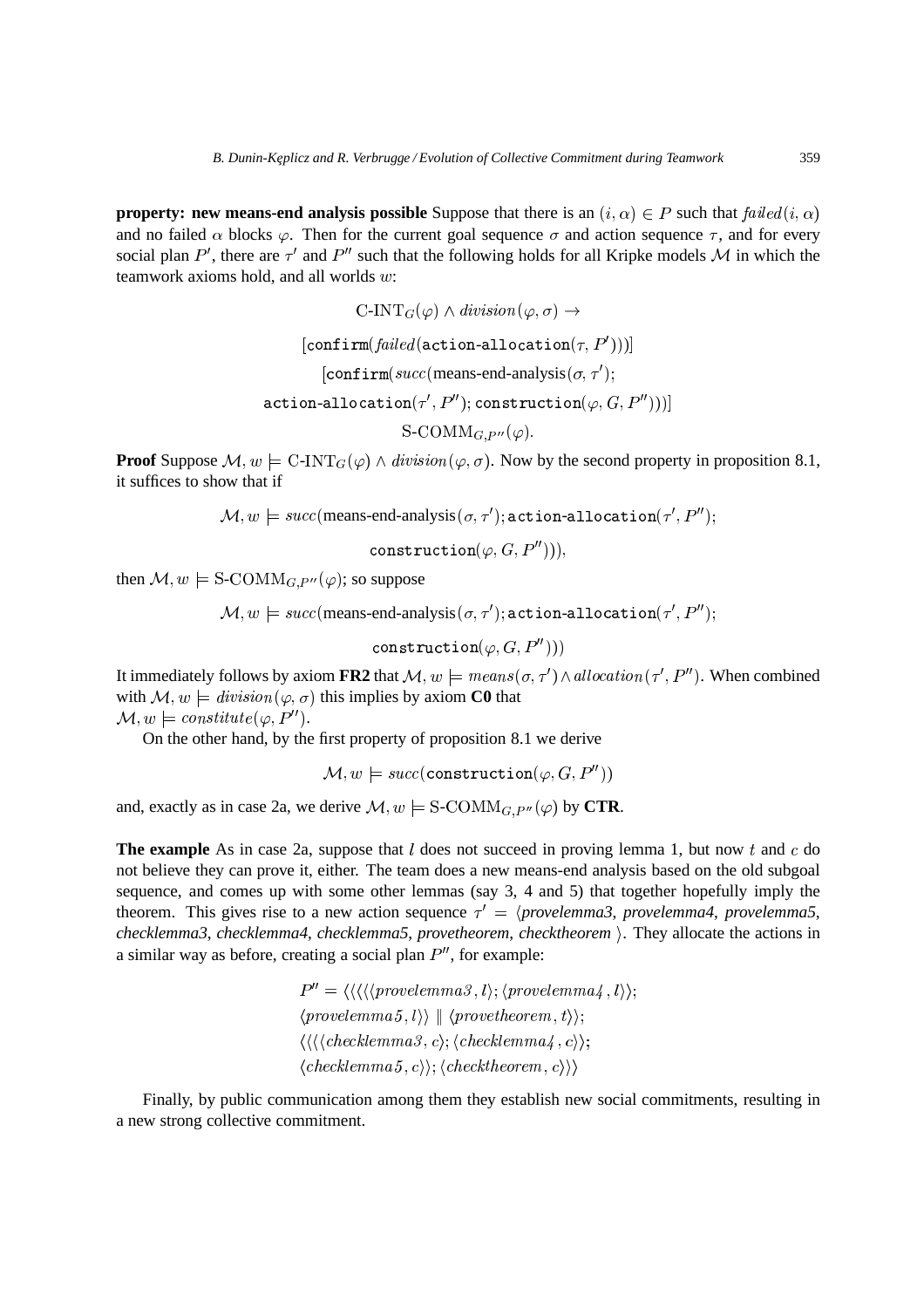### **Case 2d: New task division possible**

When neither action reallocation, nor a new means-end analysis is possible for the failed actions, this means that for the current  $\tau$ , allocation with respect to  $\tau$  fails to deliver any social plan P'; and then means-end analysis with respect to the current  $\sigma$  fails to deliver any action sequence  $\tau'$ .

But the evolution of the collective commitment is still possible, if task division for the overall goal  $(\varphi)$  is executed, in order to establish a new goal sequence  $\sigma'$ , followed by new rounds of means-end analysis, establishing a new action sequence  $\tau''$ , and allocation, to create a new social plan  $P''$ . The following property describes the result.

**property: new task division possible** Suppose that there is an  $(i, \alpha) \in P$  such that  ${failed}(i, \alpha)$  and no failed  $\alpha$  blocks  $\varphi$ . Then for the current goal sequence  $\sigma$  and action sequence  $\tau$ , and for every social plan ' and action sequence  $\tau'$ , there are  $\sigma'$ ,  $\tau''$  and  $P''$  such that:

```
\text{C-INT}_G(\varphi) \rightarrow[\texttt{confirm}(\mathit{failed}(\texttt{action-allocation}(\tau, P')))]\left[confirm(failed (means-end-analysis(\sigma, \tau'))\right)][\texttt{confirm}(succ(\texttt{task-division}(\varphi, \sigma'); \text{means-end-analysis}(\sigma', \tau'');\mathtt{action\text{-}allocation}(\tau'',P''); \mathtt{construction}(\varphi,G,P'')))]\mathrm{S}\text{-}\mathrm{COMM}_{G,P^{\prime\prime}}(\varphi).
```
**Proof** Suppose  $M, w \models C\text{-INT}_G(\varphi)$ . By the second property in proposition 8.1, it suffices to show that if

 $\mathcal{M},w\models succ(\texttt{task-division}(\varphi,\sigma');\text{means-end-analysis}(\sigma',\tau'');$ 

 $\mathtt{action\text{-}allocation}(\tau'',P''); \mathtt{construction}(\varphi,G,P''))$ 

then  $\mathcal{M}, w \models \text{S-COMM}_{G, P''}(\varphi)$ ; so suppose

 $\mathcal{M},w\models succ(\texttt{task-division}(\varphi,\sigma');\text{means-end-analysis}(\sigma',\tau'');$ 

 $\mathtt{action\text{-}allocation}(\tau'',P''); \mathtt{construction}(\varphi,G,P''))).$ 

It immediately follows by axiom FR3 that  $\mathcal{M}, w \models \mathit{division}(\varphi, \sigma') \land \mathit{means}(\sigma', \tau'') \land \mathit{allocation}(\tau'', P'').$ This implies by axiom **C0** that  $\mathcal{M}, w \models \text{constitute } (\varphi, P'').$ 

On the other hand, by the first property of proposition 8.1 we derive

 $\mathcal{M},w\models succ(\texttt{construction}(\varphi,G,P''))$ 

and, exactly as in case 2a, we conclude  $\mathcal{M}, w \models$  S-COMM<sub>*G*, P<sup>11</sup></sub>( $\varphi$ ) by **CTR**.

**The example** Suppose after the theorem has been divided into lemmas several times, and all these times it turned out to be impossible for the team to prove some essential lemma. They may conclude that they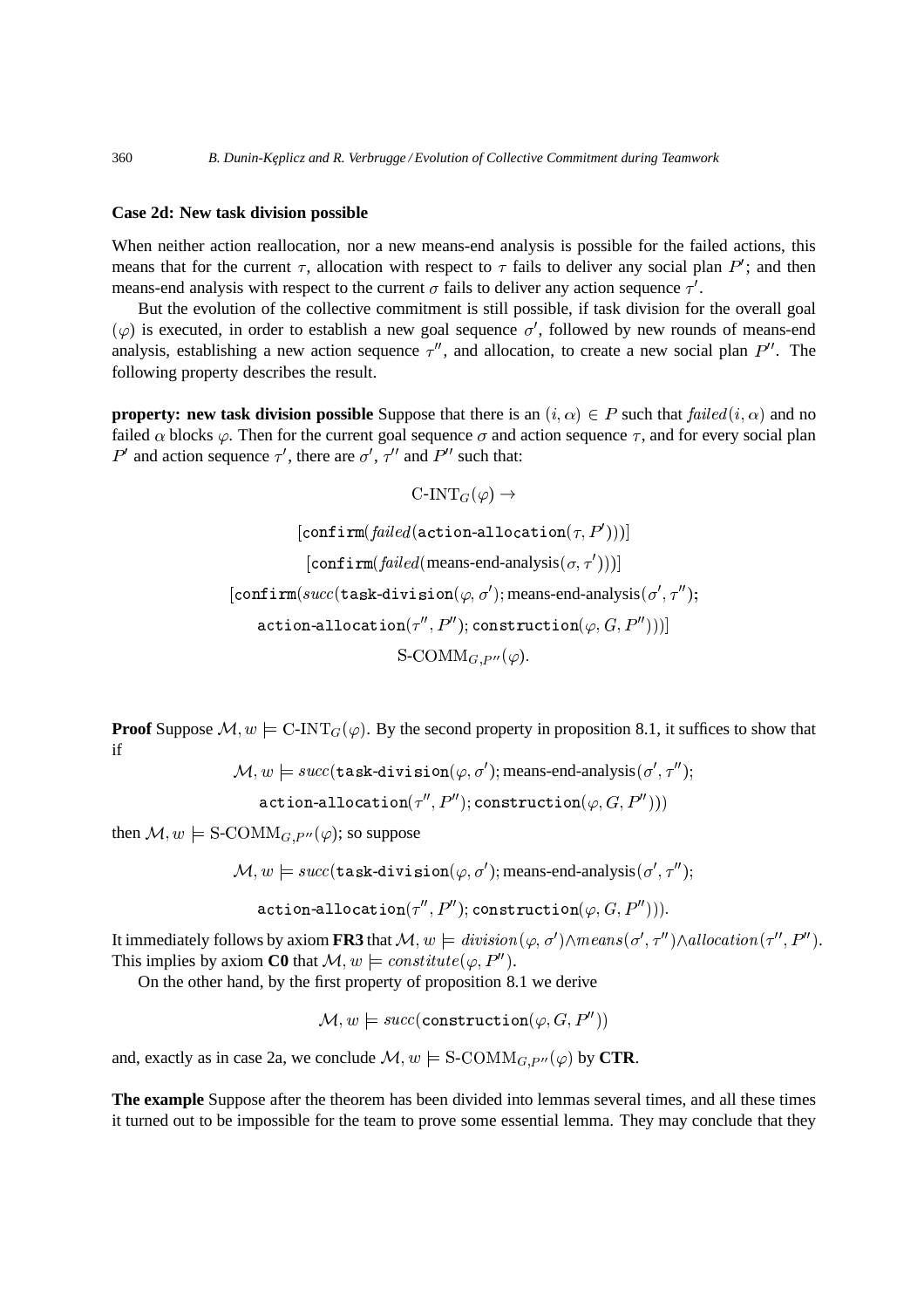cannot prove the theorem by defining lemmas to be proved. Then they may come up with a completely different task division, e.g.  $\sigma' = \langle \sigma_3, \sigma_4 \rangle$  where  $\sigma_3 =$ "a theorem 'isomorphic' to T has been found in a different area of mathematics" and  $\sigma_4$  = "a suitable translation between the two contexts has been defined". Now means-end analysis and action allocation will result in a social plan  $P''$  very different from  $P$ ; we do not come into details.

If task division is not successful, the story of the current team is completed in this way and a return to team formation is made. The contribution of this section was to show how the collective commitment evolves during the execution of the reconfiguration algorithm.

#### **8.1. Persistence of the collective intention during teamwork**

The previous section treated the evolution of collective commitment within a fixed team of agents. The agents could exchange their individual actions and /or create new social plans, as the basis for a new collective commitment, as long as the group was consolidated on the basis of collective intention.

The problem of persistence of individual and collective motivational attitudes is rather complex as it needs a careful coordination of the agent's personal and team perspective. For example, when an agent succeeded in its action, it may drop its social commitment towards this action. On the other hand, it remains involved in the team effort regarding:

- $\bullet$  its own social commitment(s) wrt. other actions;
- monitoring the agents who have committed to it;
- the collective belief about all actions being committed to, as well as about  $constitute(\varphi, P)$ ;
- the collective intention to achieve  $\varphi$ .

Let us recall that any team is created on the basis of collective intention, and conversely, when the collective intention exists no longer, the group may desintegrate. Therefore, the individual agents carry a special responsibility to protect the collective intention, and thus to refrain from dropping their corresponding individual intention to the overall goal if it is not absolutely necessary.

The continuing existence of collective intention is a necessary condition for any collective commitment among the team to persist. On the other hand, due to dynamic circumstances, social commitments may naturally change as results of agents' individual decisions, based on their individual commitment strategies. These changes lead to the evolution, but not to dropping any collective commitment, as long as the current team exists. If these possibilities are exploited but the team cannot work for the common goal anymore, the team must desintegrate. Then, the old collective intention is dropped. This inevitably leads to dropping of the associated collective commitment. Then, according to the reconfiguration algorithm, a new team is created, a collective intention with respect to overall goal  $\varphi$  within this team is established, and this way the process of *plan formation* is restarted. The return to other stages is not treated in this paper, as we are concerned with the maintenance of collective commitments, not with the attitudes associated with potential recognition and team formation.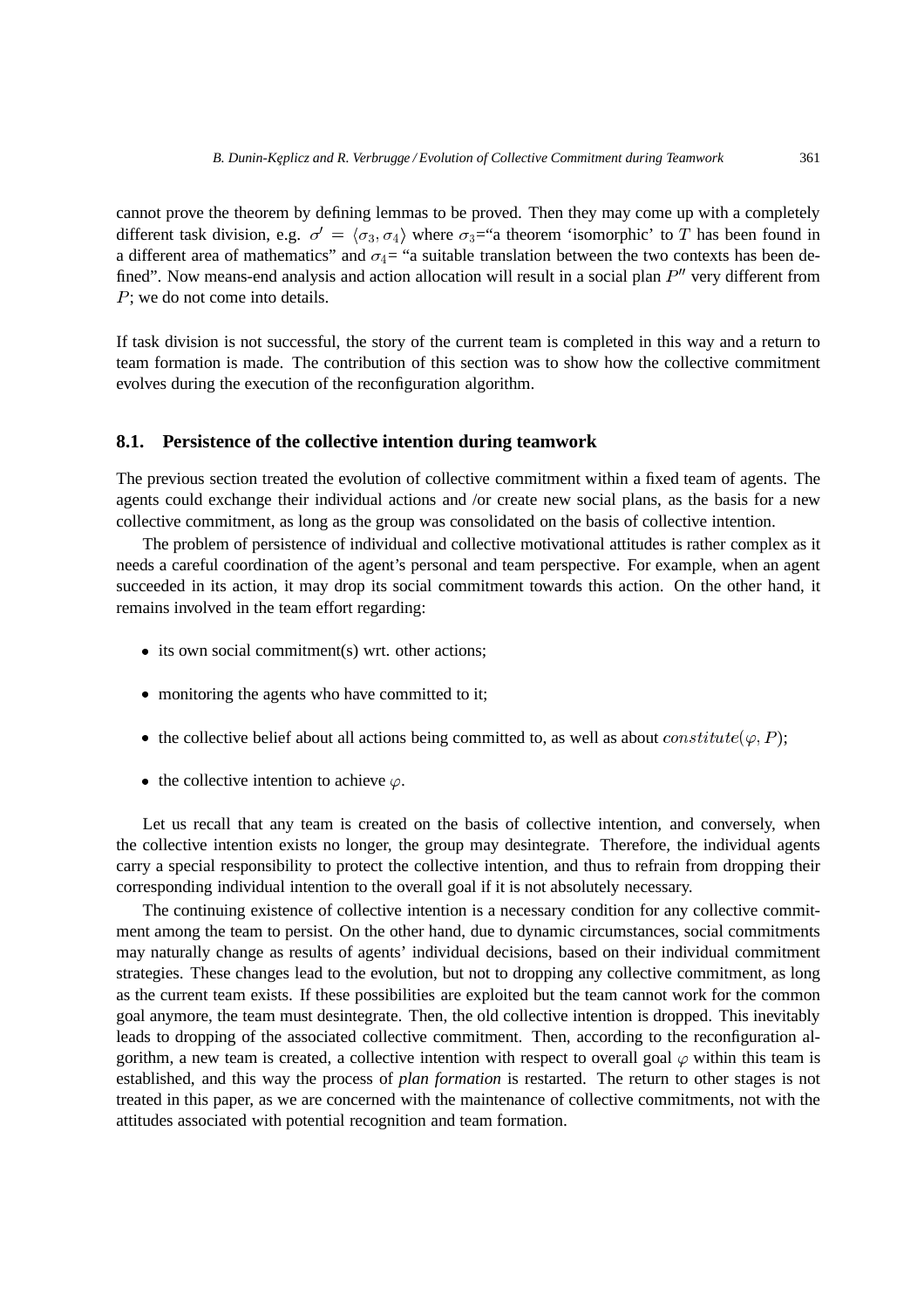# **9. Discussion and conclusions**

This paper falls within a larger research program, an important part of which presents a *static* characterization of CPS with collective commitment as a central notion [21], constituting a complete theory of motivational attitudes in teamwork. This theory is built incrementally starting from individual intentions, through social commitments, leading ultimately to collective level to motivational attitudes, namely collective intentions and collective commitments. All these notions play a crucial role in a practical reasoning process. As they are defined in multi-modal logics their semantics is clear and well defined; this also enables to express many subtle aspects of CPS like various connections between agents.

The present paper, on the other hand, deals with the *dynamic* use of the above theory in a dynamic and often unpredictable environment. Discussions of reconfiguration in the MAS literature (see e.g. [47]) do not give specific attention to the dynamics of attitude revision in a team. In this paper, we have started to fill this gap. Our definitions of collective commitment ensure efficiency of reconfiguration in two ways. Firstly, different from [53], the motivational attitudes occurring in the definition of collective commitments are defined in a non-recursive way, allowing straightforward revision. Secondly, because only social commitments to individual actions appear, it is often sufficient to revise some of these and not to involve the whole team in replanning. Thus, the definitions of collective commitment have pragmatic power: agents can take the whole process of building and revising collective commitments into their own hands. The dynamic language allows to precisely describe the results of all relevant complex actions needed during reconfiguration. Let us stress the novelty of using dynamic logic to describe the dynamics of collective attitudes in BDI-systems.

The static definitions and dynamic properties given express solely vital aspects of CPS, leaving room for case-specific extensions. Within this scope both parts of the theory can be viewed as a set of *teamwork axioms*. They constitute a definition of motivational attitudes in BDI systems, as well as a specification of their evolution in a dynamic environment. This way they may serve a system designer as a high-level specification of a complete system. The next step may be the application of formal verification methods to verify the behavior of the system. Recently, at Institute of Informatics of Warsaw University a platform DORCAS enabling a user to build BDI systems containing collective motivational attitudes has been created. Moreover, an interesting instantiation of the reconfiguration algorithm dealing with emergency situations on a boat is already implemented. Based on this implementation a paper containing a working example of evolution of collective commitment is under preparation. Another example of reconfiguration in a team of researchers proving a new theorem was presented in [19].

The presented analysis of dynamic aspects of social and collective attitudes in teams of agents in CPS assumes a rather high level of idealization: solely strictly cooperative teams are considered. This leads to a strong definition of collective intention, based on agents' mutual intentions, and then to a plan-based collective commitment. Even though in [22] we introduced a general tuning mechanism to calibrate the strength of collective commitments fitting to a variety of circumstances, an essential ingredient of these definitions — agents' awareness — is formalized by means of a strong notion of common belief. We agree with Cristiano Castelfranchi that after investigating and formalizing the basic case of strictly cooperative teams, there is time to relax some of the strong assumptions underlying this research in order to take a closer look on weaker and more distributed forms of cooperation.

Also, this normal modal framework, like any logic based on standard Kripke semantics, suffers from well-known problems related to logical omniscience. Because of the necessitation rule, agents are supposed to know and intend all tautologies; and because of the distribution axiom, they are supposed to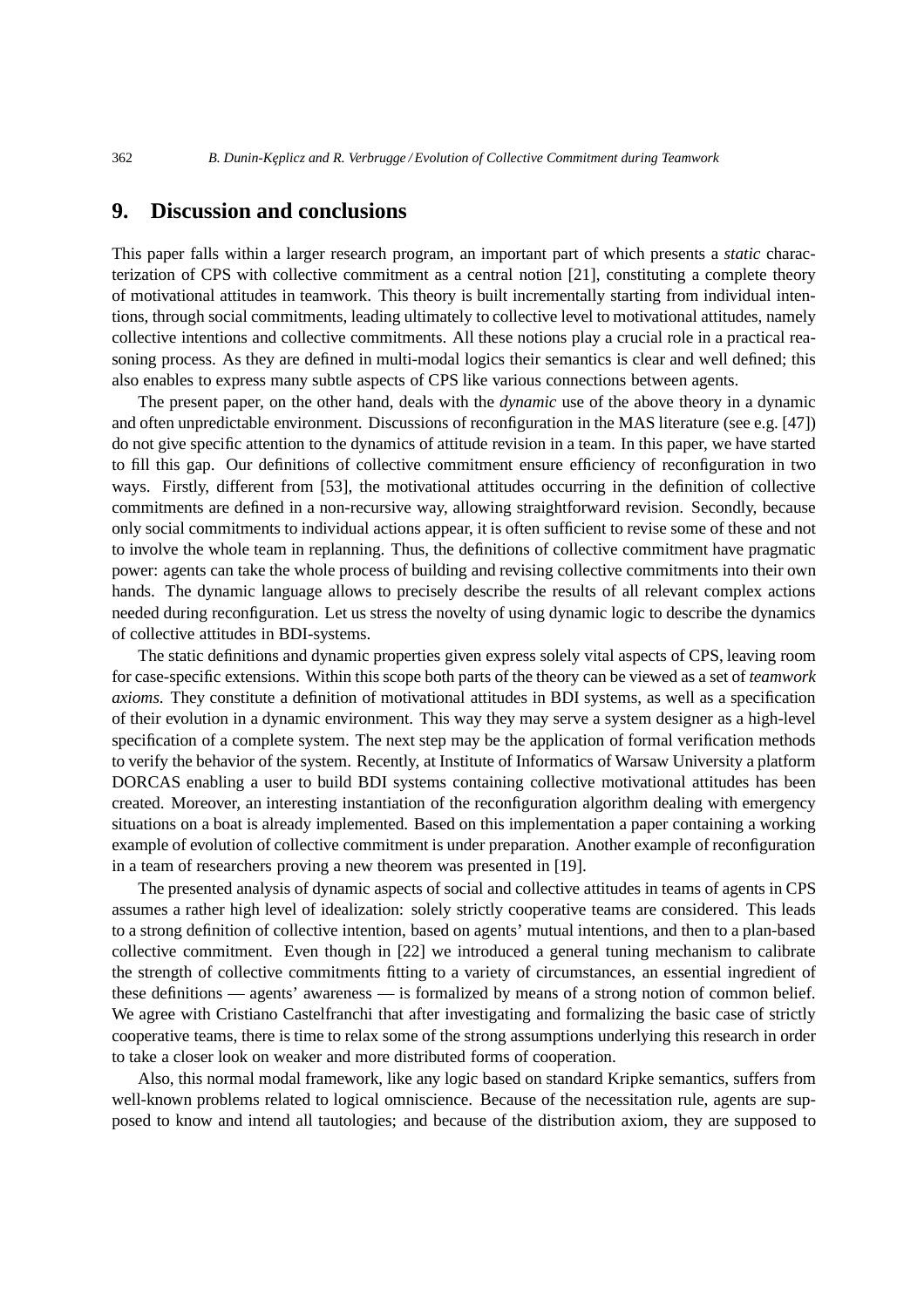know all logical consequences of their knowledge, and to intend all logical consequences of their intentions. This is clearly unrealistic. For epistemic logic, several solutions to the logical omniscience problem have been proposed, mostly based on non-normal modal logics (see [23, Ch. 9] and [39, Ch. 2] for overviews). Similar solutions have been proposed for individual intentions (see [35]). For future research, we plan to design a non-normal multi-modal logic suitable to solve logical omniscience problems for our framework characterizing those motivational attitudes essential for teamwork, namely collective intentions, and social and collective commitments.

# **10. Acknowledgements**

We would like to thank Cristiano Castelfranchi for fruitful discussions about this work. We have also found remarks of the anonymous referee very valuable.

This work is supported by the Polish KBN Grant 7T11C 006 20.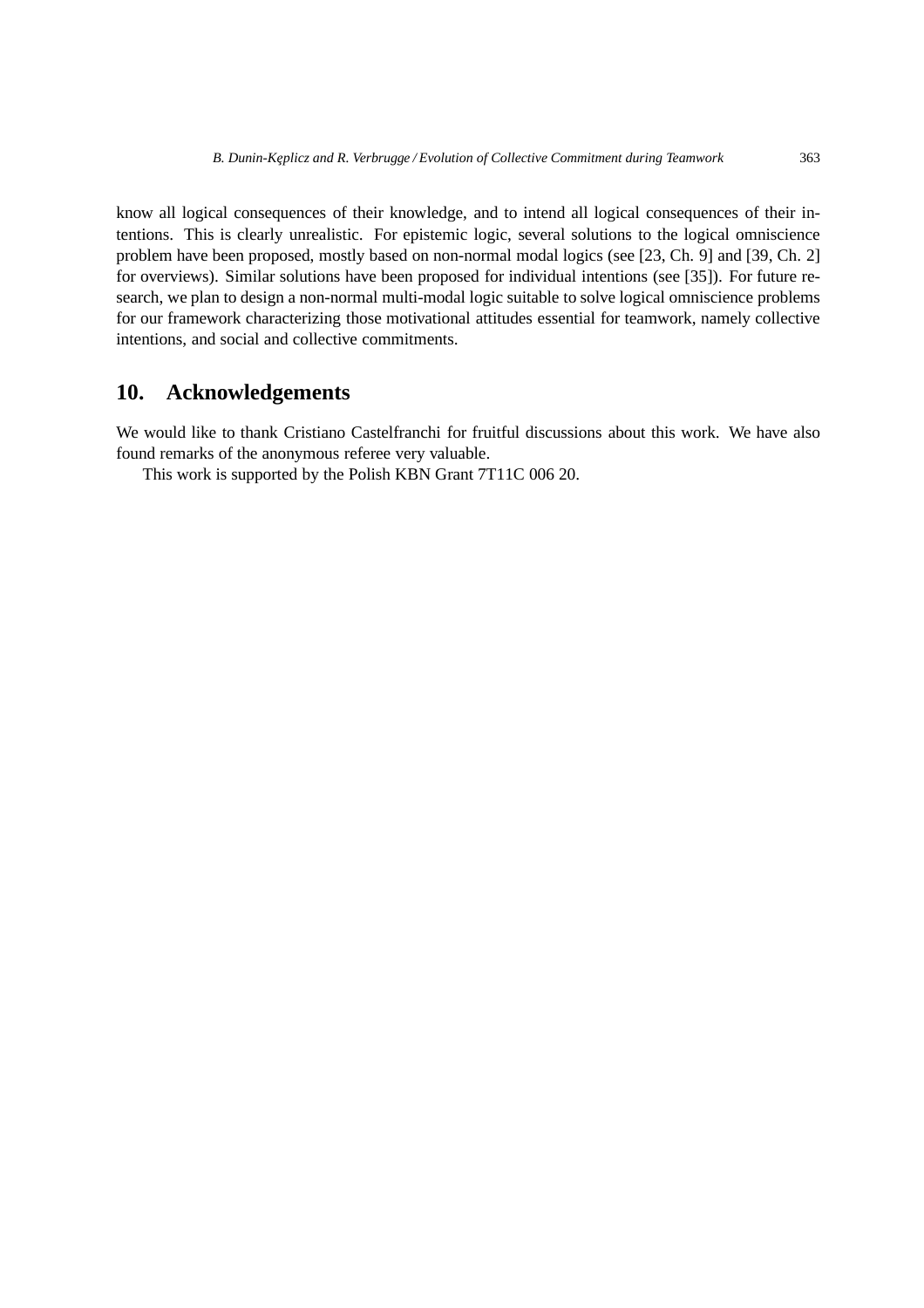# **11. Appendix I: Logical system for the modal operators**

# **11.1. General axiom and rule**

**P1** All instantiations of propositional tautologies;

**PR1** From  $\varphi$  and  $\varphi \to \psi$ , derive  $\psi$ ; (Modus Ponens)

(Belief Generalization)

# **11.2. Axioms and rules for dynamic logic**

| <b>P2</b> $[do(i, \alpha)](\varphi \rightarrow \psi) \rightarrow ([do(i, \alpha)]\varphi \rightarrow [do(i, \alpha)]\psi);$        | (Dynamic Distribution)  |
|------------------------------------------------------------------------------------------------------------------------------------|-------------------------|
| <b>P3</b> $[do(i, \text{confirm}(\varphi))] \psi \leftrightarrow (\varphi \rightarrow \psi);$                                      |                         |
| <b>P4</b> $[do(i, \alpha_1; \alpha_2)]\varphi \leftrightarrow [do(i, \alpha_1)][do(i, \alpha_2)]\varphi;$                          |                         |
| <b>P5</b> $[do(i, \alpha_1 \cup \alpha_2)]\varphi \leftrightarrow ([do(i, \alpha_1)]\varphi \wedge [do(i, \alpha_2)]\varphi;$      |                         |
| <b>P6</b> $[do(i, \alpha^*)]\varphi \rightarrow \varphi \wedge [do(i, \alpha)][do(i, \alpha^*)]\varphi;$                           | (Mix)                   |
| <b>P7</b> $(\varphi \wedge [do(i, \alpha^*)](\varphi \rightarrow [do(i, \alpha)]\varphi)) \rightarrow [do(i, \alpha^*)](\varphi);$ | (Induction)             |
| <b>PR2</b> From $\varphi$ , derive $\left[do(i, \alpha)\right]\varphi$ .                                                           | (Dynamic Necessitation) |

# **11.3. Axioms and rules for individual and collective belief**

| <b>A2</b> BEL $(i, \varphi) \wedge \text{BEL}(i, \varphi \rightarrow \psi) \rightarrow \text{BEL}(i, \psi)$ | (Belief Distribution)    |
|-------------------------------------------------------------------------------------------------------------|--------------------------|
| <b>A4</b> BEL $(i, \varphi) \rightarrow \text{BEL}(i, \text{BEL}(i, \varphi))$                              | (Positive Introspection) |
| <b>A5</b> $\neg \text{BEL}(i, \varphi) \rightarrow \text{BEL}(i, \neg \text{BEL}(i, \varphi))$              | (Negative Introspection) |
| $\overline{\mathbf{A6}}$ $\neg \overline{\mathrm{BEL}}(i, \perp)$                                           | (Consistency)            |

**C1**  $E\text{-}BEL_G(\varphi) \leftrightarrow \bigwedge \text{BEL}(i, \varphi)$  $\bigwedge_{i=1}^n \text{BEL}(i, \varphi)$ 

 $C2 \text{ C-BEL}_{G}(\varphi) \leftrightarrow \text{E-BEL}_{G}(\varphi \wedge \text{C-BEL}_{G}(\varphi))$ 

**RC1** From  $\varphi \to \text{E-BEL}_G(\psi \land \varphi)$  infer  $\varphi \to \text{C-BEL}_G(\psi)$  (Induction Rule)

**R2** From  $\varphi$  infer  $BEL(i, \varphi)$ 

## **11.4. Axioms for individual motivational operators**

| $\mathbf{A2}_D \text{ GOAL}(i, \varphi) \wedge \text{GOAL}(i, \varphi \rightarrow \psi) \rightarrow \text{GOAL}(i, \psi)$  | (Goal Distribution)      |
|----------------------------------------------------------------------------------------------------------------------------|--------------------------|
| $\mathbf{A2}_I \quad \text{INT}(i, \varphi) \land \text{INT}(i, \varphi \rightarrow \psi) \rightarrow \text{INT}(i, \psi)$ | (Intention Distribution) |
| <b>R2</b> <sub>D</sub> From $\varphi$ infer GOAL $(i, \varphi)$                                                            | (Goal Generalization)    |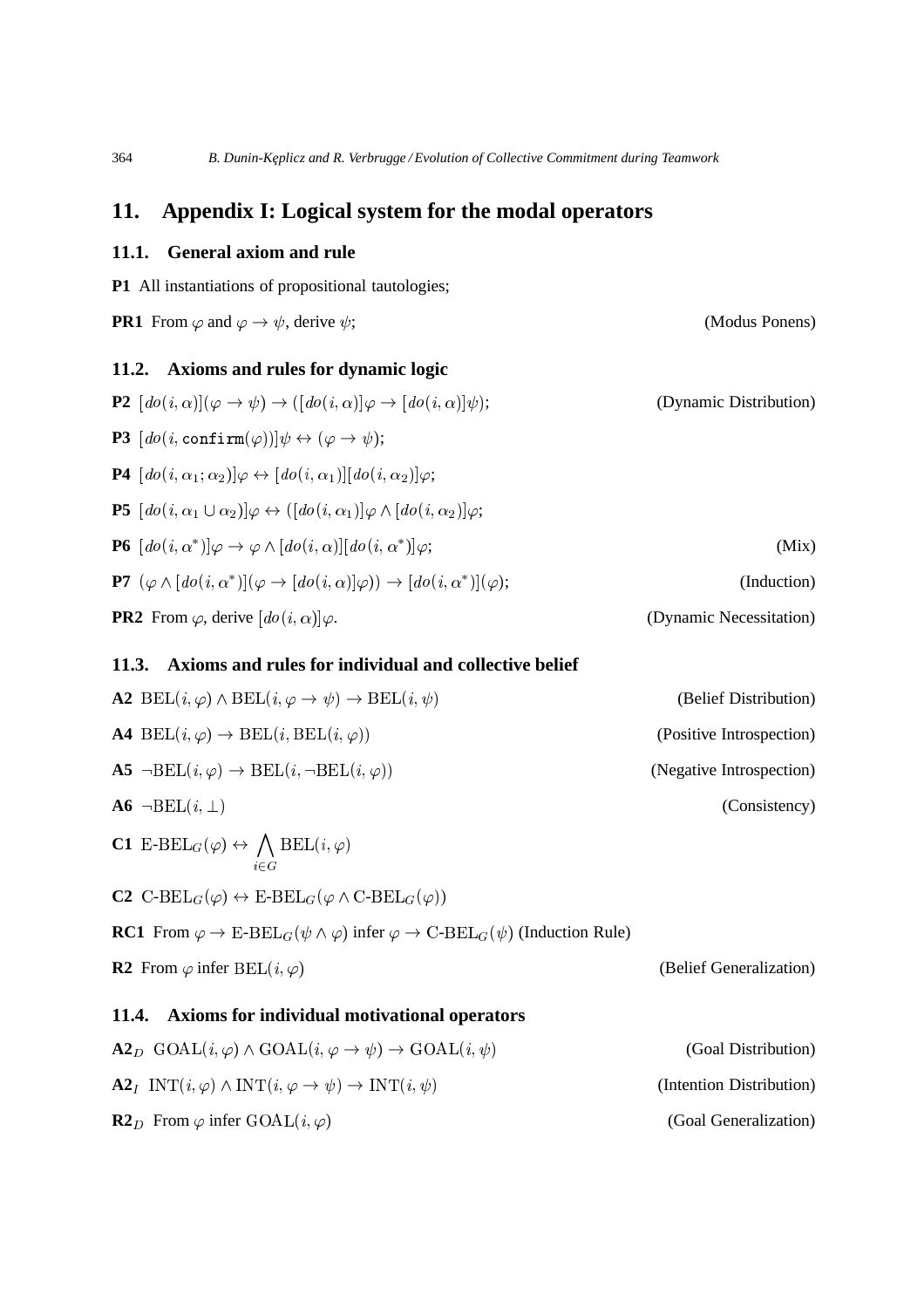**R2**<sub>*I*</sub> From  $\varphi$  infer INT $(i, \varphi)$  (Intention Generalization)  $\mathbf{A6}_I$   $\neg \text{INT}(i, \perp)$  for  $i = 1, \ldots, n$  (Intention Consistency Axiom) **Interdependencies between intentions and other attitudes**  ${\bf A7}_{DB} \ \text{GOAL}(i, \varphi) \rightarrow \text{BEL}(i, \text{GOAL}(i, \varphi))$  (Positive Introspection for Goals)  ${\bf A7}_{IB}$  INT $(i, \varphi) \rightarrow {\rm BEL}(i, {\rm INT}(i, \varphi))$  (Positive Introspection for Intentions)  $\mathbf{A8}_{DB}\ \neg \mathrm{GOAL}(i, \varphi) \rightarrow \mathrm{BEL}(i, \neg \mathrm{GOAL}(i, \varphi))$  (Negative Introspection for Goals)  $\mathbf{A8}_{IB} \neg \text{INT}(i, \varphi) \rightarrow \text{BEL}(i, \neg \text{INT}(i, \varphi))$  (Negative Introspection for Intentions)  $\mathbf{A9}_{ID}$  INT $(i, \varphi) \rightarrow \text{GOAL}(i, \varphi)$ (Intention implies goal)

### **11.5. Axioms for social commitments**

Here follows the defining axiom for social commitments with respect to propositions:

**SC1**

 $\mathrm{COMM}(i, j, \varphi) \leftrightarrow \mathrm{INT}(i, \varphi) \wedge \mathrm{GOAL}(j, \mathtt{stit}(i, \varphi)) \wedge$ 

 $\mathrm{C-BEL}_{\{i,j\}}(\mathrm{INT}(i,\varphi)\wedge\mathrm{GOAL}(j,\mathtt{stit}(i,\varphi)))$ 

where  $\text{stit}(i, \varphi)$  means that agent i sees to it (takes care) that  $\varphi$  becomes true (see [45]).

Social commitments with respect to actions are defined by the axiom:

**SC2**

 $\text{COMM}(i, j, \alpha) \leftrightarrow \text{INT}(i, \alpha) \wedge \text{GOAL}(j, \text{done}(i, \alpha)) \wedge$ 

 $\mathrm{C-BEL}_{\{i,j\}}(\mathrm{INT}(i,\alpha)\wedge\mathrm{GOAL}(j,\mathit{done}(i,\alpha)))$ 

### **11.6. Axioms and rule for mutual and collective intentions**

**M1**  $E\text{-INT}_G(\varphi) \leftrightarrow \bigwedge_{i \in G} \text{INT}(i, \varphi)$ . **M2**  $M\text{-}INT_G(\varphi) \leftrightarrow \text{E-INT}_G(\varphi \land M\text{-}INT_G(\varphi))$ **M3** C-INT<sub>G</sub>( $\varphi$ )  $\leftrightarrow$  M-INT<sub>G</sub>( $\varphi$ )  $\land$  C-BEL<sub>G</sub>(M-INT<sub>G</sub>( $\varphi$ )) **RM1** From  $\varphi \to \text{E-INT}_G(\psi \land \varphi)$  infer  $\varphi \to \text{M-INT}_G(\psi)$ 

## **11.7. Axiom for strong collective commitments**

## **CC**

$$
\begin{aligned}\n\text{S-COMM}_{G,P}(\varphi) &\leftrightarrow \text{C-INT}_{G}(\varphi) \wedge \\
&\text{constitute}(\varphi, P) \wedge \text{C-BEL}_{G}(\text{constitute}(\varphi, P)) \wedge \\
&\bigwedge_{\alpha \in P} \bigvee_{i,j \in G} \text{COMM}(i, j, \alpha) \wedge \text{C-BEL}_{G}(\bigwedge_{\alpha \in P} \bigvee_{i,j \in G} \text{COMM}(i, j, \alpha))\n\end{aligned}
$$

(Induction Rule)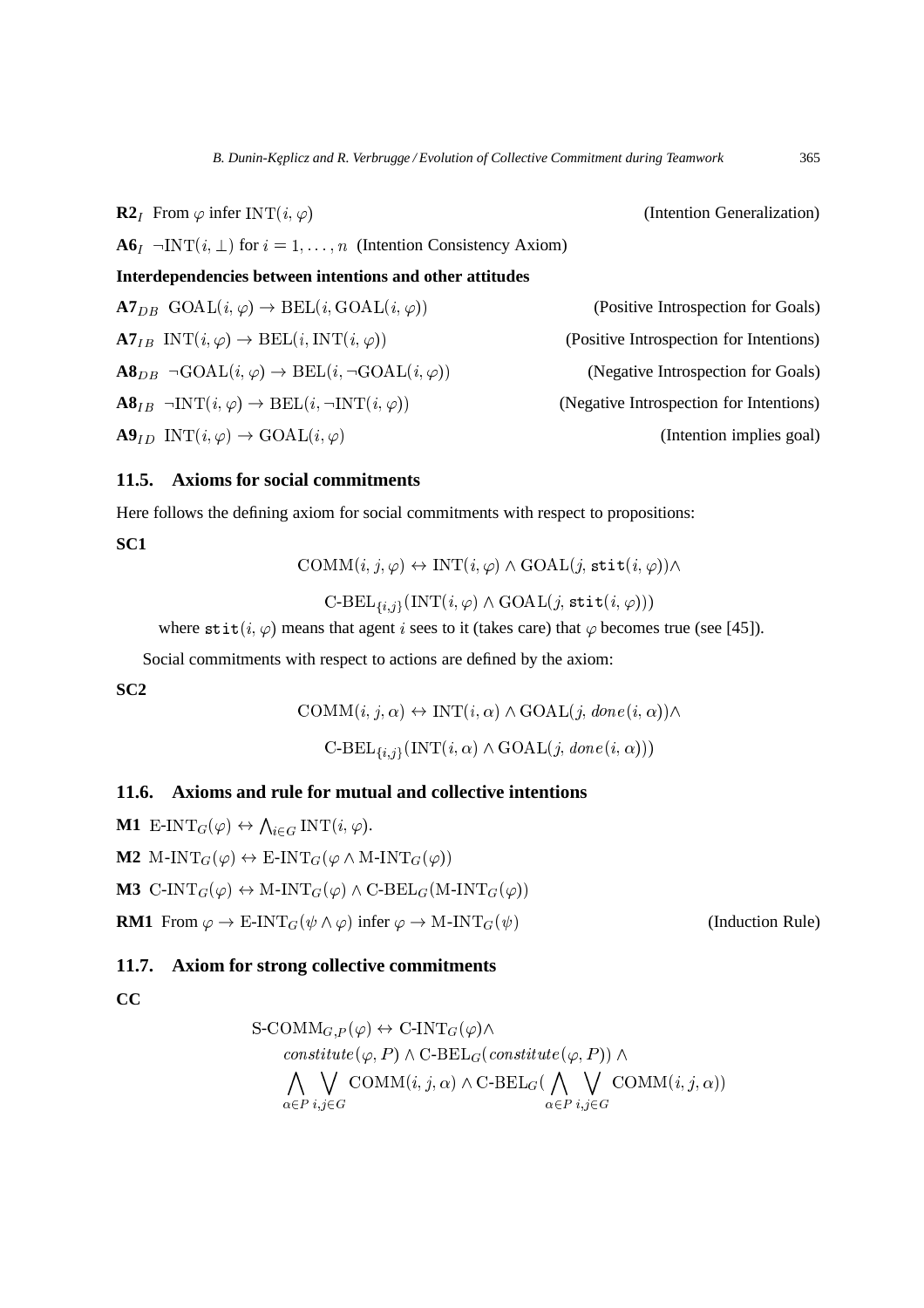# **12. Appendix II: The reconfiguration algorithm**

This appendix contains a refined version of an abstract reconfiguration algorithm originally presented in [19]. As the algorithm is an abstract one, it is meant to be instantiated for each specific application. In particular, the abstract level-associated actions, including belief revision and motivational attitudes revision, are rather complex. A global structure of the algorithm is based on backtracking search. In the generic case, when not using any domain-dependent information, context-dependent improvements as obtained in informed search methods cannot be made. However, forward checking whether an objectively failed action blocks the overall is performed. Some attitudes (like POTCOOP), as not relevant here, are not defined in this paper. For their definition and discussion see [19].

### **Reconfiguration algorithm:**

```
begin
{input of the system:
\varphi - a goal of agent a;
a - the agent that is input to the system and that will recognize potential;
T - a set of agents from whom potential teams are selected\}A: potential-recognition (\varphi,a);
   {input: \varphi, a, T}
    if not (potential-recognition-succeeded) then
       \{a \text{ does not see any potential for cooperation with respect to goal } \varphi\}system-failure (\varphi);
       STOP
    '+
'
        {potential recognition succeeded - output: H - a sequence of teams H = (G_1, \ldots, G_n)with the potential to realize \varphiinitialization-of-motivational-attitudes(\varphi,a);
   fi;
       \mathbf{r}{the attitude \text{POTCOOP}(\varphi, a) is established}
B: team-formation (\varphi.a.G):
   {input: \varphi, a, H}
    if not (team-formation-succeeded) then
       \{C\text{-INT}_G(\varphi) \text{ cannot be established among any of the teams from } H;return to the potential recognition level for a to construct a new sequence of potential
       teams for which it sees cooperation potential w.r.t. \varphigoto A
    '+
'
       {team formation succeeded - output G: a set of agents aiming to realize \varphi;
        Suppose G is the first unused G_i from H for which the collective intention towards \varphican be established }
       motivational-attitudes-assignment (\varphi,G);
   fi:
       \overline{\mathbf{r}}{the collective intention C-INT<sub>G(\varphi)</sub> is established here}
```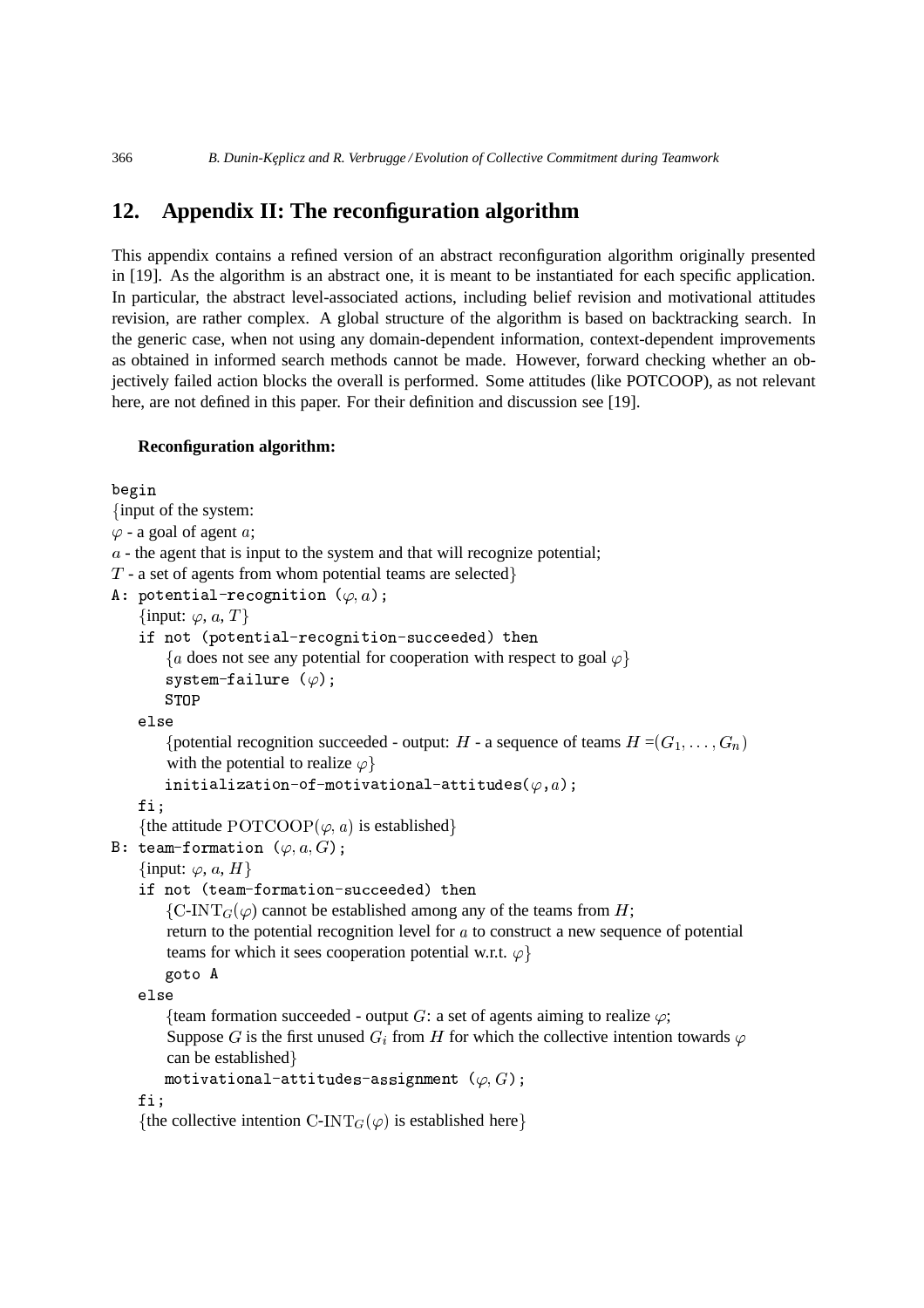```
C: task-division (\varphi,\sigma);
   {input: \varphi, G}
    if not (task-division-succeeded) then
        'task division failed; return to the team-formation level in order to attempt the first
        unused G_{i+1} from H to establish collective intention towards \varphigoto B
   fi;
       \overline{\phantom{a}}{task division succeeded - output: \sigma - a sequence of subgoals together realizing \varphi;
   i.e. the first part of a social plan P}
D: means-end analysis (\sigma, \tau);
   {input: \varphi, G, \sigma}
    if not (means-end-analysis-succeeded) then
        'means-end analysis failed; return to the task-division level+
       goto C
   f i:
       \overline{\phantom{a}}{means-end analysis succeeded - output: \tau - a sequence of actions together realizing
   goal sequence \sigma; i.e. the second part of a social plan P}
E: action-allocation (\tau,P);
   {input: \varphi, G, \tau}
    if not (action-allocation-succeeded) then
       {action allocation failed; return to the means-end analysis level}
       goto D
   f i:\overline{\phantom{a}}{action allocation succeeded - output: a social plan P corr. to action sequence \tau}
    motivational-attitude-assignment (\varphi, G, \tau, P);
    {the collective commitment S-COMM<sub>G, P(\varphi)</sub> is established
    (including corresponding social commitments to actions from \tau)}
    'plan execution part starts here+
F: plan-execution (\varphi,G,\tau,P);
   {input \varphi, G, \tau, P}
    if plan-execution-succeeded then
        {all actions that constitute the plan P are successfully executed; agents' beliefs and
        motivational attitudes need to be revised to reflect that \varphi is achieved as well as
        agents' actions from \tau}
        belief-revision (\varphi,G,\tau);
        motivational-attitudes-revision (\varphi, G, \tau, P) ;
        \texttt{system-success} \left( \varphi \right) ;
       STOP
    elseit i verkende en de en en merkende en en merken. En el en el en el escrit en la region de la comme de la c
       {some action execution failed: differentiation of reasons for failure}
        F1: if subjective-reason-for-failure(\varphi, P, G, \tau, \tau_1, \tau_2) and
        not (objective-reason-for-failure(\varphi, P, G, \tau, \tau_1, \tau_2)) then
            \{\tau_1: the sequence of actions from \tau that have been successfully achieved thus far;
            \tau_2: the sequence of pairs (A, X) of actions that failed plus reasons for failure,
```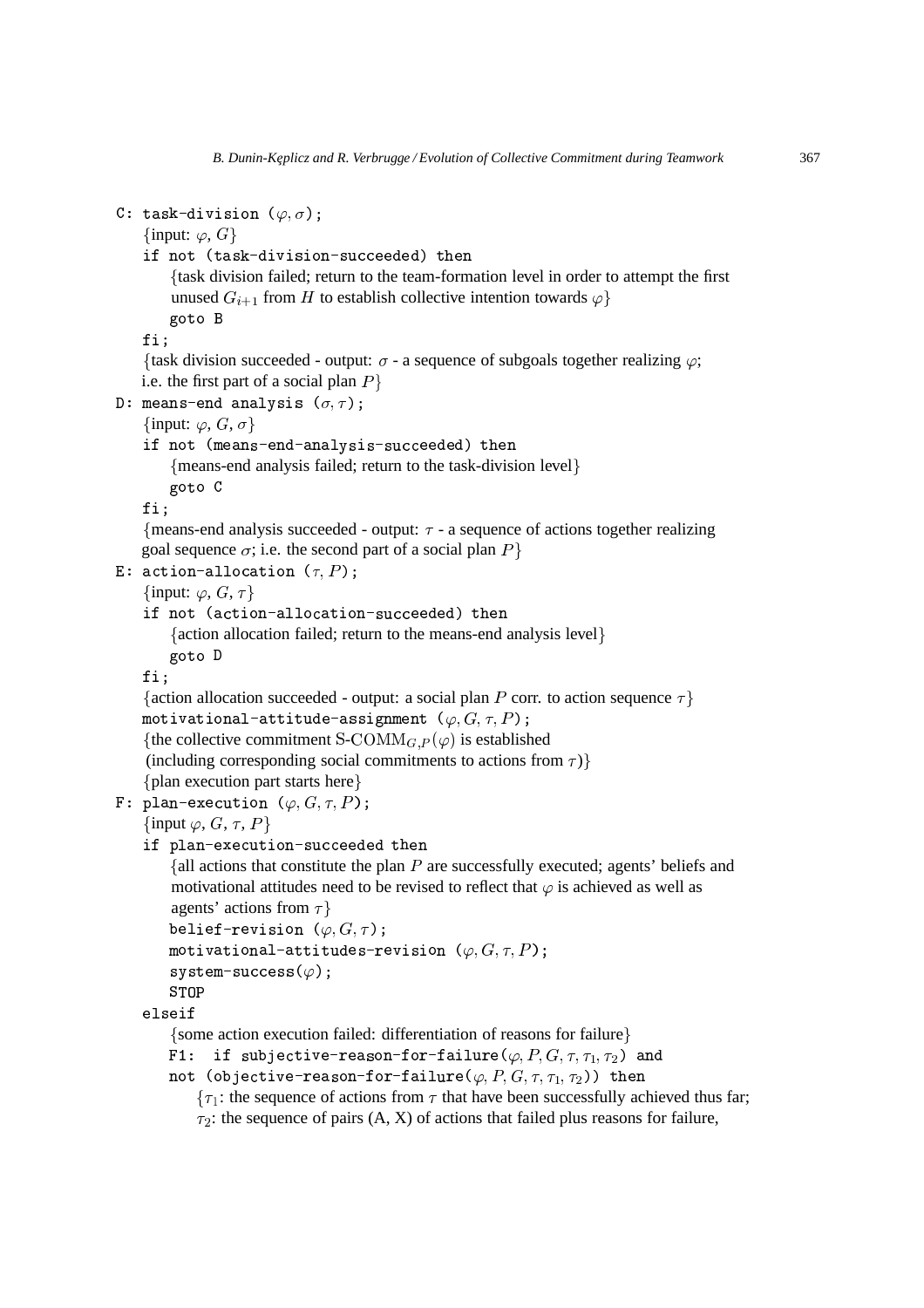```
where X=ob or X=sub\}'for every action that failed, it failed for a subjective reason, i.e.
    \forall A \in \tau \ \forall X ((A, X) \in \tau_2 \rightarrow X = sub) \}belief-revision (G,\tau,\tau_1,\tau_2));
    if action-reallocation-possible then
        'for every action that failed for a subjective reason, there is another team
        member believing it can achieve it, i.e. \forall A \in \tau \ \forall M_1, M_2 \in G((A, sub) \in \tau_2)\wedge \text{COMM}(M_1, M_2, A) \rightarrow \exists M_3 \in G(M_1 \neq M_3 \wedge \text{BEL}(M_3, can(M_3, A))));
        before an attempt at action reallocation based on P, \tau_1 and \tau_2 is made,
        a revision of motivational attitudes is needed }
        motivational-attitudes-revision (\varphi,P,G,\tau) ;
        goto E
    elseit i verkendelse
        \{no\ action\ reallocation\ is\ possible: a new means-end\ analysis\ is\ needed\}goto D
    fi
fi
{there are also objective reasons for failure, i.e. \exists A \in \tau((A, ob) \in \tau_2)}
F2: belief-revision (G,\tau,\tau_1,\tau_2);
'now it should be investigated whether the objective reason for failure blocks
achieving the overall goal \varphiif blocked(\varphi) then
    {the objective reason for failure blocks achieving the goal \varphi}
    system failure (\varphi);
    STOP
else i veden av dels e
    {the objective reason for failure does not block achieving the goal \varphi;
    a new means-end analysis is needed, return to the means-end analysis level+
    goto D
fi
```
fi

end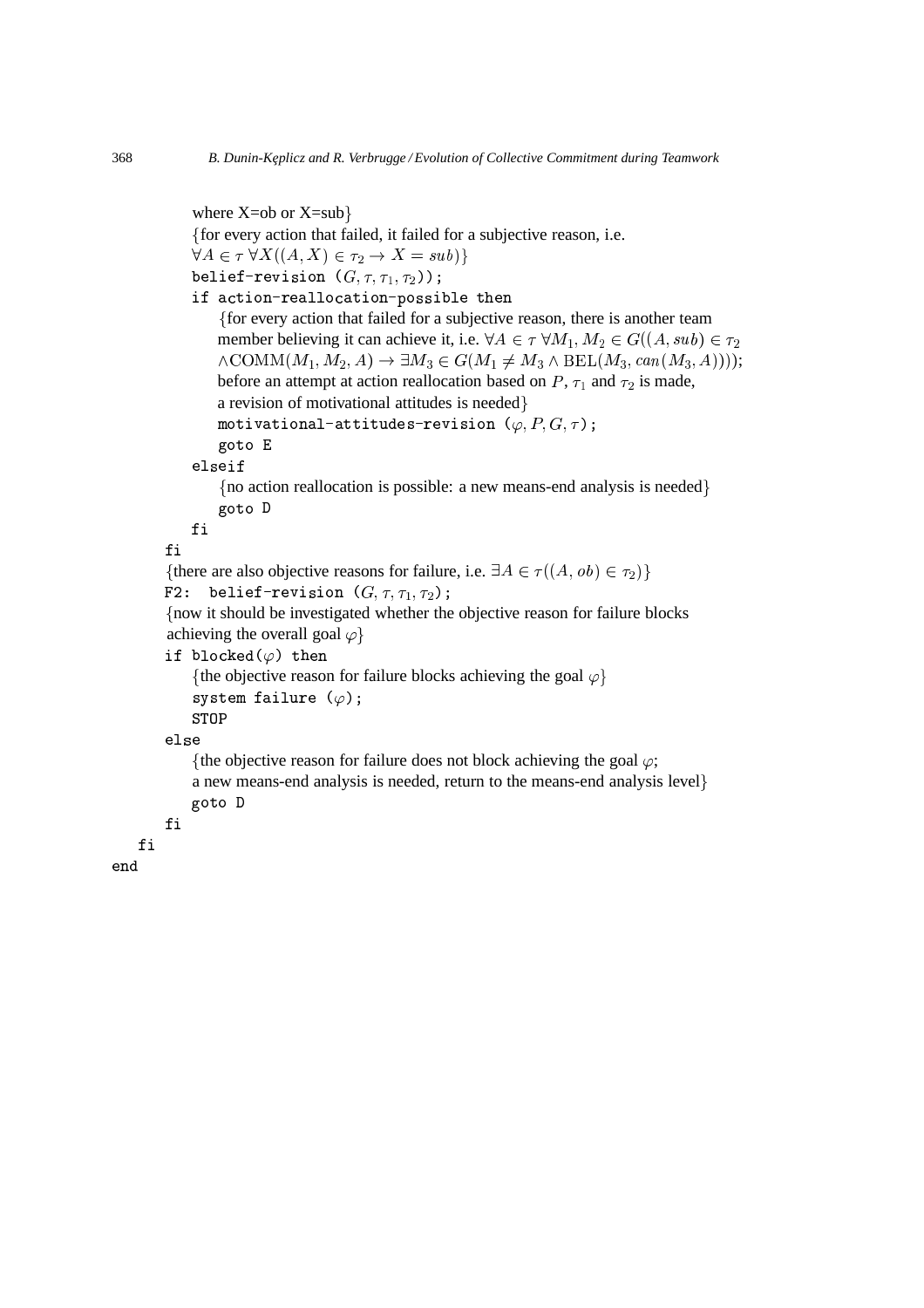# **References**

- [1] Allen, J., Hendler, J., Tate, J., Eds.: *Readings in Planning*, Morgan Kaufman, Los Altos (CA), 1990.
- [2] Belnap, N., Perloff, M.: Seeing to it that: A Canonical Form for Agentives, *Theoria*, **54**, 1988, 175–199.
- [3] Beyerlin et al., M., Ed.: *Theories of Self-managing Work Teams*, JAI Press, Greenwich (CN), 1994.
- [4] Bratman, M.: *Intention, Plans, and Practical Reason*, Harvard University Press, Cambridge (MA), 1987.
- [5] Brown, M.: On the Logic of Ability, *Journal of Philosophical Logic*, **17**, 1988, 1–26.
- [6] Castelfranchi, C.: Commitments: From Individual Intentions to Groups and Organizations, in: Lesser [36], 41–48.
- [7] Castelfranchi, C.: The Social Nature of Information and the Role of Trust, *International Journal of Cooperative Information Systems*, **11(3)**, 2002, 381–403.
- [8] Castelfranchi, C., Tan, Y.-H., Eds.: *Trust and Deception in Virtual Societies*, Kluwer, Dordrecht, 2001.
- [9] Cavedon, L., Rao, A., Tidhar, G.: Social and Individual Commitment (Preliminary Report), in: *Intelligent Agent Systems: Theoretical and Practical Issues* (L. Cavedon, A. Rao, W. Wobcke, Eds.), vol. 1209 of *LNAI*, Springer Verlag, Berlin, 1997, 152–163.
- [10] Cohen, P., Levesque, H.: Intention is Choice with Commitment, *Artificial Intelligence*, **42**, 1990, 213–261.
- [11] Dignum, F., Conte, R.: Intentional Agents and Goal Formation: Extended Abstract, *Preproceedings Fourth International Workshop on Agent Theories, Architectures and Languages*(M. Singh, A. Rao, M. Wooldridge, Eds.), Providence, Rhode Island, 1997.
- [12] Dignum, F., Dunin-Keplicz, B., Verbrugge, R.: Agent Theory for Team Formation by Dialogue, *Intelligent Agents VII: Agent Theories, Architectures and Languages* (C. Castelfranchi, Y. Lesperance, Eds.), 1986, Springer Verlag, Berlin, 2001.
- [13] Dignum, F., Dunin-Keplicz, B., Verbrugge, R.: Creating Collective Intention through Dialogue, *Logic Journal of the IGPL*, **9**, 2001, 145–158.
- [14] Dunin-Keplicz, B., Radzikowska, A.: Actions with Typical Effects: Epistemic Characterization of Scenarios, in: Lesser [36], page 445.
- [15] Dunin-Keplicz, B., Radzikowska, A.: Epistemic Approach to Actions with Typical Effects, *Proceedings ECSQARU'95*, Fribourg, 1995.
- [16] Dunin-Keplicz, B., Radzikowska, A.: Modelling Nondeterminstic Actions with Typical Effects, *Proceedings DIMAS'95*, Cracow, 1995.
- [17] Dunin-Keplicz, B., Verbrugge, R.: Collective Commitments, in: Tokoro [48], 56–63.
- [18] Dunin-Keplicz, B., Verbrugge, R.: Collective motivational attitudes in cooperative problem solving, *Proceedings of the First International Workshop of Eastern and Central Europe on Multi-agent Systems (CEEMAS'99)* (V. Gorodetsky, Ed.), St. Petersburg, 1999.
- [19] Dunin-Ke¸plicz, B., Verbrugge, R.: A Reconfiguration Algorithm for Distributed Problem Solving, *Electronic Modeling*, **22**, 2000, 68 – 86.
- [20] Dunin-Keplicz, B., Verbrugge, R.: The Role of Dialogue in Collective Problem Solving, *Proceedings of the Fifth International Symposium on the Logical Formalization of Commonsense Reasoning (Commonsense 2001)* (E. Davis, J. McCarthy, L. Morgenstern, R. Reiter, Eds.), New York, 2001.
- [21] Dunin-Keplicz, B., Verbrugge, R.: Collective Intentions, *Fundamenta Informaticae*, **51(3)**, 2002, 271–295.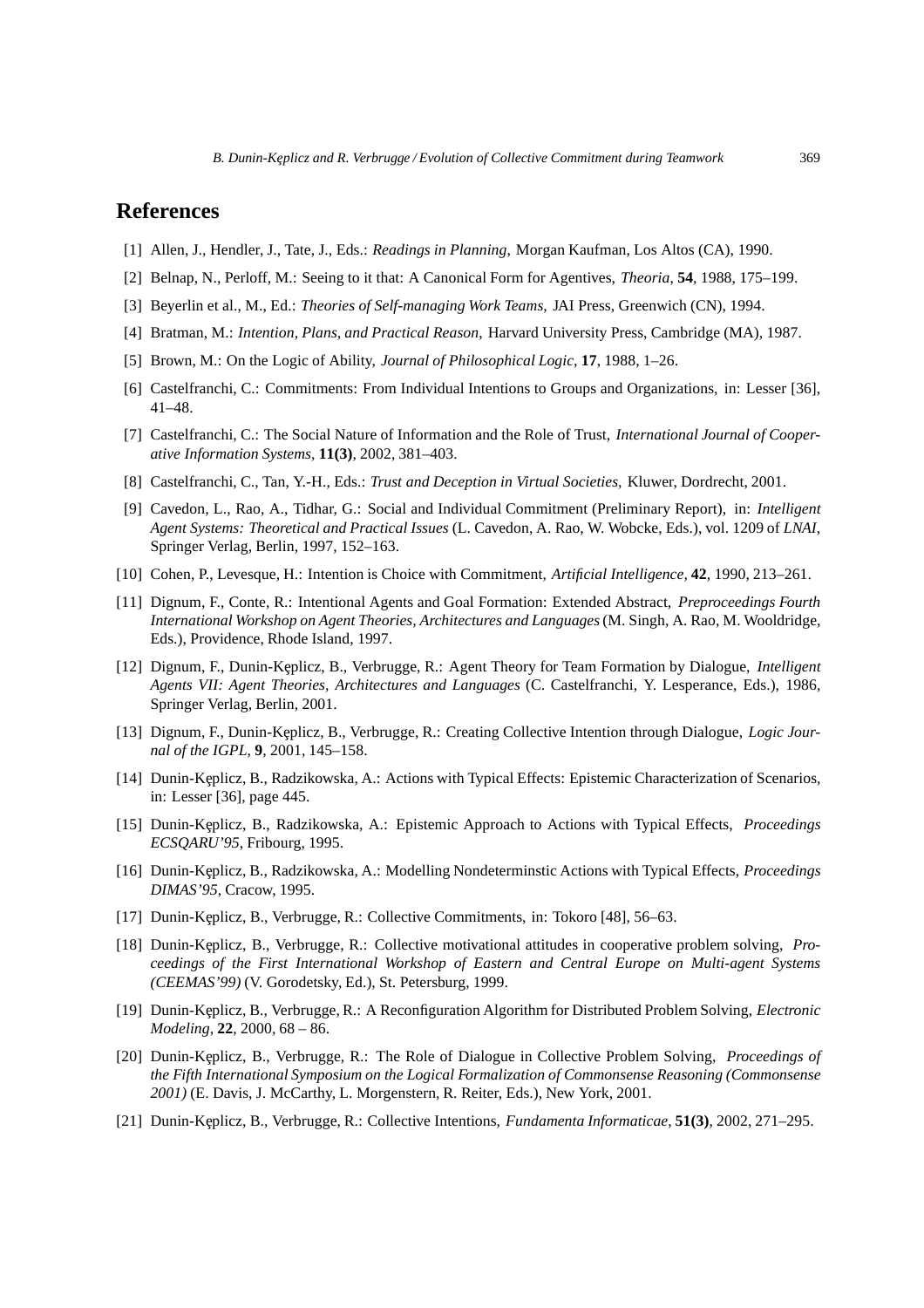- [22] Dunin-Keplicz, B., Verbrugge, R.: Calibrating collective commitments, *Proceedings of The 3rd International Central and Eastern European Conference on Multi-Agent Systems* (J. V.Marik, M. Pechoucek, Eds.), 2691, Springer Verlag, Berlin, 2003.
- [23] Fagin, R., Halpern, J., Moses, Y., Vardi, M.: *Reasoning about Knowledge*, MIT Press, Cambridge, MA, 1995.
- [24] Fischer, M., Ladner, R.: Propositional dynamic logic of regular programs, *Journal of Computer and System Sciences*, **18(2)**, 1979, 194–211.
- [25] Gerbrandy, J., Groeneveld, W.: Reasoning about Information Change, *Journal of Logic, Language and Information*, **6(2)**, 1997, 147–169.
- [26] Goldblatt, R.: *Logics of Time and Computation*, Number 7 in CSLI Lecture Notes, Center for Studies in Language and Information, Palo Alto (CA), 1992.
- [27] Graedel, E.: Why is Modal Logic so Robustly Decidable?, *Bulletin of the EATCS*, **68**, 1999, 90–103.
- [28] Grosz, B., Kraus, S.: Collaborative Plans for Complex Group Action, *Artificial Intelligence*, **86(2)**, 1996, 269–357.
- [29] Halpern, J.: The Effect of Bounding the Number of Primitive Propositions and the Depth of Nesting on the Complexity of Modal Logic, *Artificial Intelligence*, **75**, 1995, 361–372.
- [30] Halpern, J., Moses, Y.: Knowledge and Common Knowledge in a Distributed Environment, *Journal of the ACM*, **37**, 1990, 549–587.
- [31] Harel, D., Kozen, D., Tiuryn, J.: *Dynamic Logic*, MIT Press, Cambridge, MA, 2000.
- [32] van der Hoek, W., van Linder, B., Meyer, J.-J. C.: An Integrated Modal Approach to Rational Agents, in: *Foundations of Rational Agency* (A. Rao, M. Wooldridge, Eds.), Kluwer, Dordrecht, 1999, 37–75.
- [33] Hustadt, U., Schmidt, R.: On Evaluating Decision Procedures for Modal Logics, *Proceedings IJCAI'97* (M. Pollack, Ed.), Morgan Kauffman, Los Angeles (CA), 1997.
- [34] J-J. Ch. Meyer, W. v. d. H., van Linder, B.: A Logical Approach to the Dynamics of Commitments, *Artificial Intelligence*, **113**(1–2), 1999, 1–41.
- [35] Konolige, K., Pollack, M. E.: A representationalist theory of intention, *Proceedings of the Thirteenth International Joint Conference on Artificial Intelligence (IJCAI-93)* (R. Bajcsy, Ed.), Morgan Kaufmann publishers Inc.: San Mateo, CA, USA, Chambéry, France, 1993.
- [36] Lesser, V., Ed.: *Proceedings First International Conference on Multi-Agent Systems*, AAAI-Press and MIT Press, San Francisco, 1995.
- [37] Levesque, H., Cohen, P., Nunes, J.: On acting together, *Proceedings Eighth National Conference on AI (AAAI90)*, AAAI-Press and MIT Press, Menlo Park (CA), Cambridge (MA), 1990.
- [38] van Linder, B., van der Hoek, W., Meyer, J.-J. C.: Formalising Abilities and Opportunities of Agents, *Fundamenta Informaticae*, **34**, 1998, 53–101.
- [39] Meyer, J.-J. C., van der Hoek, W.: *Epistemic Logic for AI and Theoretical Computer Science*, Cambridge University Press, Cambridge, 1995.
- [40] Peleg, D.: Concurrent Dynamic Logic, *Journal of the ACM*, **34(2)**, 1987, 450–479.
- [41] Purser, R., Cabana, S.: *The Self-managing Organization*, Free Press, New York (NY), 1998.
- [42] Rao, A., Georgeff, M.: Modeling Rational Agents within a BDI-architecture, *Proceedings of the Second Conference on Knowledge Representation and Reasoning* (R. Fikes, E. Sandewall, Eds.), Morgan Kaufman, 1991.